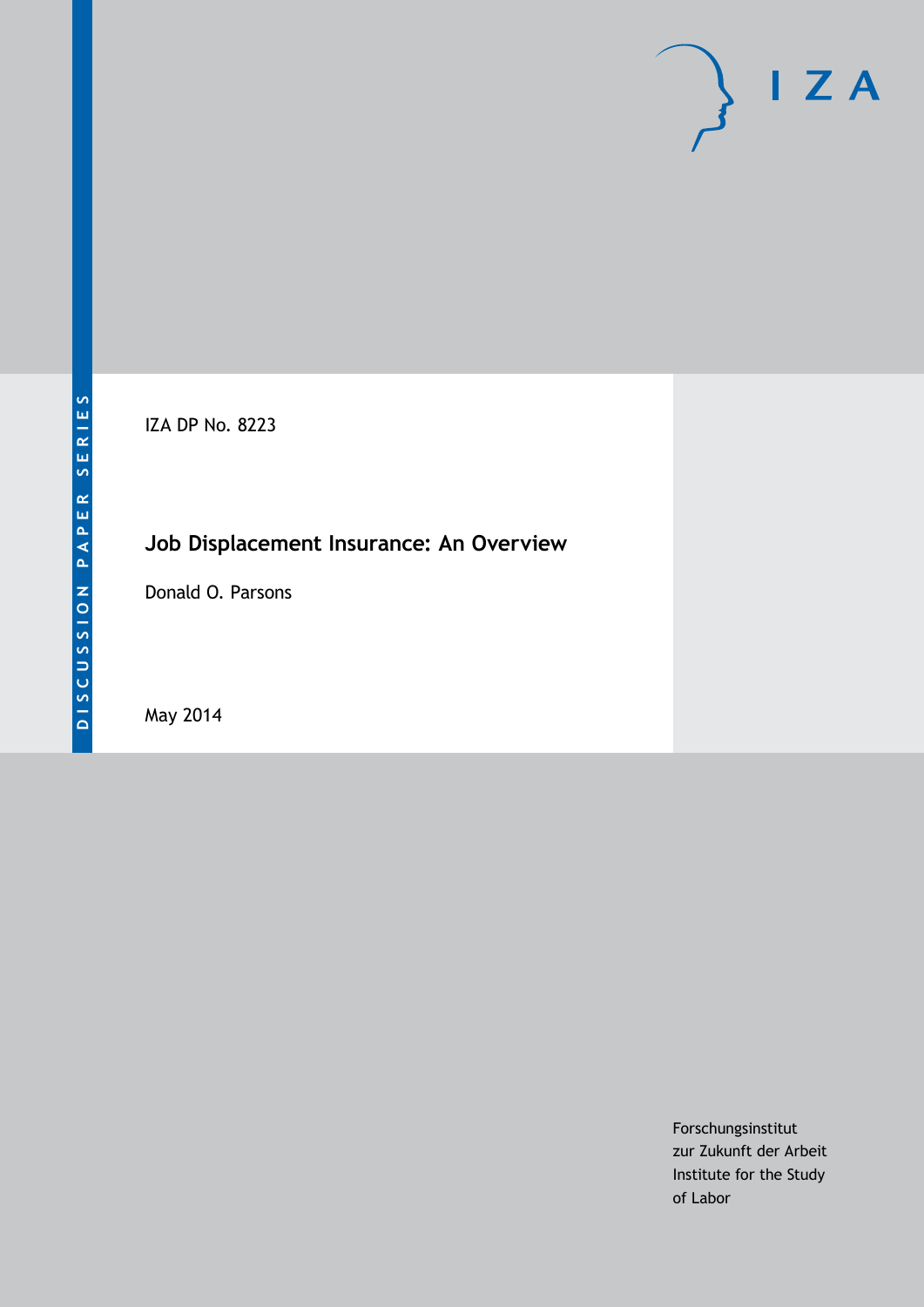# **Job Displacement Insurance: An Overview**

**Donald O. Parsons**

*George Washington University and IZA*

# Discussion Paper No. 8223 May 2014

IZA

P.O. Box 7240 53072 Bonn **Germany** 

Phone: +49-228-3894-0 Fax: +49-228-3894-180 E-mail: [iza@iza.org](mailto:iza@iza.org)

Any opinions expressed here are those of the author(s) and not those of IZA. Research published in this series may include views on policy, but the institute itself takes no institutional policy positions. The IZA research network is committed to the IZA Guiding Principles of Research Integrity.

The Institute for the Study of Labor (IZA) in Bonn is a local and virtual international research center and a place of communication between science, politics and business. IZA is an independent nonprofit organization supported by Deutsche Post Foundation. The center is associated with the University of Bonn and offers a stimulating research environment through its international network, workshops and conferences, data service, project support, research visits and doctoral program. IZA engages in (i) original and internationally competitive research in all fields of labor economics, (ii) development of policy concepts, and (iii) dissemination of research results and concepts to the interested public.

IZA Discussion Papers often represent preliminary work and are circulated to encourage discussion. Citation of such a paper should account for its provisional character. A revised version may be available directly from the author.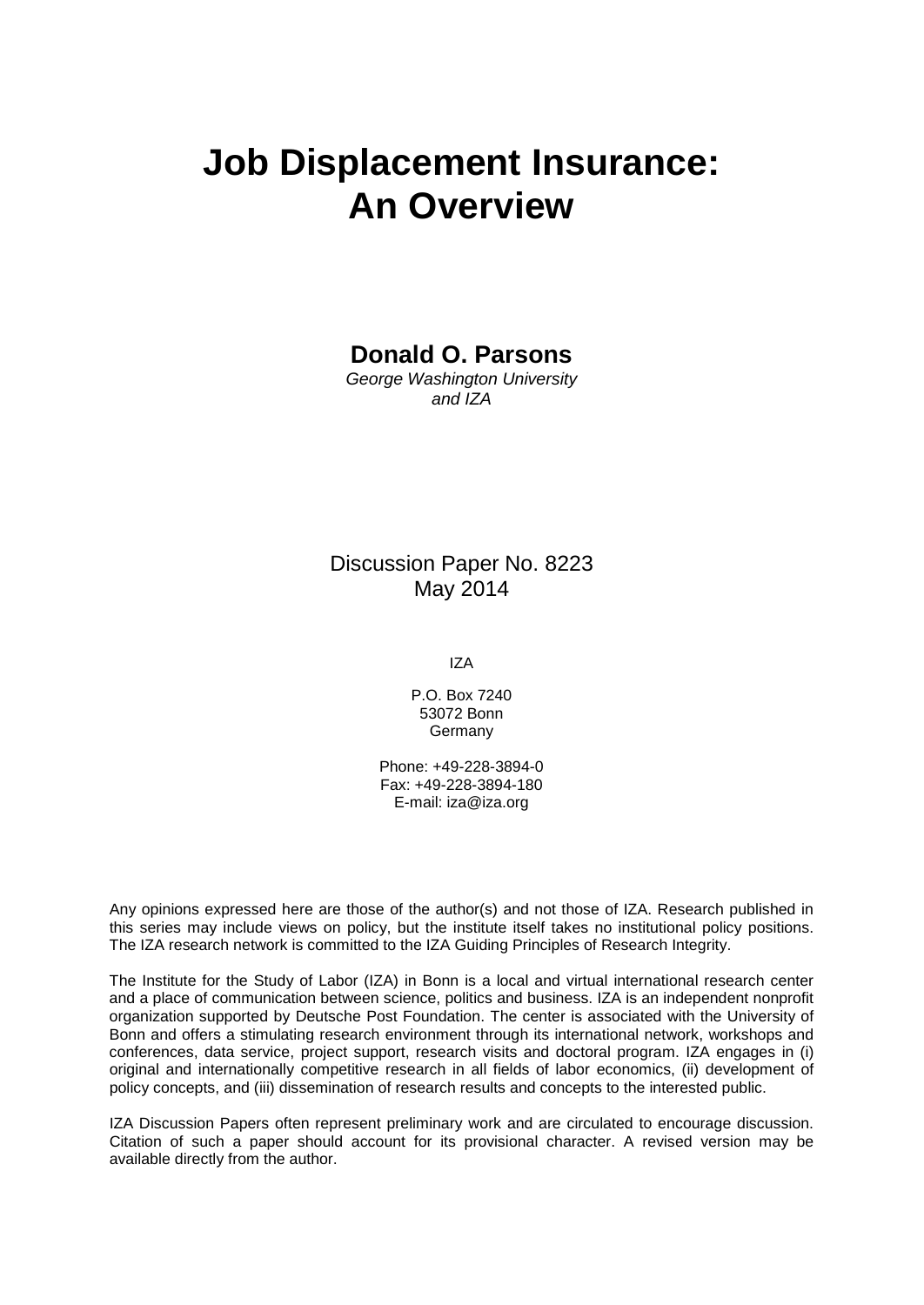IZA Discussion Paper No. 8223 May 2014

# **ABSTRACT**

# **Job Displacement Insurance: An Overview**

Earnings losses from permanent job separations are a serious threat to the financial security of long-tenured workers. Job displacement insurance is presumably designed to offset these losses, but evidence suggests that consumption smoothing among the long-tenured displaced is seriously incomplete, at least in lightly regulated labor markets. Unemployment and reemployment wage insurance could fully cover these losses, but are costly to provide. Severance pay has emerged as a supplemental, if much criticized, instrument. Moral hazard limitations on unemployment insurance generosity mean that severance pay functions as scheduled (partial) unemployment insurance and scheduled wage insurance. Consumption smoothing over time through savings and borrowing is less efficient than ideal insurance, but may be preferred in second-best situations. Long-tenured separated workers are older on average, which introduces special problems, but also additional policy options, including early access to retirement accounts.

JEL Classification: J65, J41, J33, J08

Keywords: job displacement, unemployment insurance, wage insurance, severance pay, insurance adequacy, early retirement

Corresponding author:

Donald O. Parsons Economics Department 2115 G Street NW, Monroe Hall 368 Washington, DC 20052 USA E-mail: [dopars@gwu.edu](mailto:dopars@gwu.edu)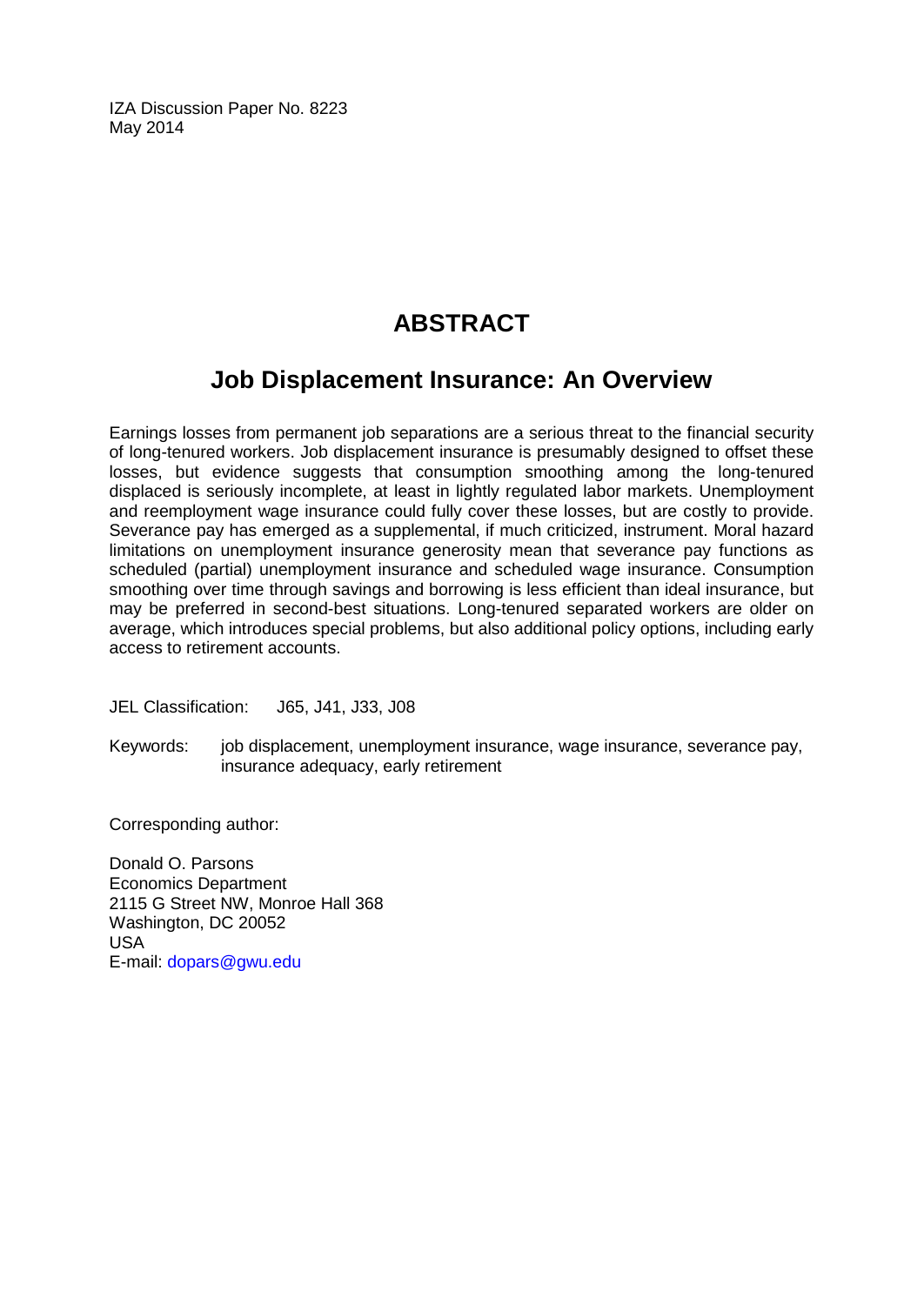# **1. Introduction**

Earnings form the bulk of worker wealth in industrial economies and job displacement is a serious financial threat. Job displacement losses vary with the individual, the structure and flexibility of the labor market, and the business cycle, but are typically large and quite persistent among long-tenured workers. Although the economic risk of "job displacement from a long tenured job" is a real one to all workers, the fraction that experience the event is not large.<sup>[1](#page-3-0)</sup> Many workers will never become long-tenured, and long-tenured workers may remain employed until disability or retirement ends their work-lives. Structurally the long-tenured displaced worker is likely to have held a job with relatively stable demand, punctuated by infrequent, but sharp permanent contractions.

Events that involve a small probability of a large loss are ideally insurance events, not saving or borrowing events. Earnings losses are usefully decomposed for insurance purposes into (i) those incurred through spells of unemployment, and (ii) those incurred through reemployment wage (rate) losses. Reemployment wage losses are apparently costly to insure, perhaps for administrative reasons, while unemployment losses are difficult to insure fully because of incentive problems deriving from the greater leisure available to the unemployed. If the utility value of benefits and the unemployed leisure is higher than that of working, incentives to seek and accept job offers fail (search moral hazard).<sup>[2](#page-3-1)</sup> Other distortions, often labeled "firing cost" effects, arise if the employer bears substantial expected separation costs.

Standard commercial insurance is rare for this risk, but employers, trade unions, and governments offer various consumption smoothing mechanisms. Each has its own limitations, and supply elements play an important role in the composite insurance that emerges to

<span id="page-3-0"></span> $1$  For his sample of displaced workers in their fifties (ages 51 to 60) in the U.S., Couch reports a two year job displacement rate of 4.7 percent, Couch (1998, p.10).

<span id="page-3-1"></span><sup>&</sup>lt;sup>2</sup> The resulting distortions can be dramatic if unemployment insurance rules are poorly written, Riddell and Kuhn (2010).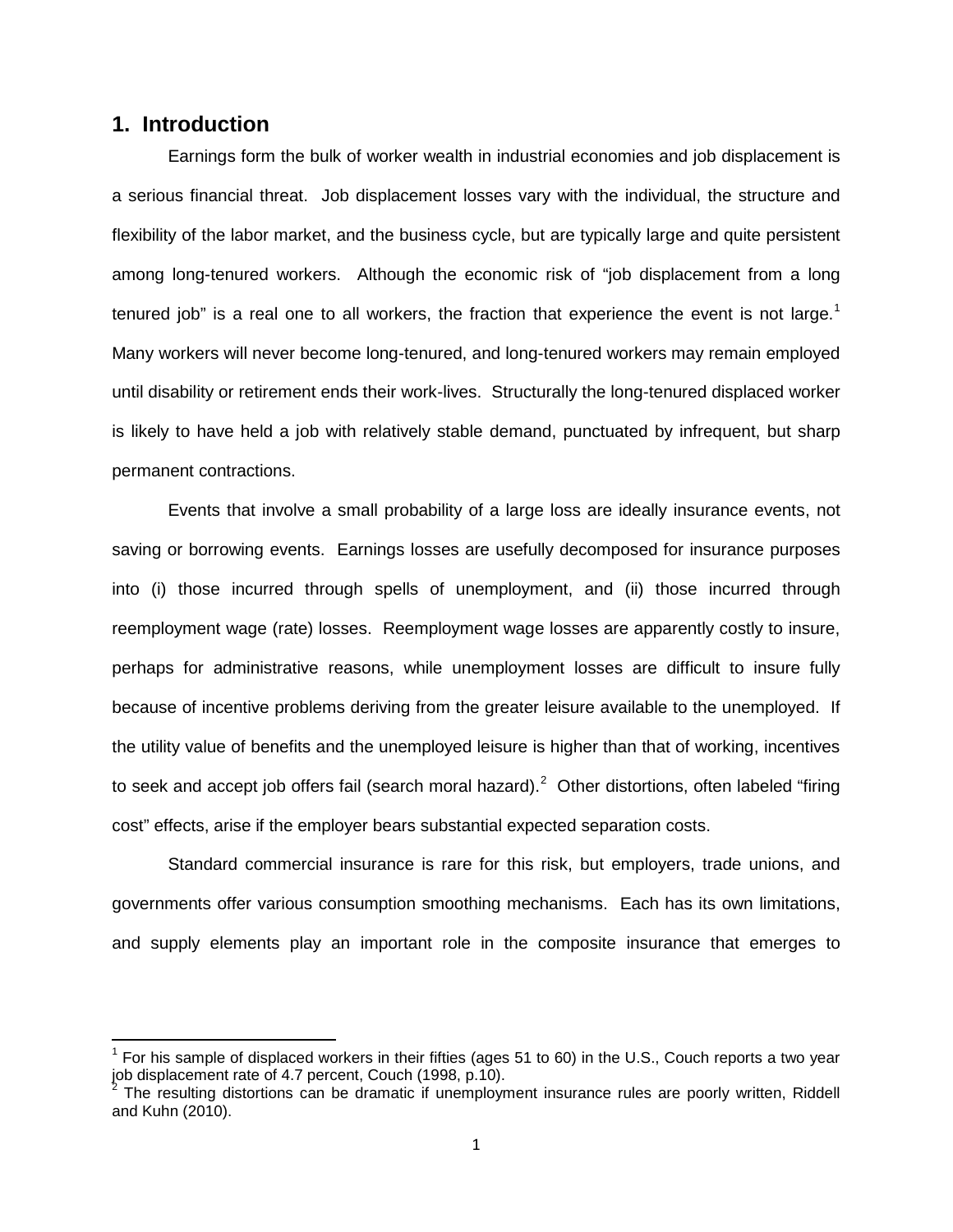#### Parsons GWU

moderate these risks.<sup>[3](#page-4-0)</sup> Employers can offer simple separation packages to displaced workers, and have one distinct advantage--they can avoid job displacement altogether by maintaining the worker on the job in low demand times (labor hoarding).<sup>[4](#page-4-1)</sup> Trade unions can negotiate guaranteed employment agreements or separation benefits and even provide benefits directly. However, employers and labor unions have one critical disadvantage, an inability to monitor worker activities following displacement, which is required for actual-loss-based unemployment and reemployment wage insurance. Governments can reasonably monitor reemployment, at least if labor markets are largely formal, but struggle with subtler information like the intensity of job search. As a consequence most separation packages involve only partial unemployment insurance.<sup>[5](#page-4-2)</sup> Severance pay, fixed-sum payments at the time of separation, serves as both scheduled wage insurance and (partial) scheduled unemployment insurance in this second-best world.<sup>[6](#page-4-3)</sup>

The important function of severance pay as scheduled wage insurance is often neglected in theoretical studies. These studies fail to distinguish between temporary separations, which normally involve no wage rate losses, and permanent separations, which do.<sup>[7](#page-4-4)</sup> For example, Azariadis (1974), Rosen (1985), and Blanchard and Tirole (2008) focus on contracting issues, and simplify by ignoring the reemployment market, essentially treating unemployment as an absorbing state. Shavell and Weiss (1979) and Shimer and Werning (2008) consider the behavior of unemployed workers only, so the models are silent on prior wages and therefore wage loss. Flemming (1978), Hansen and Imrohoroglu (1992), Hopenhayn and Nicolini (1997), and Pissarides (2010) introduce a reemployment market in a

<span id="page-4-0"></span>**EXECUTE:**<br><sup>3</sup> A detailed discussion of the job displacement insurance policy alternatives can be found in Parsons (2014a). 4

<span id="page-4-2"></span><span id="page-4-1"></span><sup>&</sup>lt;sup>4</sup> Excessive labor hoarding is the focus of its own literature, carrying the label firing costs.<br><sup>5</sup> Card, Chetty, and Weber (2005) and Chetty (2008) raise provocative questions about the welfare implications of unemployment-insurance-induced increases in unemployment duration. Unemployment insurance effects may include income (liquidity) effects as well as the usual incentive effect that concerns most policy designers.

<span id="page-4-3"></span> $6$  Scheduled benefits mean fixed benefits linked to expected, rather than actual, losses.

<span id="page-4-4"></span> $7$  A detailed review of job displacement loss studies is provided below.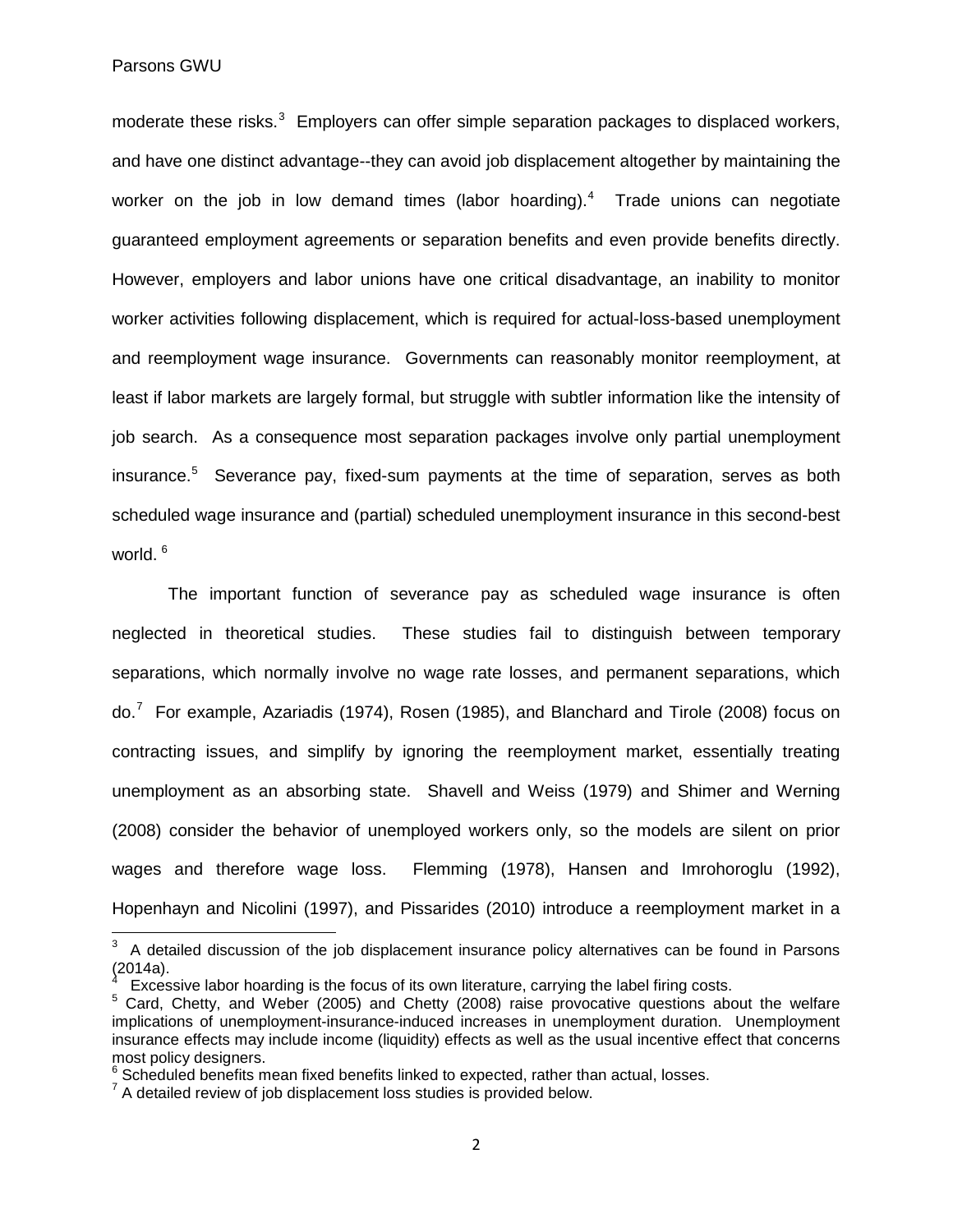contracting framework, but simplify by assuming that wages are the same for workers pre and post layoff, permitting them to focus on unemployment.

Governments are quite active in this insurance market, often mandating that firms provide severance pay and, less frequently, directly supplying unemployment; a summary of these efforts is provided below. The success of these measures in smoothing consumption following job displacement of long-tenured workers is more problematic. Cochrane (1991), using a general consumption approach proposed by Mace (1991), screened the U.S. for specific adverse events and identified involuntary job loss and, to a lesser extent, long-term illnesses (greater than one hundred days) as being especially poorly "insured." A number of consumption studies, surveyed below, confirm Cochrane's finding. At least in U.S. style economies (U.S., U.K, and Canada), long-tenured displaced workers experience large average declines in consumption.

One demographic group is of special interest. Long-tenured displaced workers are disproportionately older and may be eligible for disability and retirement benefits, with consequences for labor force participation and consumption smoothing. The decline in health status and marketable skills that often comes with age, when combined with the private and public income support systems meant to ease the impact of these declines on consumption, makes these workers an especially attractive policy target. Like private firms, governments often reduce the aggregate workforce by encouraging "early retirement," especially when unemployment is high.

#### **2. Job Displacement Losses**

There are a variety of reasons for job separation, with quite different consequences for earnings. Layoffs (employer-initiated job separations without cause) are the main focus here, and must be distinguished from quits (employee-initiated job separation), discharges (employerinitiated job separations with cause), and other separations, including most prominently

3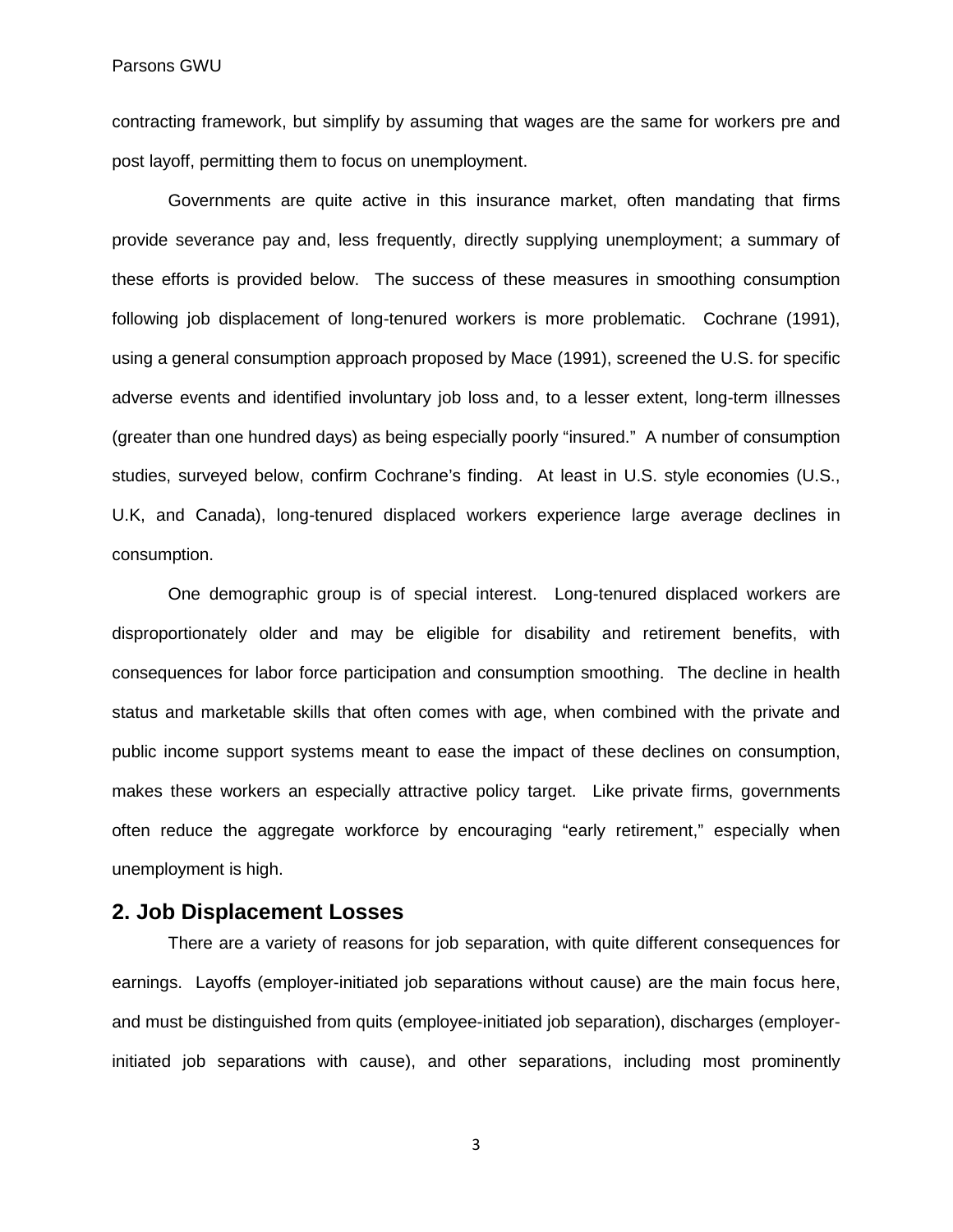retirement.<sup>[8](#page-6-0)</sup> Quits (voluntary separations from the perspective of the worker) are often advantageous to the worker. Discharges for cause are not, but for obvious reasons employers are averse to subsidizing such separations. Retirement carries the expectation that the worker will leave the labor force, and often involves employer, union, or government financial support independent of job displacement insurance. Within separation categories, distinctions are also important, including that between permanent and temporary layoffs. Permanent layoffs are synonymous with job displacements. Temporary layoffs, common in the United States and Canada, are layoffs expected to result in rehire, often after a known time period.

Job displacement losses are often substantial. Consider the recent experience of job displacements of long-tenured workers (three or more years of tenure at displacement) in the United States, derived from the Bureau of Labor Statistics' Displaced Workers Survey. Of the long-tenured displaced from 2009 to 2011, only 56 percent were employed in January of 2012, with another 26.7 percent unemployed, and the remainder (17.4 percent) out of the labor force altogether, BLS (2012). The fraction out of the labor force jumps dramatically among workers 55 years of age and older, Figure1, Panel A. Among displaced workers from full-time wage and salary jobs who were employed in January 2012, 26.6 percent suffered wage losses of 20 percent or more, Figure 1, Panel B.

#### <Figure 1>

Economists have devoted considerable attention to the structure of these losses; a few key studies are summarized in Table 1. The paradigm study is that of Jacobson, LaLonde, and Sullivan (1993a), who used administrative data to capture important elements of the dynamics of job displacement loss.<sup>[9](#page-6-1)</sup> Long-tenured workers (six years of tenure or more) suffered earnings losses that begin well before displacement, with a sharp earnings drop at displacement,

<span id="page-6-0"></span><sup>8</sup> These are U.S. Bureau of Labor Statistics definitions. Elsewhere BLS layoffs are often called redundancies.

<span id="page-6-1"></span><sup>&</sup>lt;sup>9</sup> Jacobson, LaLonde, and Sullivan (1993b), Fallick (1996), Kletzer (1998), and Kuhn (2002) provide surveys of the literature.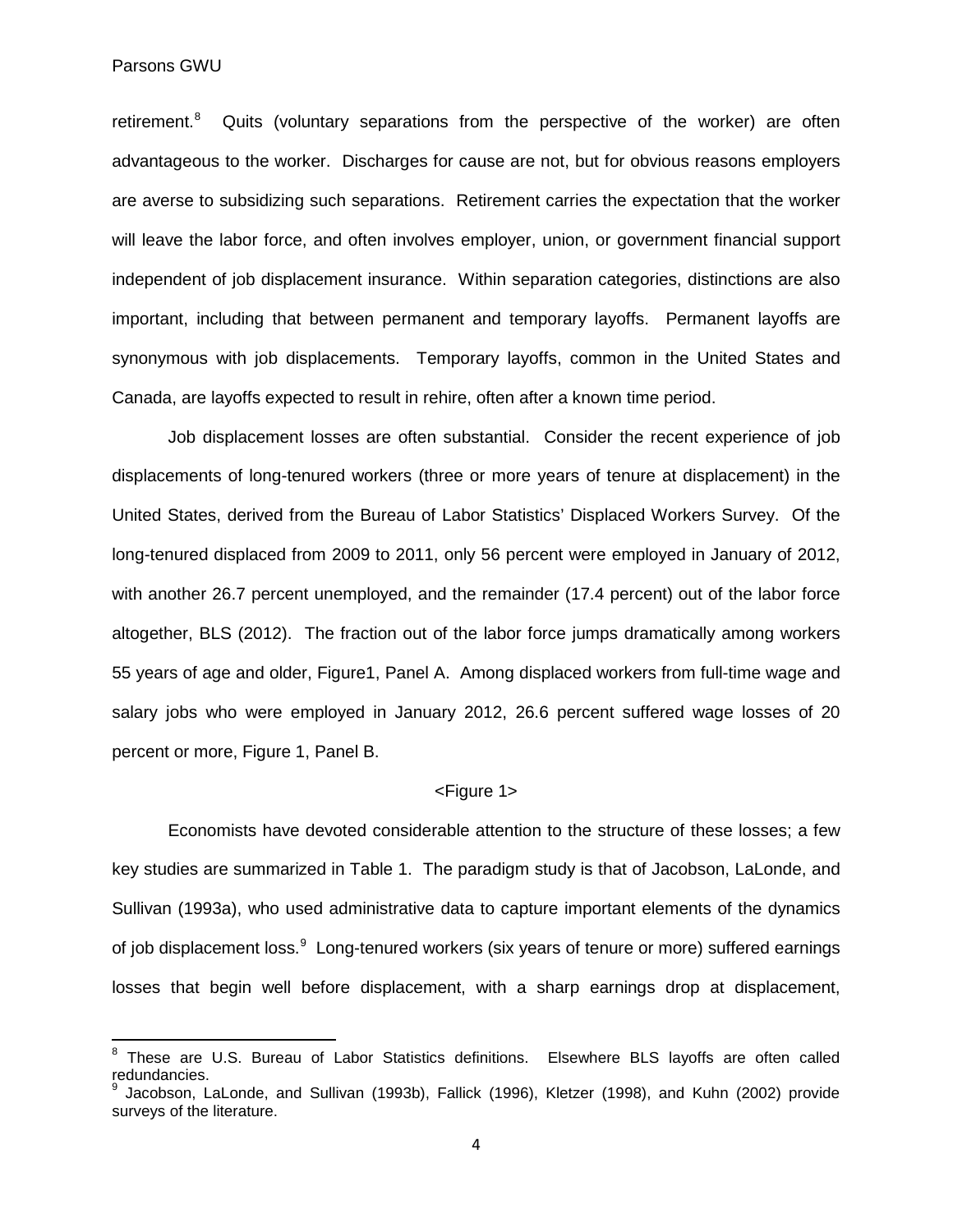followed by a lengthy, incomplete recovery. As they reported, "We find that high-tenured workers separating from distressed firms suffer long–term losses [six years following displacement] averaging 25 percent per year." Jacobson, LaLonde, and Sullivan (1993a,  $p.685$ ).<sup>[10](#page-7-0)</sup> Short term earnings losses were much higher, 45 percent in the first quarter after displacement.

#### <Table 1>

The Jacobson, LaLonde, and Sullivan data represent a single state with a large heavymanufacturing sector (Pennsylvania) and may be atypical. Couch and Placzek (2010) replicated the JLS study on administrative data for Connecticut in a more robust, serviceoriented labor market and find that earnings losses are significantly lower. Couch and Placzek (2011, p.587) reported earnings losses of 32-33 percent in the quarter after displacement and 13-15 percent six years later. The lower loss estimates are to be expected given the countercyclical property of job displacement earnings losses, Davis and Von Wachter (2011). The basic time profile of earnings losses was quite stable.

Studies based on survey data provide additional details of this process, including the partition of earnings losses into unemployment losses and wage losses. Ruhm (1991), using the PSID, reported persistence earnings losses following job displacement, on the order of 14.7 percent four years after job loss. With the survey data, Ruhm was able to break down the profile of losses by source. The high unemployment experienced following job loss had largely (85 percent) dissipated four years later, but earnings losses linked to wage rate losses remained large, with reemployment wages 14-15 percent below pre-separation earnings.

Stevens (1997), also using the PSID, provided details on the nature of this loss process- -not only are the displaced often forced to accept entry level wages, the new job will almost by definition have no seniority rights, making workers vulnerable to additional spells of unemployment. She reported relative earnings losses among displaced workers with three or

<span id="page-7-0"></span> $10$  Losses are relative to a control group of retained workers.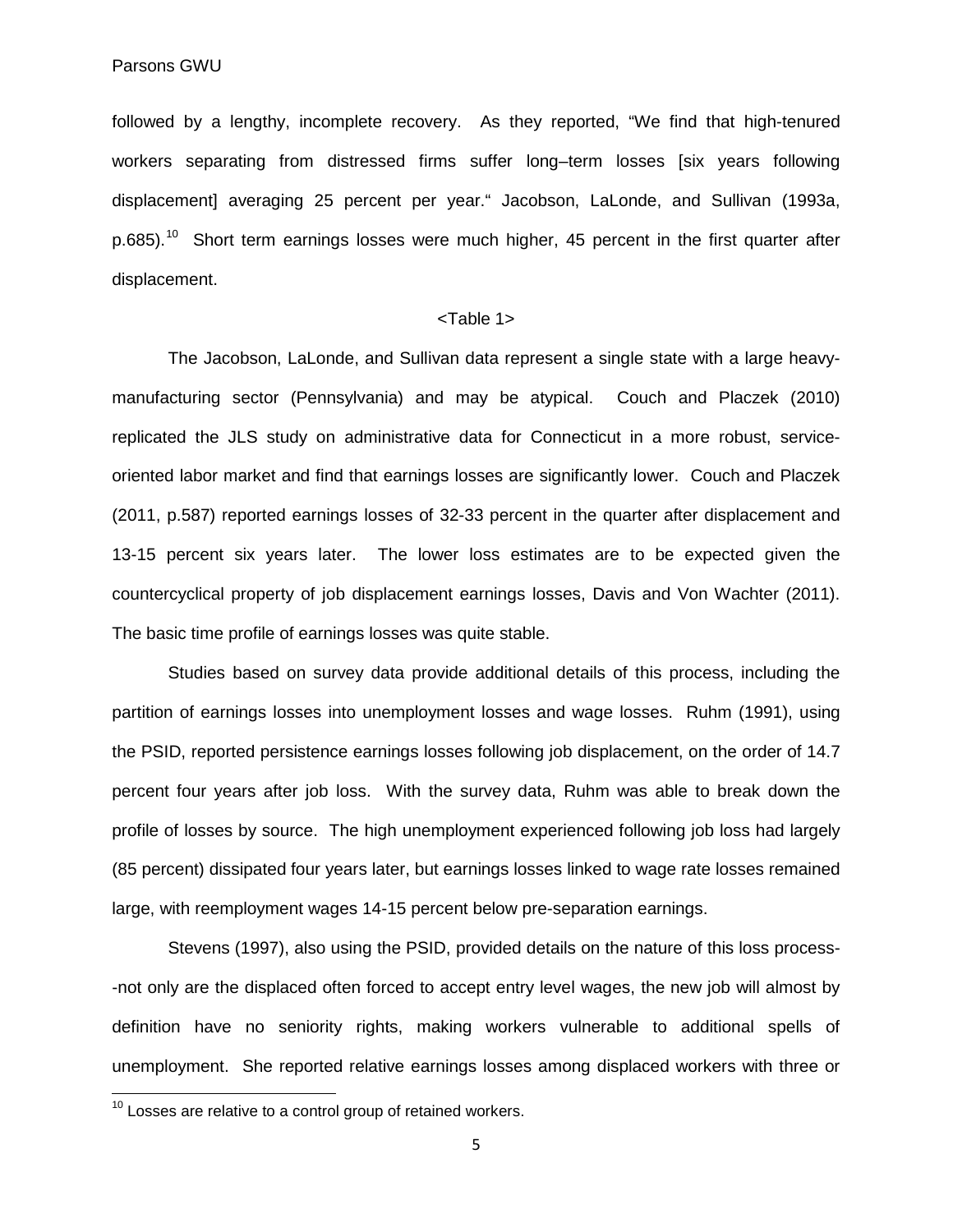more years of tenure of 26 percent immediately following separation. Earnings losses of 11 percent remained 6 or more years after displacement, almost all wage (rate) losses, Stevens (1997, p.178).

The U.S. Job Displacement Surveys provide ample historical evidence of earnings losses (up to three years following displacement), both on average and by job tenure, Farber (2004). Average losses among the displaced included employment losses of 32 percent while wage losses among the full-time to full-time reemployed average 8 percent, Farber (2004, p.113 and p.115). Earnings losses varied widely across individuals, industries, and economic conditions. Indeed many individuals report wage gains, especially in good times, Helwig (2001).

Expected losses were systematically larger for long-tenured workers. Averaged over the first ten DW Surveys (1982-84 through 1999-2001), losses among full-time workers who secure full-time reemployment was 3.3 percent among workers with one to three years of tenure (relative to those with less than a year), 9.6 percent among those with 4 to 10 years, 18.6 percent for those with 11 to 20 years, and 24.7 percent among those with more than 20 years of tenure.[11](#page-8-0) Loss *differentials* by tenure appear quite stable over the business cycle, Figure 2.

#### <Figure 2>

# **3. Job Displacement Insurance across Economies**

Job separation packages vary widely across economies (2009), but not without logic, Table 2.<sup>[12](#page-8-1)</sup> The administrative convenience of severance pay—the government need only mandate that private employers provide the instrument--makes it especially popular.<sup>13</sup> In a sample of 149 countries with a million or more inhabitants, 130 (87%) had some form of mandated severance pay, including 27 that had both statutory severance and collectively

<span id="page-8-0"></span> $11$  Author's calculations from Farber (2004, Table 3, p.96-97). These are partial effects, controlling for gender, race, age, and years since displacement, for workers 20 years and older.

<span id="page-8-1"></span>Holzmann et al (2012) provide a detailed empirical account of variations in the size and composition of separation packages world-wide.

<span id="page-8-2"></span> $13$  Severance pay has its own potential limitations, the firing cost problem, discussed in Section 7 below. Parsons (2013) provides a recent review of severance pay theory and empirics.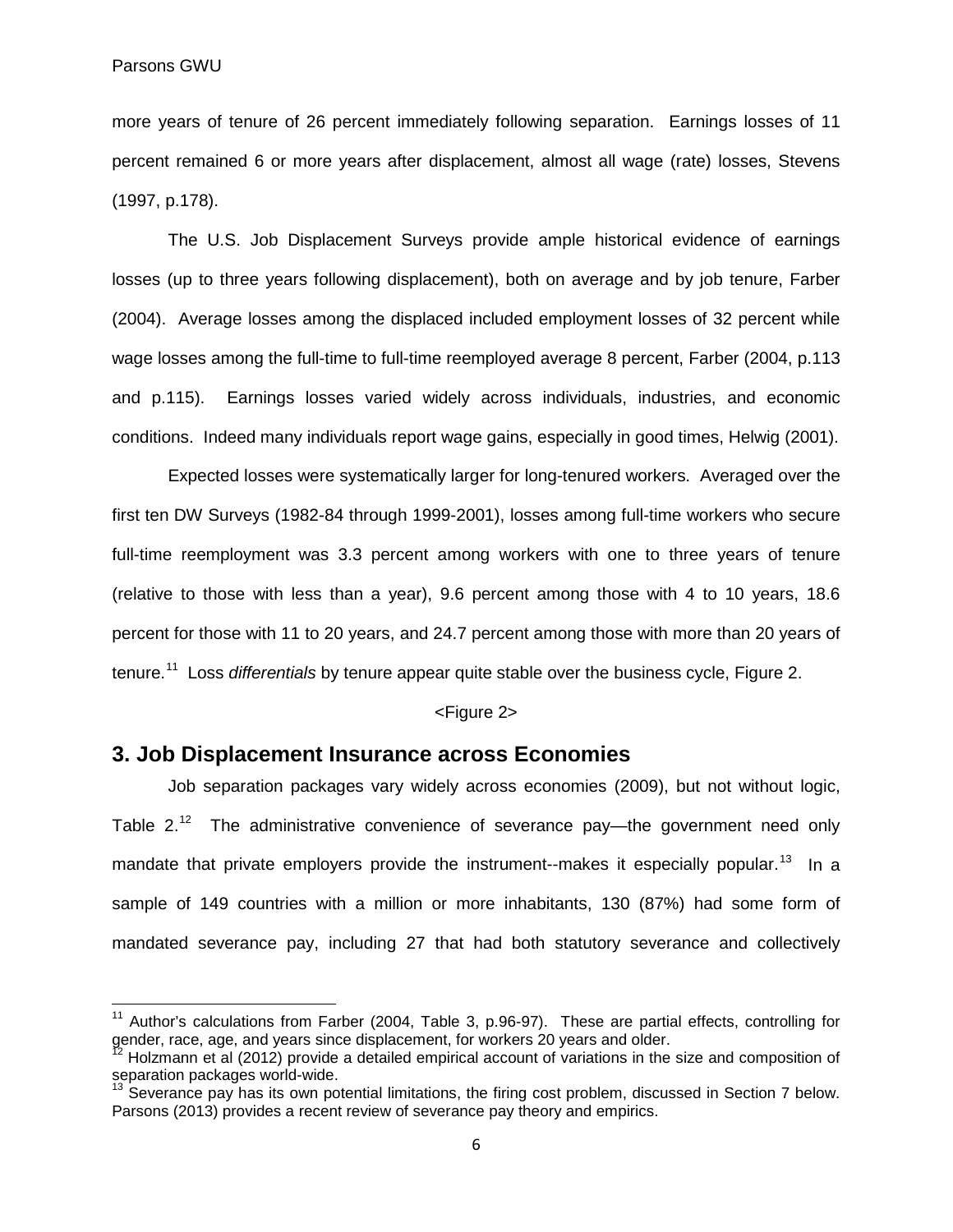bargained severance pay in a "significant manner," Holzmann et al (2012, Annex B).<sup>[14](#page-9-0)</sup> Another 13 (9%) had only significant collective bargaining severance.<sup>[15](#page-9-1)</sup> Only six (4%) had neither.

#### <Table 2>

Unemployment insurance is more difficult to provide, and, not surprisingly, much less common. Of the 130 countries in the sample with statutory severance pay, only 61 (47%) provided unemployment insurance, 69 did not. Another 8 (6%) with statutory severance pay offered means-tested unemployment assistance. Of the 13 countries with only collectively bargained severance, 11 countries provided unemployment insurance and another unemployment assistance. None of the six countries that had neither statutory nor collectively bargained severance (the Democratic Republic of the Congo, Iraq, Haiti, Lebanon, Gambia, and Timor-Leste) provided unemployment insurance.

The various combinations of unemployment insurance/assistance and mandated severance pay are not random, but are closely linked to country income and presumably government competencies. GDP per capita in the six countries that had neither mandated severance nor some form of unemployment insurance was only \$1,999. Of the 69 countries that had only mandated severance pay and no unemployment insurance, average GDP per capita was \$5,810. Of the 61 countries with both mandated severance and some form of unemployment benefit, the average GDP per capita (in 2009 U.S. dollars) was \$14,418.

# **4. Insurance Adequacy**

On average displaced workers with long tenure suffer serious long-term earnings losses, which, in the absence of consumption smoothing instruments, will have adverse effects on household consumption. There are many such devices, private and public, and it is natural to ask how effective these efforts are at smoothing the consumption of displaced workers. A

<span id="page-9-1"></span><span id="page-9-0"></span><sup>&</sup>lt;sup>14</sup> Author's calculation from Holzmann et al (2012, Annex B).<br><sup>15</sup> This group includes the U.S., where collective bargaining agreements do often include severance pay provisions, Pita (1996), but where collective bargaining is limited. Voluntary plans are however prevalent, Bishow and Parsons (2004).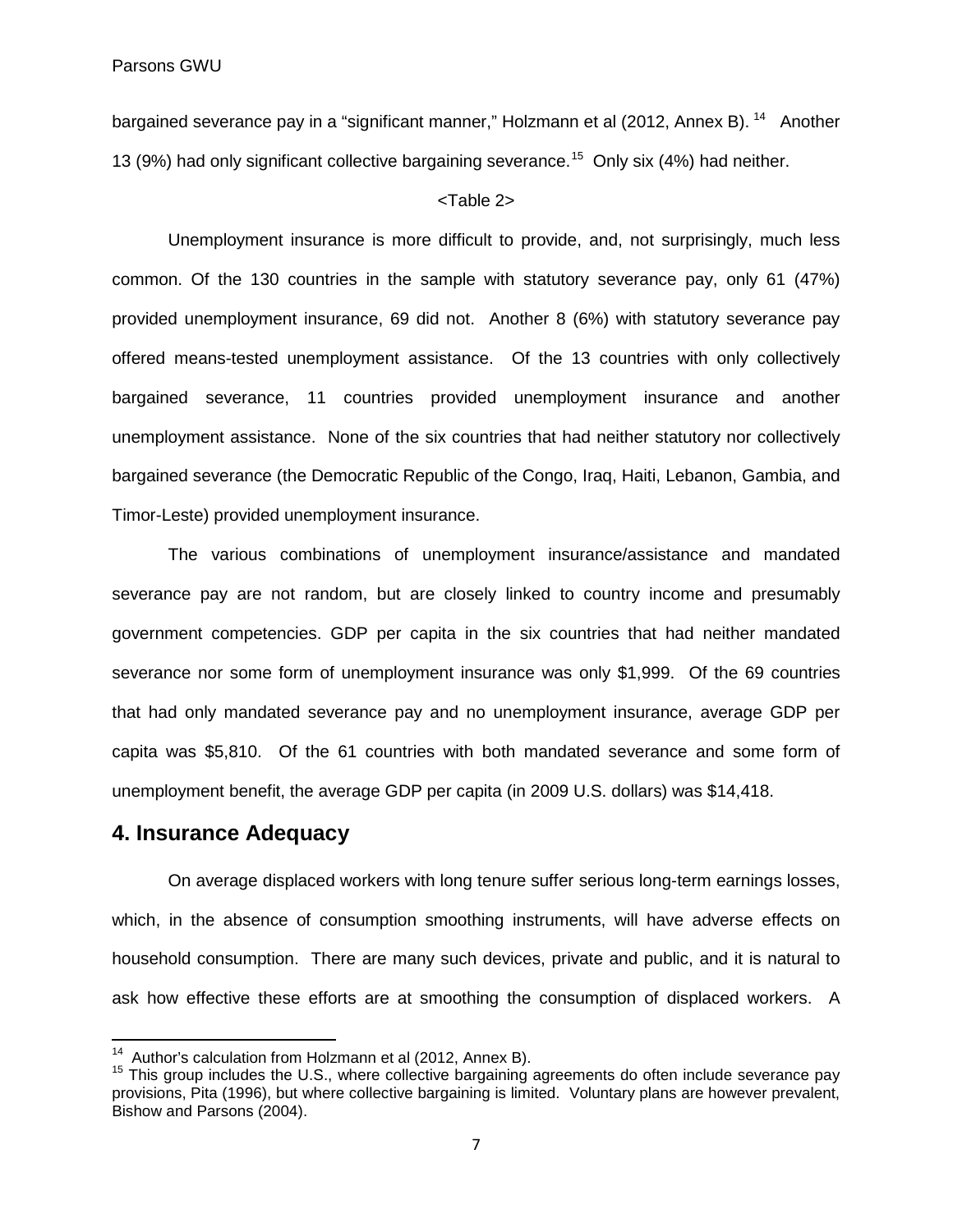Parsons GWU

number of consumption studies of displaced workers provide evidence on that question. Unfortunately these studies are limited to "Anglo-Saxon" countries (the U.K., Canada, and the U.S), which have broadly similar labor markets and social insurance systems. In all three countries, labor markets are relatively "flexible," unemployment insurance replacement rates are moderate, and severance pay is modest.<sup>[16](#page-10-0)</sup>

Assessment studies focus on the consumption, not the utility, effects of displacement, no doubt in the belief that wage changes upon reemployment will have only modest effects on work hours. The U.S. study by Cochrane (1991) flagged job displacement as an especially serious threat to consumption stability. "Households that experienced an involuntary job loss had consumption growth 24-27 percentage points lower than households that did not…" Cochrane (1991, p.969). Other studies, directly focused on the negative consumption effects of job displacement, confirmed that they are substantial. Stephens, for example, tracked out the impact of job loss ("plant closed/employer moved" and "laid off/fired") on earnings and on consumption over time in the U.S. (PSID). He found a long term decline (six years after displacement) in the earnings of the household head of 21.9 percent, with a decline in family food consumption of half that amount, or 11 percent, Stephens (2001, p.33). Among older workers (age 50 to early 60s). the relative change (loss) in annual food consumption within one year of job loss was 15% (PSID) to 17.5% (HRS), Stephens (2004, p.268).

#### <Table 3>

Consumption studies using Canadian and U.K. data revealed similar regularities. Browning and Crossley (2008), using Canadian data, assess the impact on consumption of *permanently* displaced workers (plant closure and other mass layoffs). They reported consumption losses of about 6 percent relative to consumption growth for those laid off with known recall data. Losses were higher for workers with tenure greater than 10 years or age

<span id="page-10-0"></span> $16$  Severance pay is voluntary in the U.S. and, if offered, typically provides one to two weeks pay per year of service. Canada mandates one week pay per year of service, the U.K approximately one half week per year of service, Holzmann et al (2012, Annex B).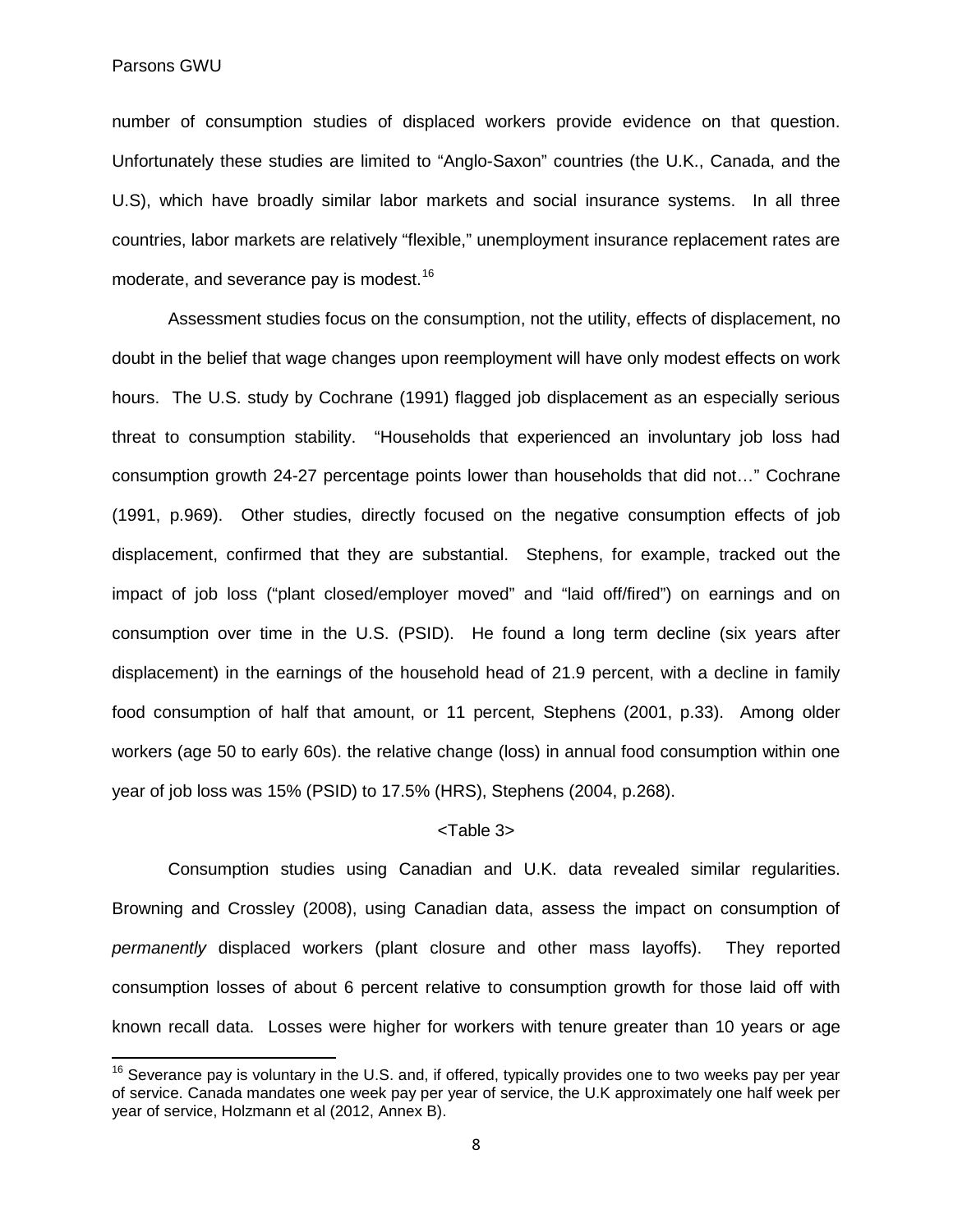greater than 40 (10 percent). Bloemen and Stancanelli (2005) estimated a model of food consumption growth (from prior to layoff to three months after) in the United Kingdom, and report a decline in consumption of 17 percent.

Researchers have also estimated the impact of variations in job displacement insurance, especially unemployment insurance generosity, on consumption of the unemployed. Presumably consumption will vary (positively) more closely with benefits the more critical the benefits are as consumption support when earnings drop. Browning and Crossley (2001), using the same Canadian data set discussed above, estimated the sensitivity of consumption to changes in the key unemployment benefit parameter, the replacement ratio. They reported almost no impact of UI generosity on consumption—an elasticity of 0.05 (a ten percent decrease in the replacement rate will induce a half a percent decrease in consumption).<sup>[17](#page-11-0)</sup> The effect was somewhat higher for vulnerable subgroups, 0.17 for example for sole breadwinner respondents who report no family assets.

Similarly, Bloemen and Stancanelli (2005) estimated the impact of more generous job displacement benefits on food consumption growth (from prior to layoff to three months after) in the United Kingdom. Severance pay ("end of job payment") had a positive and significant effect on consumption growth as well as debt reduction following job loss. The UI replacement rate was not significant if entered without interactions, but was significant if interacted with the importance of the respondent's income to the household. "…for a household where the head's earnings are the only source of income, a drop in the replacement rate of 10% leads to a 2% fall in food expenditure." (Bloement and Stancanelli (2005), p.443).

Blundell, Pistaferri, and Preston (2008) extended this literature (PSID) in a general way, noting that:

<span id="page-11-0"></span> $17$  Gruber (1997) reported extremely large UI replacement rate effects on consumption in the U.S. (consumption elasticity with respect to UI benefits of 0.25 for the whole population), but this estimate is inconsistent with later estimates and should probably be treated as an aberration.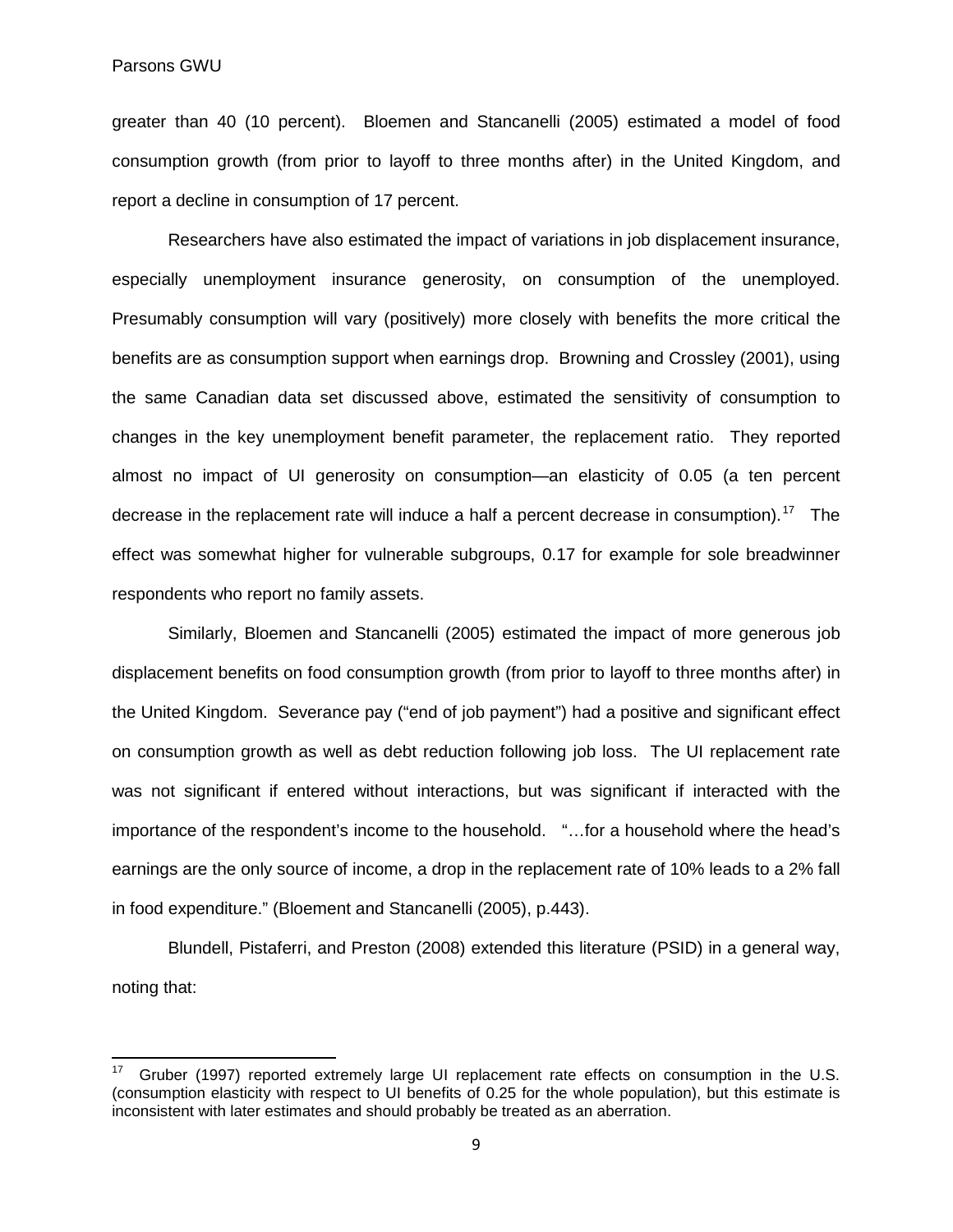We find some partial insurance of permanent shocks, especially for the college educated and those near retirement. We find full insurance of transitory shocks except among poor households. Blundell, Pistaferri, and Preston (2008, 1887)

These results are consistent with the belief that the temporarily unemployed workers and shorttenured, displaced workers find ways to cushion the effects of earnings shocks on household consumption, but that the long term displaced do not, with the (partial) exception of the college educated and those near retirement.

Apparently the mixture of private and public severance pay and unemployment insurance offered in the countries studied does not guarantee consumption stability in the face of job loss among long-tenured workers. Severance pay and perhaps unemployment benefit levels do appear to contribute to consumption smoothing. It is of course simple to design a system that would insure uninterrupted consumption following job displacement—offer unemployment benefits of unlimited duration equal to the original wage, because the worker would have no incentive to accept a lower offer. Such a plan would however would insure that the long-tenured displaced do not return to work, except in robust labor markets. The policy challenge is to design systems that will better insure the long-tenured displaced without wasting their productive capacities. In the remainder of this review, alternative job displacement insurance systems are considered within a standard demand and supply framework.

# **5. The Insurance Market**

#### **5a. Insurance Demand**

The capitalized value of expected job displacement losses of long-tenured workers will vary with discount rates and potential years of remaining work-life, but are large for all but those close to retirement. The literature focuses on employer and government efforts to provide consumption smoothing devices, but individual efforts are non-trivial. At the elementary level, multi-earner households pool resources, though the pools are generally quite small. Households also adjust labor market behaviors, with other family members entering the workforce to offset the earnings losses of those displaced.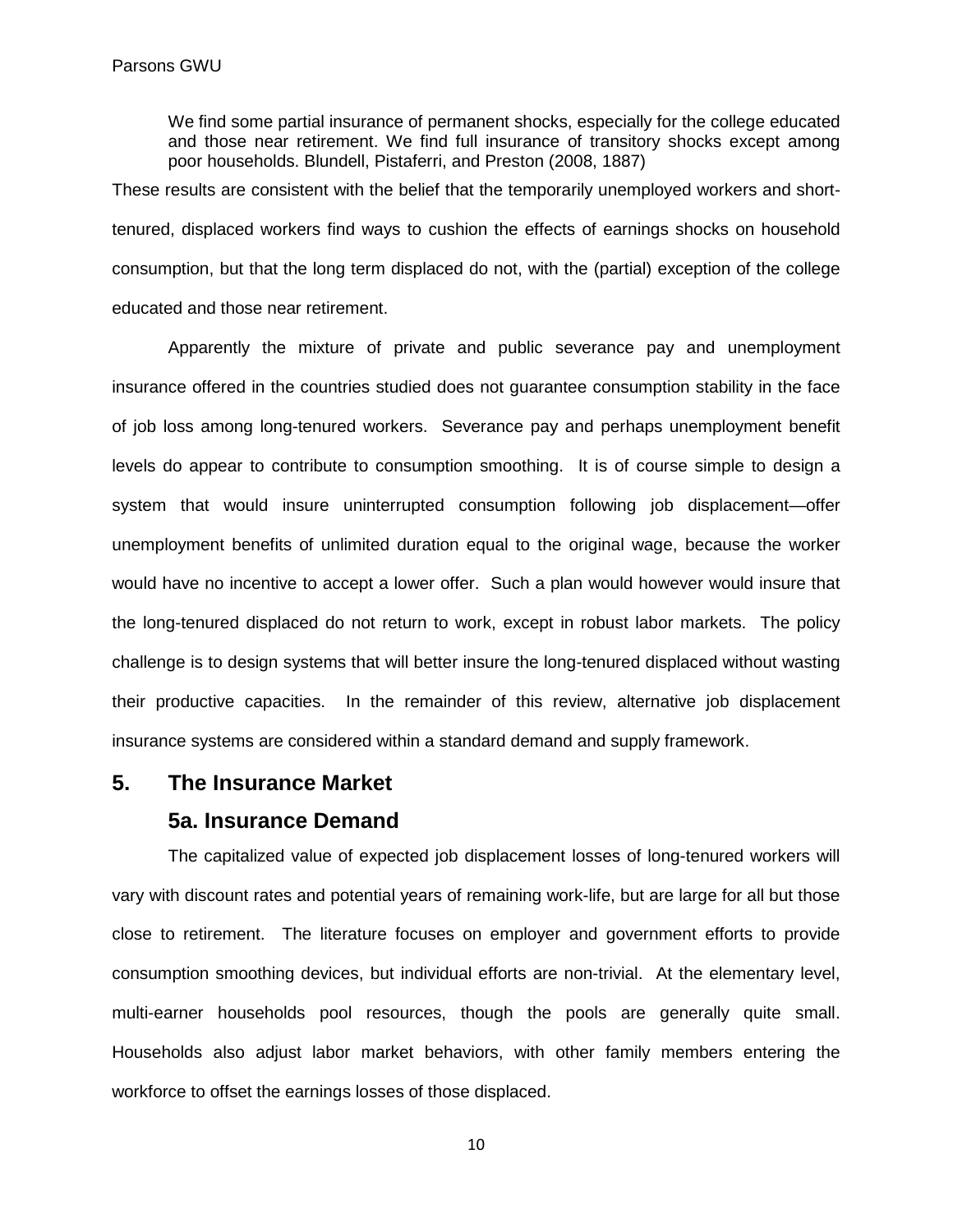For frequent, small loss events--temporary layoffs and displacement of short-tenured workers--savings and credit instruments may be quite satisfactory. Saving instruments are abundant in industrialized economies, but third party borrowing opportunities are naturally limited by the likelihood the loan will be paid back.<sup>18</sup> As instruments provided by employers, unions, and especially government have become dominant, studies of these informal approaches have evolved into the question--do public efforts crowd out informal efforts or do they contribute on net to worker financial security, Cullen and Gruber (2000) and Engen and Gruber (2001)? Apparently crowd out effects are substantial.

Because layoff in the first instance is an employment event, it is natural to imagine the issue within an employment contracting framework.<sup>[19](#page-13-1)</sup> In a simple single-period model, the worker and the employing firm negotiate a contract that specifies (i) the conditions under which the worker will be retained in the firm with corresponding wages, and (ii) the separation benefits to be paid if the worker is laid off, Parsons (2014b). Unemployment is an important aspect of this model, and worker utility is correspondingly multidimensional (consumption and leisure). The worker is assumed to be risk averse, and the firm risk neutral.<sup>20</sup>

A key issue is the severity of the demand shock that will induce the firm to lay off workers. Layoff behavior, or conversely job retention, has been much studied, in part because of the link with firing cost concerns, Section 7 below. Azariadis (1975), in his seminal work on employment contracting, derived the conditions under which the firm will lay off workers in an economy in which (i) there is no possibility of reemployment and (ii) job displacement insurance is not available. His model highlights the insurance value of labor hoarding: workers will negotiate full employment contracts over a larger domain of shocks.

<span id="page-13-0"></span><sup>&</sup>lt;sup>18</sup> See Gruber (2001) for a description of financial assets upon entering unemployment and Sullivan<br>(2008) for a discussion of access to unsecured credit (credit cards) among the unemployed.

<span id="page-13-1"></span>Reviews of the employment contracting literature include Parsons (1986), Malcomson (1999), and Salanié (2005).

<span id="page-13-2"></span><sup>&</sup>lt;sup>20</sup> In simple cases, two dimensional (consumption, leisure) "risk averse" can be defined by an indirect utility function that is concave in income, Stiglitz (1969), in this case full income--nonearned income plus earnings if the worker devotes all available hours to work.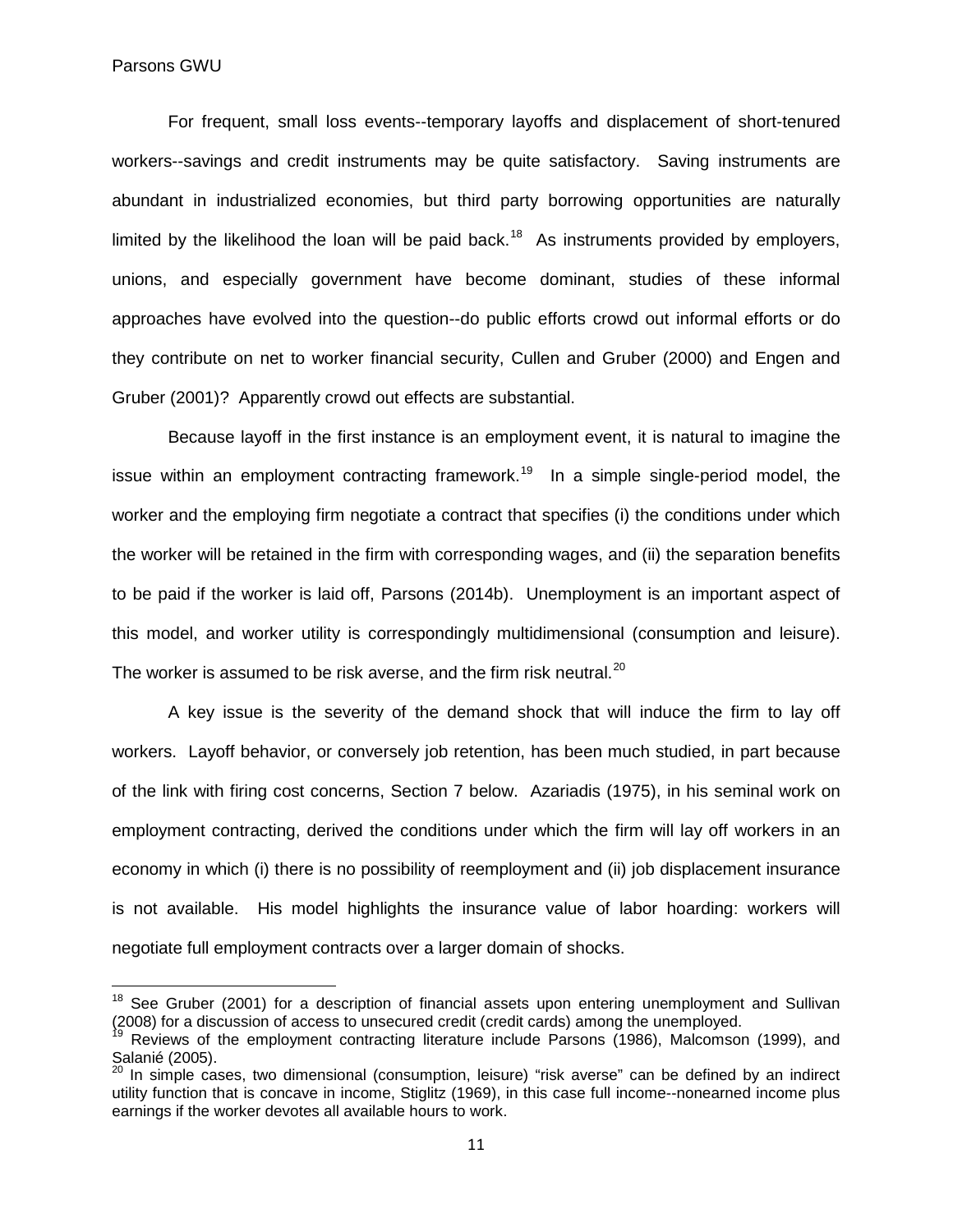Parsons GWU

If demand contractions are sufficiently large, however, layoffs will occur and the displaced worker will find him- or herself unemployed or reemployed elsewhere, often at a lower wage. A complete separation package will then be a combination of

- 1. wage insurance, and
- 2. unemployment insurance.

The first-best magnitude of each of these is dependent on the structure of the state utility functions, sometimes labeled von Neumann-Morgenstern utility functions. Insurance redistributes consumption across states, but the utility value of consumption is in general not independent of the amount of leisure available to the worker, and the displaced worker by definition faces "excess" leisure in the unemployed state. Many design studies use a special case for this utility function, additively separable concave functions of consumption and of leisure.<sup>21</sup> This model has the convenient property that, if insurance can be costlessly provided, *consumption will be equal across states in the ideal contract*. If layoffs are justified, the ideal consumption plan can be implemented by

- 1. *wage insurance benefits* equal to the difference between the earnings of retained workers and reemployed workers, and
- 2. *unemployment insurance benefits* equal to reemployment earnings.

This special utility structure insures that search moral hazard problems will arise--consumption is equal across states of nature while leisure is greater in the unemployed state. $^{22}$  $^{22}$  $^{22}$ 

# **5b. Insurance Supply**

The usual third-party suppliers of insurance products do not exist for job displacement insurance. Instead three types of insurers are prominent: labor unions, employers, and the government. European trade unions were early pioneers in the provision of unemployment

<span id="page-14-0"></span> $21$  Early examples include Azariadis (1975), Shavell and Weiss (1979), and Hopenhayn and Nicolini (1997).

<span id="page-14-1"></span> $^{22}$  Perhaps to emphasize nontraditional concerns, Blanchard and Tirole (2008) employ a utility model with a constant cash equivalent value of leisure that induces neither search moral hazard nor firing cost problems (Section 7 below).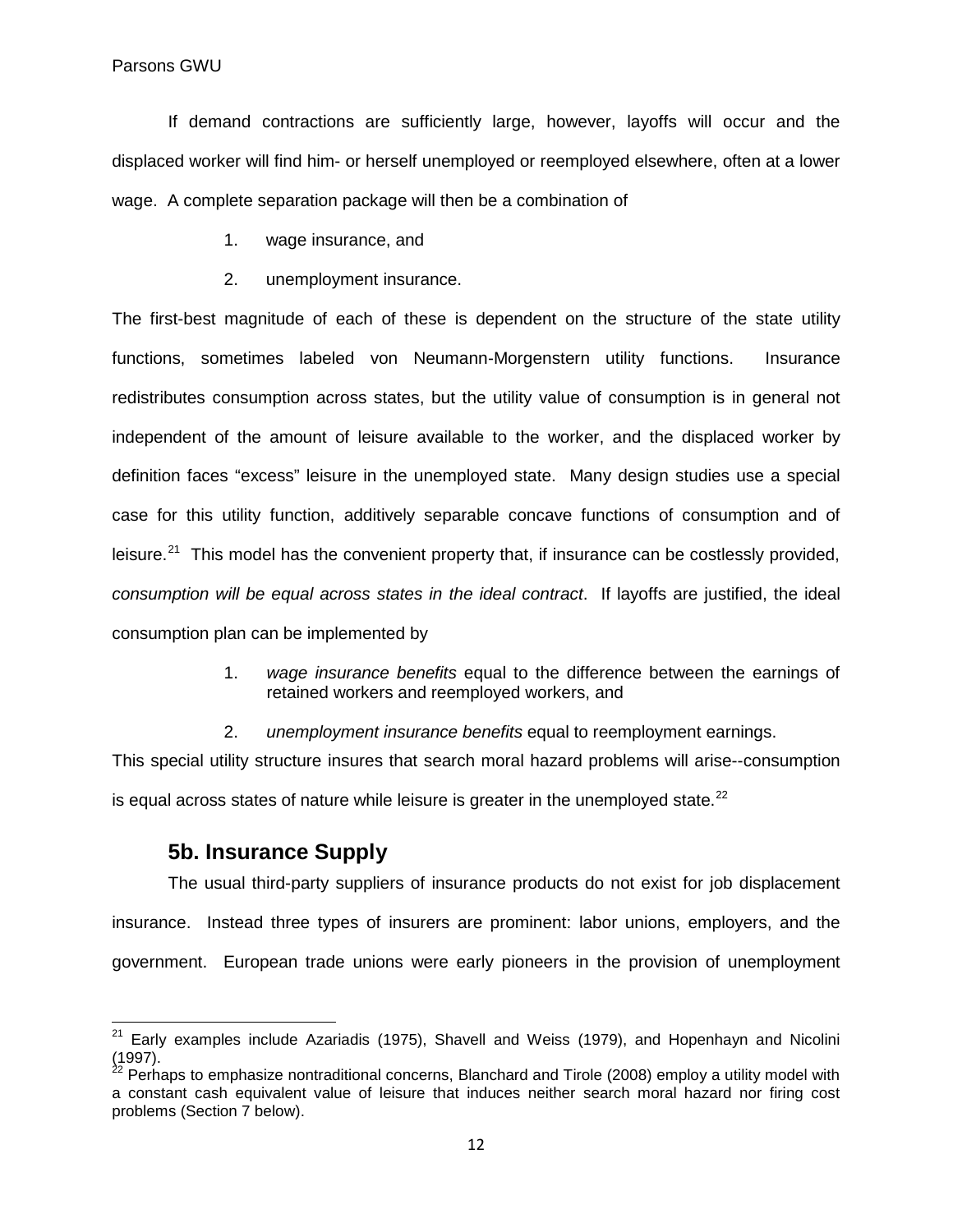insurance, but were never able to maintain reserves sufficient to finance benefits when times were hard.<sup>23</sup> These failed efforts induced government intervention, the Ghent system, in which governments essentially financed union benefit programs.<sup>24</sup> In the U.S., unions have negotiated guaranteed employment contracts as well as severance pay and supplements to governmentsupplied unemployment insurance benefits (supplemental unemployment benefits or SUB plans), Pita (1996). That said, today employers and governments are the main suppliers of job separation insurance.

The efficient provision of full job displacement insurance requires information on a variety of processes:

- (i) was the worker involuntarily separated and therefore eligible for benefits?
- (ii) is the worker, while on benefits, actively seeking the next job and willing to accept reasonable job offers he or she uncovers?
- (iii) has the worker become reemployed, so that benefits can stop?
- (iv) is the drop in earnings following reemployment the consequence of a decline in wage rate rather than reduced work hours?

The first question is most easily answered by the employer, though the employer's response may be distorted by self-interest, depending on the financing system. For example, if benefits are limited to involuntary separations and partly or wholly paid by the employer, the employer has an incentive to categorize a separation as voluntary. If the layoffs are large scale, involuntary separations are hard to disguise, but that is not the case in small numbers situations. Indeed, in the U.S. unemployment insurance system, employers bear a substantial share of the cost of benefits paid out to their own laid off workers (experience rating), and significant resources are required to adjudicate disputes over the nature of the separation. Conversely, if benefits are wholly paid by the government, the employer may be tempted to

<span id="page-15-1"></span><span id="page-15-0"></span><sup>&</sup>lt;sup>23</sup> Willoughby (1897) provides an interesting contemporaneous account of these efforts.<br><sup>24</sup> See ILO (1955) for a broader historical review of early public unemployment insurance programs.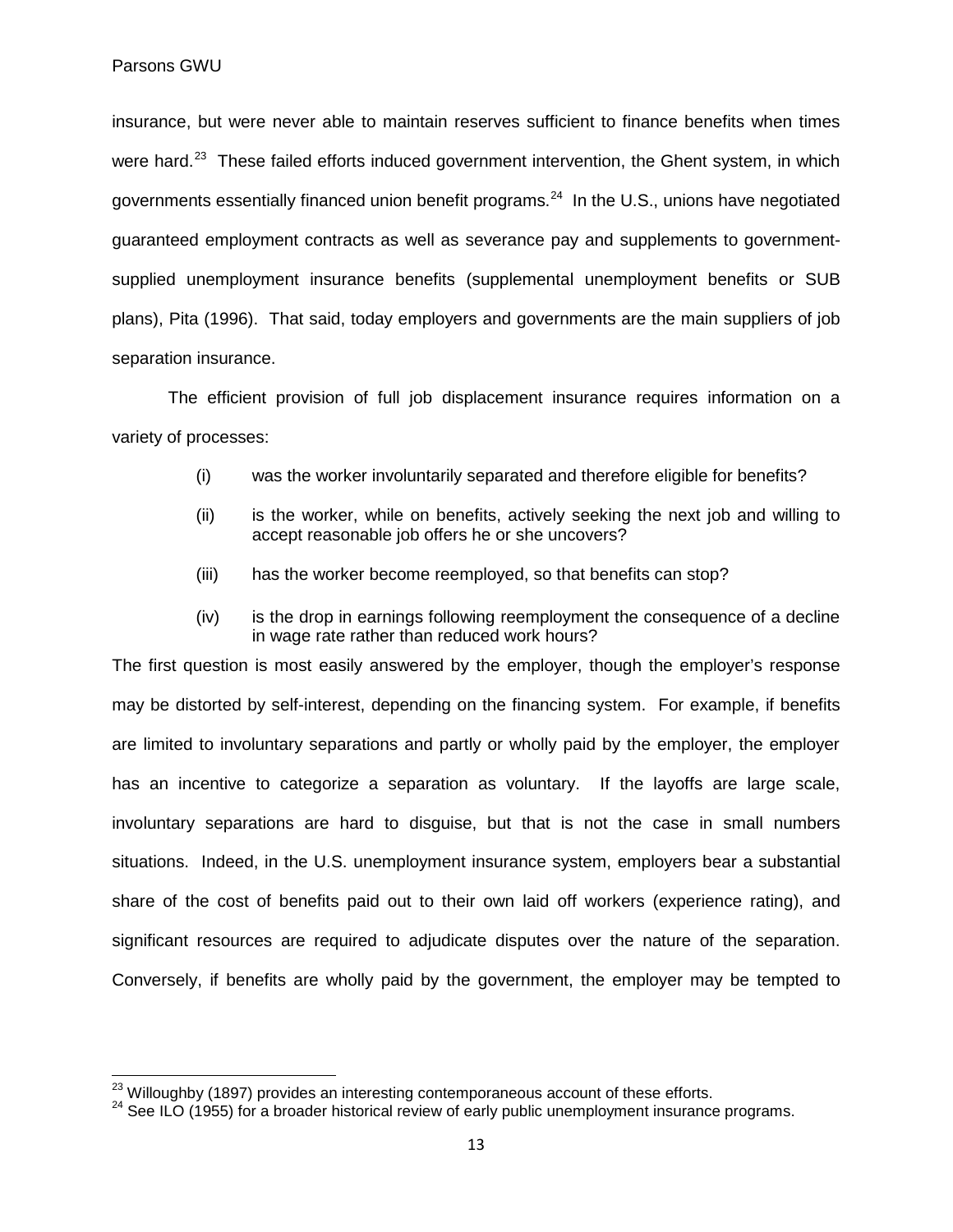Parsons GWU

report any separation as involuntary, treating generously its own past workers at the expense of other taxpayers, typically firms.

Unemployment insurance requires substantial information following separation. The second and third questions seriously strain employer capabilities, and perhaps even those of governments. Even the conceptual simple task of determining whether the displaced worker has taken another job faces practical difficulties. In more developed economies, for example, undetectable jobs arise in the shadow economy of cash transactions. In less developed economies, tracking workers across jobs of any sort may be difficult.<sup>25</sup> Governments may be efficient at monitoring employment if the shadow economy is small and UI program coverage is broad. In that case, the worker's reemployment would be entered into the system at the time of next hire, assuming of course unique individual identifiers.

Problem (ii) is not easily monitored by any agent and has been the focus of much program design effort. In the simplest case, unemployment involves a release from work, and actual loss UI benefits must be limited in order to induce appropriate search and job acceptance behavior, with the reduced UI benefits partly and imperfectly offset by scheduled benefits (severance pay), Baily (1977), Rogerson and Schindler (2002), and Parsons (2014b).

The provision of wage insurance pivots critically around the last question (iv), the answer to which is typically unavailable to the displacing firm and often to the government.<sup>[26](#page-16-1)</sup> The U.S. unemployment insurance system, for example, relies largely on earnings records for eligibility and benefit calculations, not on work hours. But wage insurance is really wage rate insurance and assumes a return to full-time work. Otherwise it becomes a variant of unemployment insurance with similar problems. The separation of total earnings into hours and wage rates is

<span id="page-16-0"></span> $25$  For recent estimates of the pervasiveness of the shadow economy, see Buehn and Schneider (2012)

<span id="page-16-1"></span><sup>&</sup>lt;sup>26</sup> Full reemployment wage insurance would require pooling of the earnings of the winners and the losers, but this has not been seriously proposed. Most policy designers propose a negative option payment—for those who make losses, some fraction of the losses will be paid through premiums from all, Baily, Burtless, and Litan (1993). For additional discussions, see Parsons (2000), Kling (2006), and LaLonde (2007).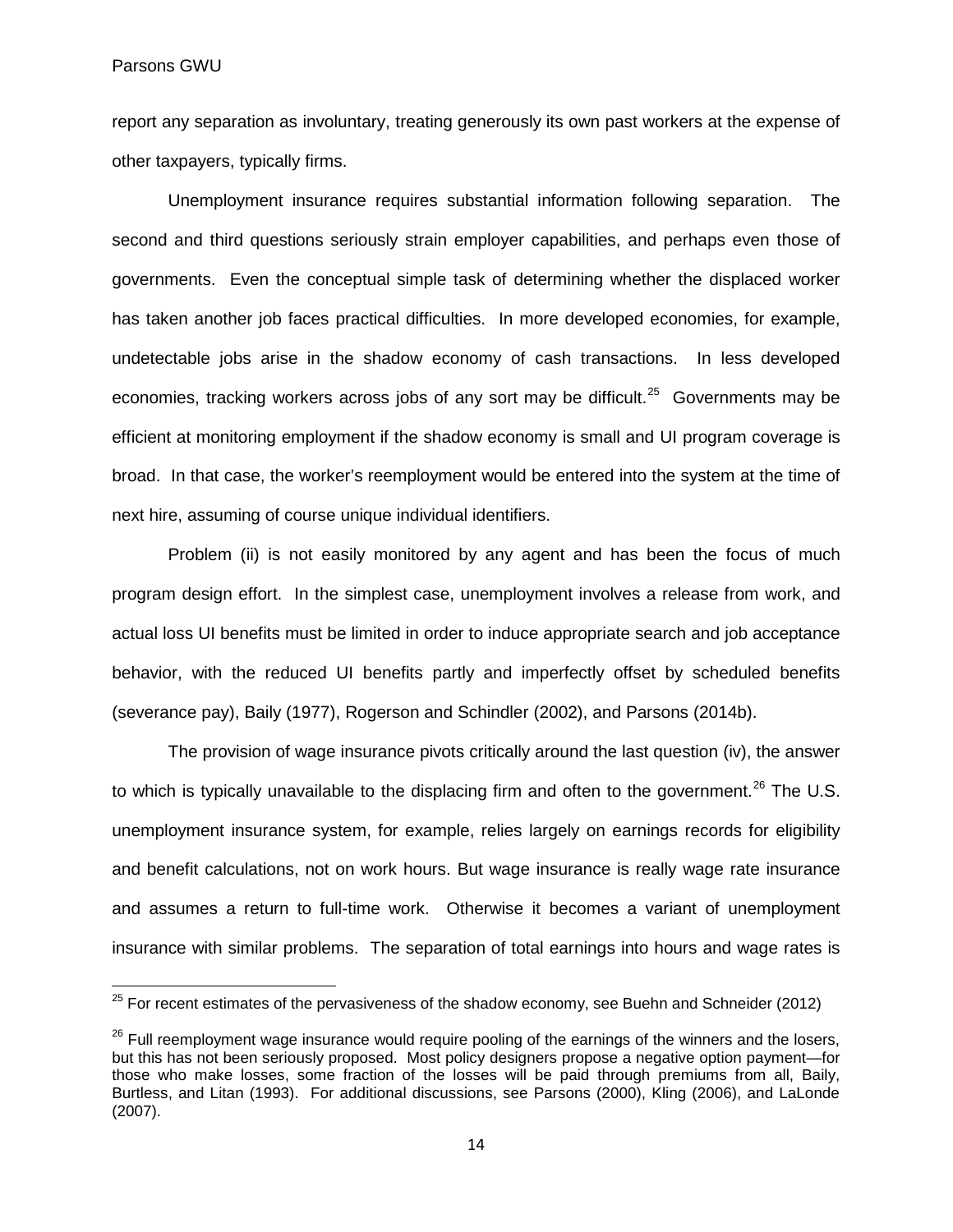not a serious problem in large enterprises, which must themselves accurately track worker activities, but can be more difficult to verify in smaller enterprises. In this environment, wage insurance benefits are likely to be "scheduled," that is based on expectation of loss, rather than actual loss.

In broad outline, then, information problems are likely to shift actual loss unemployment provision to the government and to transform the insurance package from unemployment insurance and wage insurance to (incomplete) unemployment insurance and severance pay. Severance pay functions as:

- *scheduled (partial) unemployment insurance, and*
- *scheduled wage insurance.*

## **6. Insurance Market Problems**

#### **6a. Job Search and Offer Acceptance Incentives**

The concern that generous unemployment insurance benefits might discourage return to work has almost certainly limited unemployment benefits in countries that offer unemployment benefits. As a consequence a great deal of thought has gone into the consideration of alternative mechanisms for inducing appropriate job search and offer acceptance by the unemployed. Two approaches have received attention--sanctions and active labor market policies. Sanctions typically involve monetary penalties, often in the form of reduced benefits, while active labor market policies involve time penalties.

#### **i. Sanctions**

An obvious approach is to impose penalties or sanctions on those who do not behave appropriately. Sanctions can be in the form of fines or, more commonly, reductions in future benefits.<sup>27</sup> Denying or delaying benefits to workers who quit or are fired from their last jobs before entering unemployment is one such sanction. The withholding of benefits if workers do

<span id="page-17-0"></span> $27$  Grubb (2000) provides a review of UI sanctions in OECD countries.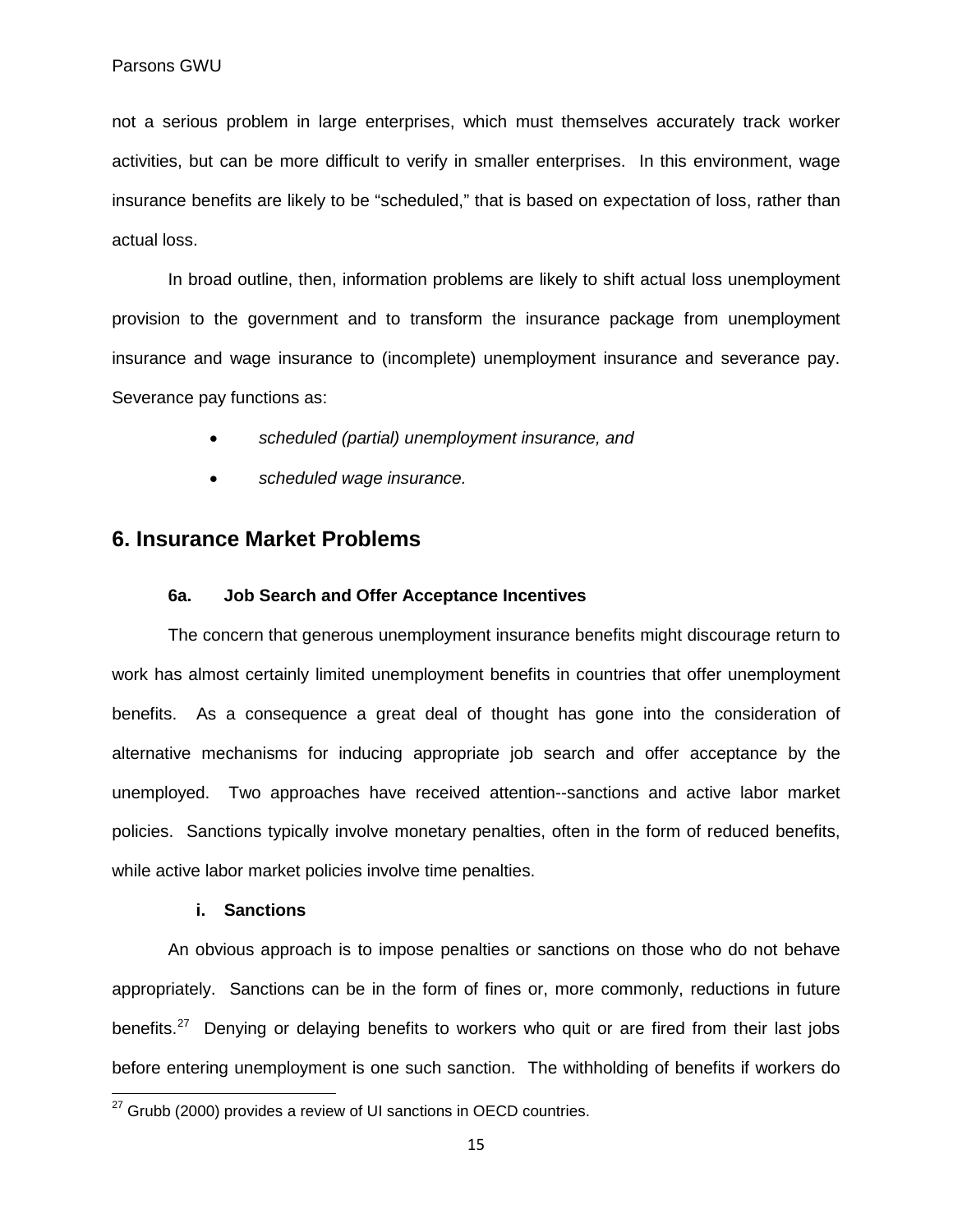not undertake, or at least report, reasonable job search effort is another. The penalty may be the same for workers who quit their jobs and those sanctioned for lack of search effort, Grubb (2000).

The U.S. unemployment insurance system has search requirements, which vary by state, with the loss of future benefits as the sanction. A plan might require the unemployed recipient to make three employer search contacts in one week. Such requirements are not realistically enforceable in the U.S.--it is apparently not possible to confirm or deny a large portion of claimed employer contacts, St. Louis, Burgess, and Kingston (1986). At a deeper level, it is a rare job that does not require some evidence of enthusiasm for the job by the applicant, but this is something easily withheld and impossible to monitor. Somewhat oddly, demonstration projects in the U.S. suggest that dropping the requirements *entirely* leads to large increases in unemployment duration, but requiring more than one search has no incremental impact on duration, Meyer (1995).

Abbring, van den Berg, and van Ours (2005) find, for the Netherlands, that the imposition of a sanction does significantly hasten the return to work, and moreover does so even after the current penalty has been lifted. They interpret this result to suggest that sanctioned workers perceive themselves as under extra scrutiny. One might imagine that wellpublicized sanctions may have similar threat effects on others.

#### **ii. Active Labor Market Policies**

An historically important technique for smoothing earnings shocks in limited information situations is public works, with the government providing employment to workers in the absence of private demand. Public works, used on a large scale in the U.S and elsewhere during the Great Depression and often by colonial powers in times of crop failure, remain a potential tool in

16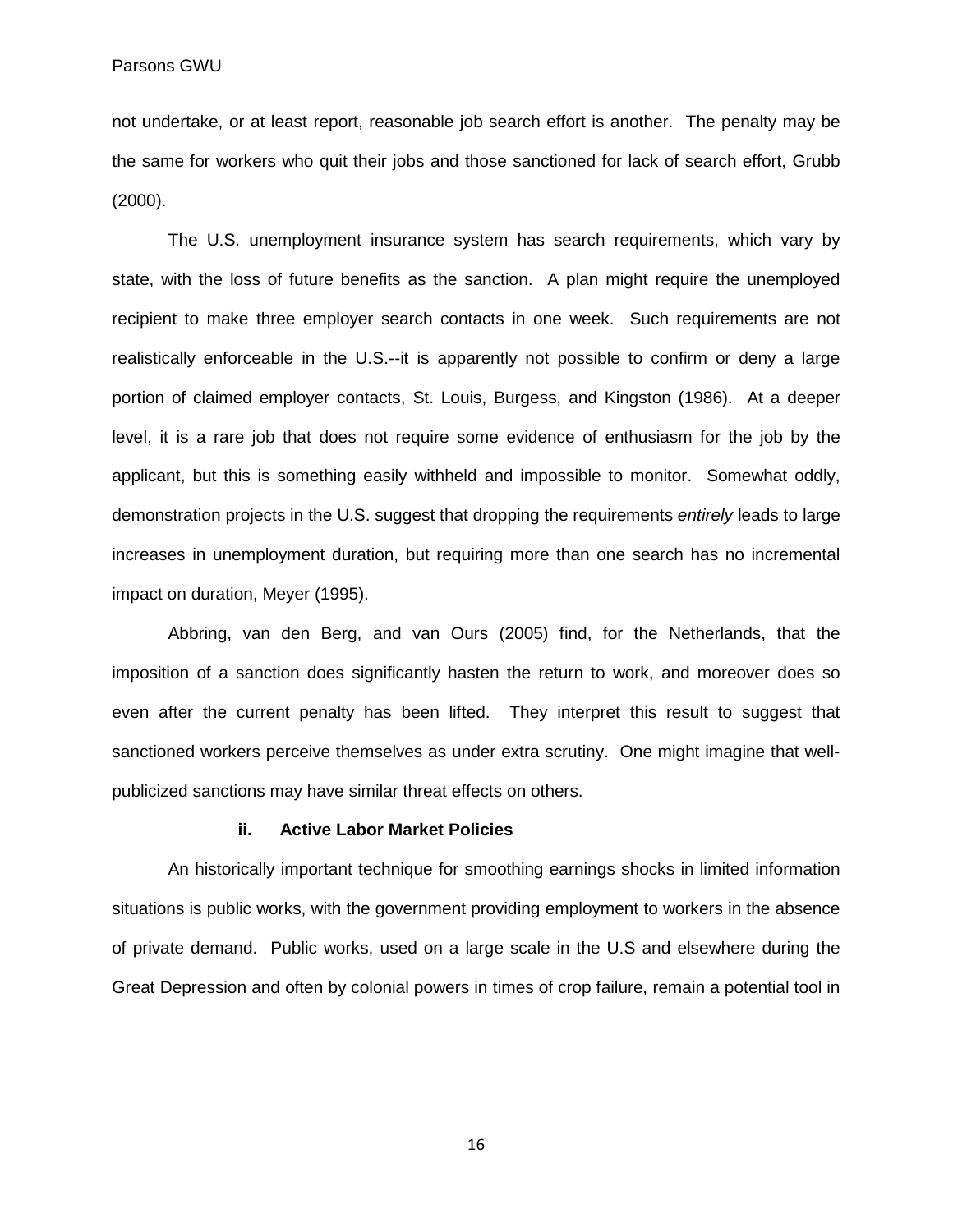less developed countries, Ravallion (1991). Even if the work yields little product, it assures the provider that the beneficiary is willing to work and is not employed elsewhere.<sup>[28](#page-19-0)</sup>

The same approach has been extended to unemployment insurance beneficiaries under the label "active labor market policies," although the work activity might instead involve mandatory training or search activities.<sup>29</sup> Search moral hazard arises because workers value leisure as well as consumption, and unemployment by definition includes excess leisure. If the government wants to direct income to the unemployed without discouraging work effort, it can do so by imposing a countervailing work (activity) requirement on the beneficiary. Such requirements are labeled "ordeals" by Nichols and Zeckhauser (1982).

As Besley and Coate (1993) nicely illustrate, ordeals work best, and perhaps only, if the insurer cares solely about income and consumption and not about worker utility, which would include leisure. For that reason, sanctions and ordeals appear in government mandated programs, not voluntary contracts in which utility is paramount. Modern applications of this public works approach often soften the edges of the policy by labeling the work activity "job training," although the evidence on positive earnings effects of government job training programs is decidedly mixed. The signature of an ordeal is that the activity be mandatory, not voluntary, although gradations exist here. One might conjecture that the more resources the government devotes to the activity, whether job training or counseling, the more effective the program and the less onerous the ordeal.

There is perhaps a natural limit to the ordeal of sanctions and active labor market policies. Imposing penalties on those one is trying to assist may be preferred to across-theboard benefit limitations, but is otherwise unappealing. In the best of circumstances, the threat

<span id="page-19-0"></span> $28$  Pissarides (2010) specifies conditions under which a private employer might undertake the equivalent of a public works project.

<span id="page-19-1"></span>See Kreiner and Tranaes (2005) for a discussion and analysis.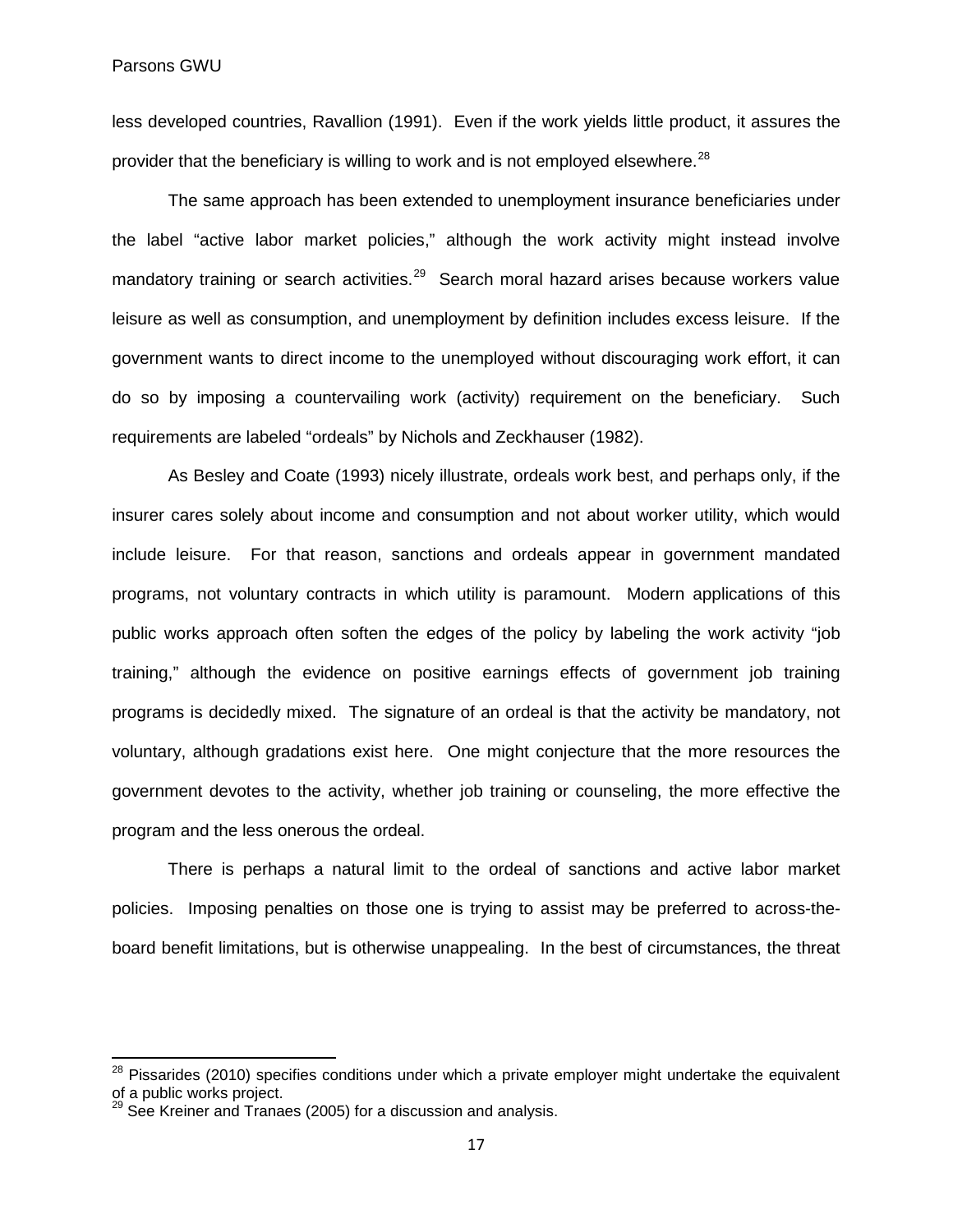of benefit sanctions or mandatory work requirements would induce ideal behavior without the threat ever being acted upon. $30<sup>30</sup>$  $30<sup>30</sup>$ 

# **6b. Firing Cost Issues**

The importance of severance pay in the job displacement package is perhaps reflected in the pervasiveness of severance pay mandates, and the voluntary provision of severance where it is not mandated. Economists, however, have regularly expressed concerns about mandated severance pay.<sup>[31](#page-20-1)</sup> If employers must self-finance job displacement insurance, they might be tempted to retain workers in low demand states who would, on efficiency grounds, be released to secure more productive matches elsewhere. Labor hoarding may be excessive.

Firing costs are often associated exclusively with severance pay, but this is an historical accident. In a model in which employers supply all separation benefits and cannot reinsure those benefits in third-party markets, firing costs would be the sum of severance pay and expected unemployment benefits. The concern about severance pay distortions arose with the practice, common in much of Europe, of mandating that firms must provide severance pay, leaving firms to fully fund the mandate. The European unemployment system, in contrast, has no user cost element; firms can lay off workers without any concern that higher benefit payouts to their workers will lead to higher taxes or surcharges. In that situation, firing costs are limited to severance pay.

In the U.S., severance pay is voluntary and is fully financed by the employer, so the same firing cost concerns arise. Unemployment insurance benefits are fully funded by taxes on payrolls, but the tax rate varies with the UI benefits distributed to the firm's laid off workers ("experience rating") and will therefore enter firing cost calculations. Although severance pay is

<span id="page-20-1"></span><span id="page-20-0"></span><sup>&</sup>lt;sup>30</sup> See for example Black, Smith, Berger, and Noel (2003). Such good fortune is perhaps rare.<br><sup>31</sup> See for example Emerson (1988) and Lazear (1990), and the reviews in Heckman and Pagés (2004), Holzmann, Pouget, Weber, and Vodopivec (2012), and Parsons (2012a).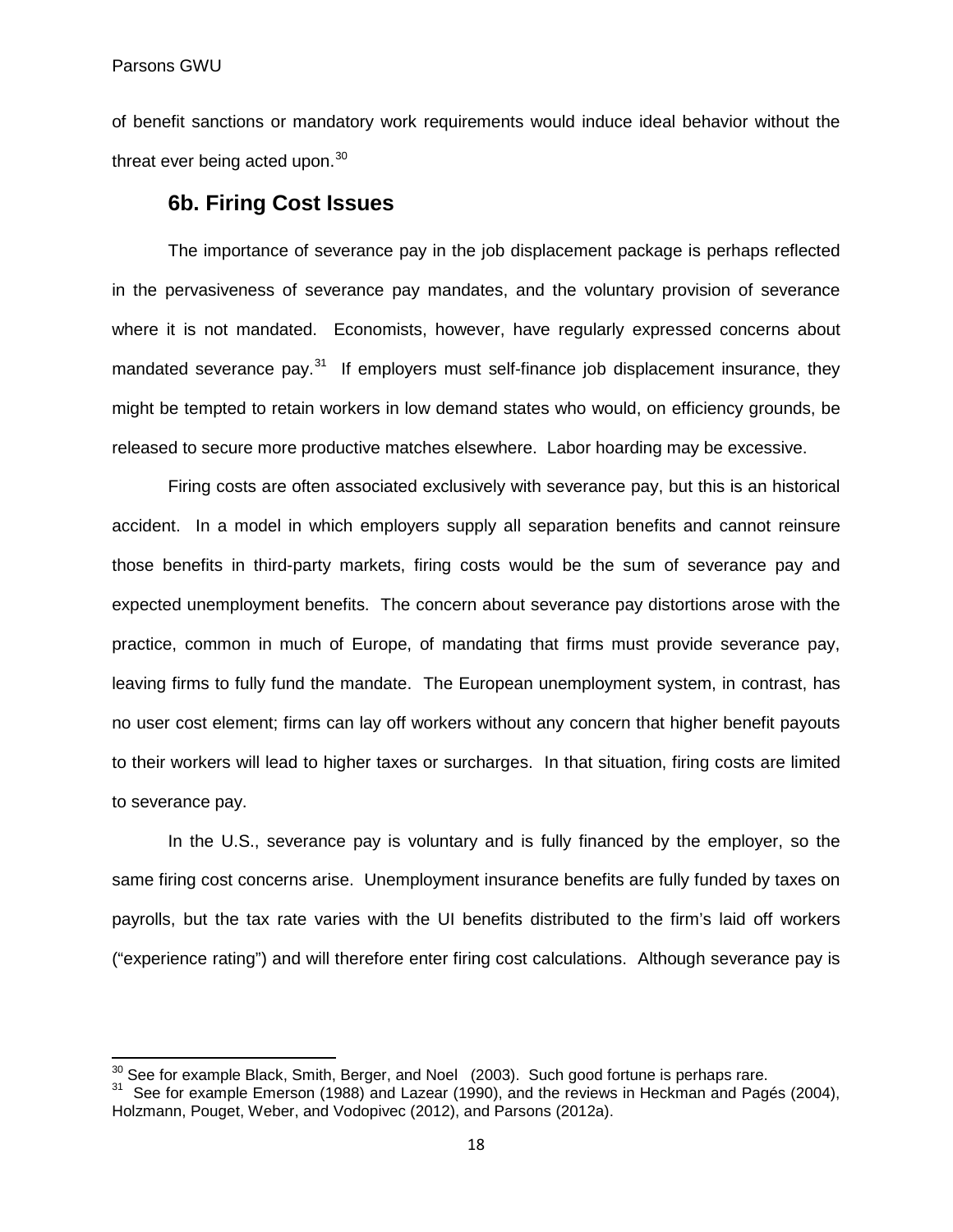less generous in the U.S. than in Europe, the experience rating of unemployment benefits raises the possibility that firing cost distortions may be higher in the U.S.

As it happens, severance pay alone appears to have only modest effects on labor hoarding, although it is important to recognize that large benefit mandates are found only in countries in which labor laws are poorly enforced, Parsons (2012a). Neither do firms engage in active avoidance of severance mandates, a possibility proposed by Lazear (1990). Apparently they do not. That said, firing cost distortions may be a problem in substantially more generous benefit systems, an important caveat if one believes current levels are inadequate.

# **7. Insurance Design**

A multi-period framework permits more complex insurance schemes as well as introducing savings and borrowing strategies. Embedding the insurance contract in a multiperiod context introduces direct effects on severance pay schedules and, more subtly, on unemployment insurance schedules. We consider insurance schemes in this section and saving and borrowing plans in the next.

#### *7a. Service Conditioned Severance Benefits*

The fact that reemployment wage losses increase systematically with job tenure, Figure 2, has the unsurprising consequence that severance benefits are almost always increasing in "service" with the employer, essentially tenure. In voluntary plans in the U.S. a benefit rule of one or two weeks of pay per year of service is common, Parsons (2005). The same basic weeks-pay-per-year-of-service algorithm, though with greater benefit levels, is common in mandated severance world-wide. See the scatter diagram of mandated benefits at 20 years relative to 5 years, Figure 3, for the sample of mandated plans in medium and large countries (one million of more inhabitants, Holzmann et al (2012, Annex B). The typical mandate is, however, well in excess of 1 week per year of service. Of the 118 countries with severance mandates and valid non-zero benefit information at 20 years of service, 90 (76 percent)

19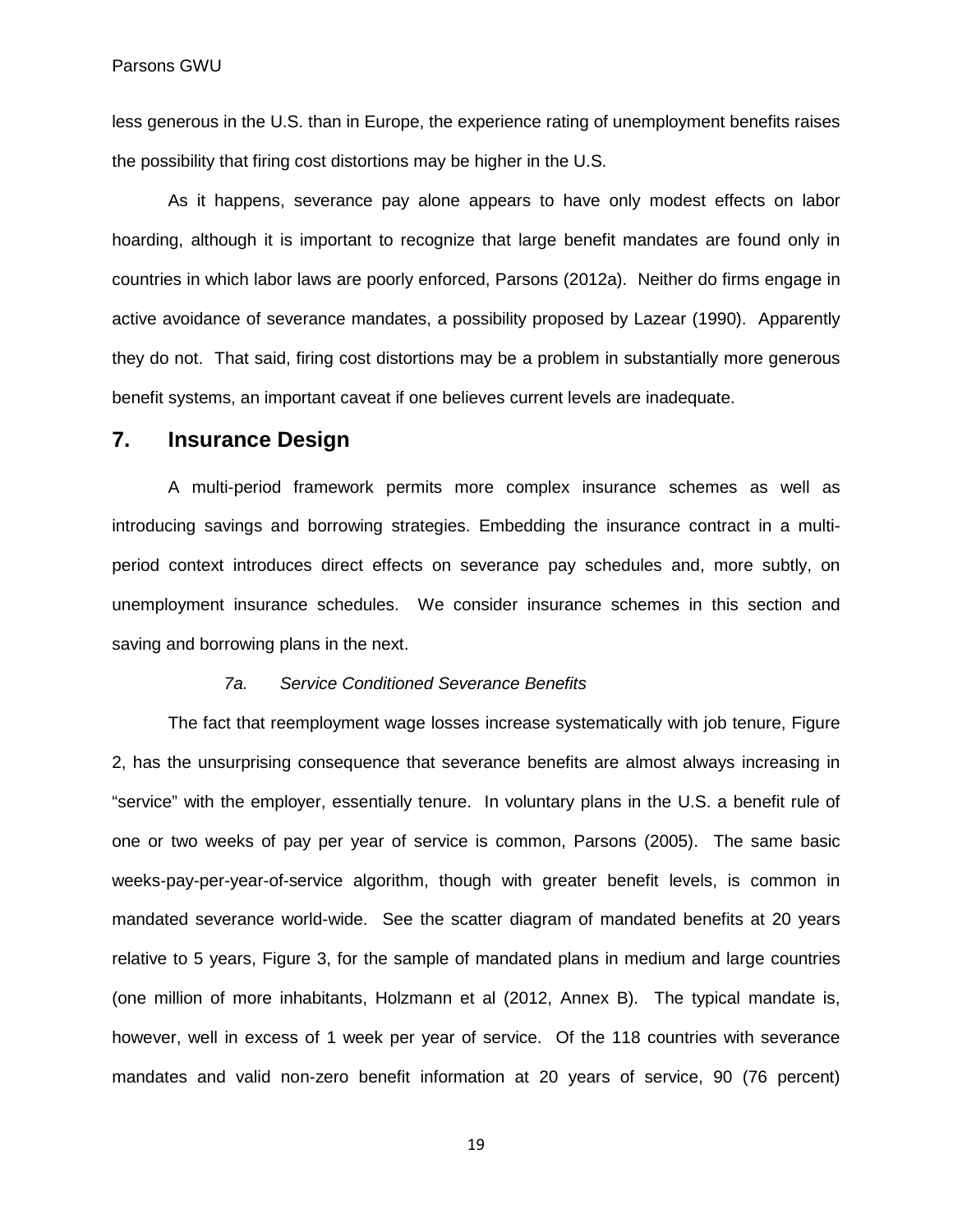mandate more than 20 weeks pay, Holzmann et al (2012, Annex B). The median mandated benefit at 20 years of service in this sample of countries is 33.5 weeks pay.

#### <Figure 3>

#### *7b UI Benefits over the Duration of Unemployment*

Of (much) greater design subtlety, multiperiod models introduce interesting new unemployment insurance benefit strategies. In a multiperiod setting, the benefit algorithm must specify a level of benefits for each week of unemployment. In practice, most government benefit schemes are quite simple. The U.S. benefit schedule has two steps, with zero benefits in the second step. The behavior of unemployed workers at or near the point at which benefits are "exhausted" has been the focus of considerable empirical study.<sup>[32](#page-22-0)</sup> In a number of European countries, benefits are reduced more gently through a transition to social assistance, often means-tested welfare programs, Atkinson and Micklewright (1990).<sup>[33](#page-22-1)</sup>

Economists have devoted a great deal of attention to the ideal benefit payout stream as a function of unemployment spell duration.<sup>[34](#page-22-2)</sup> A key early finding was that UI benefits should optimally decline with duration of unemployment, Shavell and Weiss (1979). The intuition is straightforward. By throwing benefits forward in time in the unemployment spell, workers have less incentive to delay return to work despite currently generous benefits. Reduced future benefits are a threat that may not be realized. Early theoretical contributions, including Shavell and Weiss, assumed away the possibility that the worker could transfer resources across time except through the program under study. The need to repress the possibility of private saving is obvious. The worker, post-separation, has no desire to be squeezed in this way and would

<span id="page-22-0"></span> $32$  Boone and van Ours (2012) provide a summary of this literature as well as their own contribution. See Mortensen (1977) and Meyer (1990) for theoretical and empirical analyses respectively of finite duration benefit schemes.

<span id="page-22-1"></span> $33$  In the Holzmann et al (2012) data, 16 of the 149 medium and large countries had both unemployment insurance and unemployment assistance (author's calculations from Annex B). Another 6 had only unemployment assistance.

<span id="page-22-2"></span><sup>&</sup>lt;sup>34</sup> Paradigm theoretical studies of optimal unemployment insurance include Azariadis (1975), Baily (1977), Mortensen (1977), Shavell and Weiss (1979), and Hopenhayn and Nicolini (1997). Holmlund (1998), Karni (1999), and Fredriksson and Holmlund (2006) provide excellent reviews.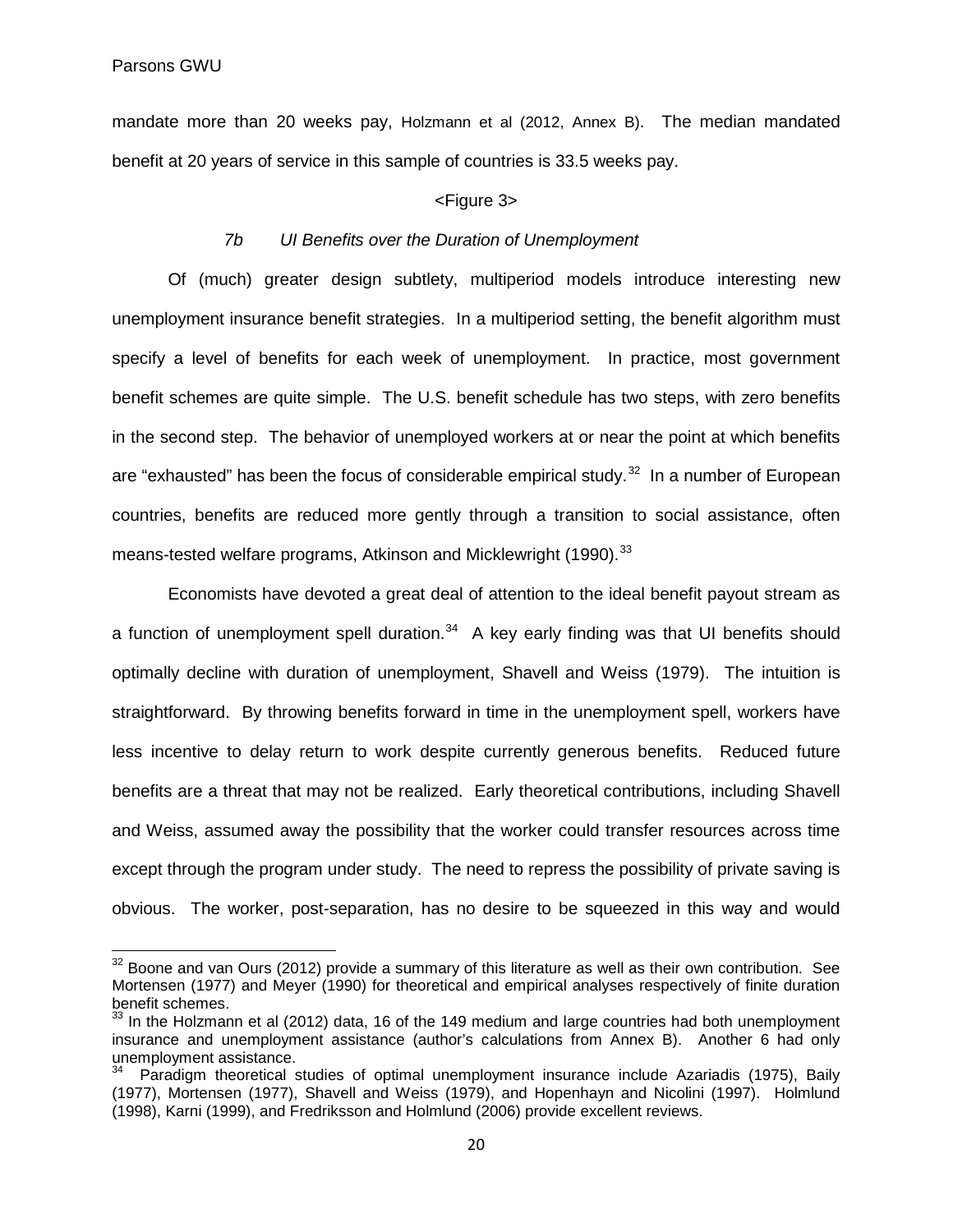likely save early UI benefits in order to supplement low benefits in later periods.<sup>[35](#page-23-0)</sup> This no saving assumption becomes formally awkward in a job displacement setting in which severance pay is almost certainly part of the optimal vector of benefits.<sup>36</sup>

Hopenhayn and Nicolini (1997) analyzed an environment in the spirit of Shavell and Weiss, with no private saving or borrowing, but introduced the possibility that the insurer, presumably the government, can pay out additional benefits early and finance the expense by taxing future worker earnings. The optimal benefit scheme will still involve declining benefits, but, at least in the example developed, at a rate much lower than in the Shavell and Weiss model. The penalty for engaging in longer unemployment spells is spread over both lower expected future unemployment benefits and lower future after-tax earnings. This model also unravels if the worker can privately reallocate resources across periods, and perhaps has assets to start—as the worker would for example with severance payments.

In what may now be considered an early attempt to apply behavioral economics, great effort has also gone into assessing empirically a quite different, discrete payment plan- reemployment bonuses--which offers a lump sum reward if a worker takes another job in a specified time interval. An eye-catching bonus to successful early job finders may accelerate job search and acceptance sufficiently that the bonuses pay for themselves. One early demonstration project to test this conjecture, Illinois, raised hope that the approach might be of practical value, Woodbury and Spiegelman (1987), and led to an ambitious series of demonstration projects that generated much valuable insight into the behavior of the unemployed. <sup>[37](#page-23-2)</sup> Alas the demonstrations provided no support for the validity of the core proposition. Lump sum bonuses for early job acceptance do not usually pay for themselves.

<span id="page-23-0"></span> $35$  Pavoni (2007) expresses concern that declining benefit schemes in the saving constrained case might lead to unacceptably low levels of benefits for longer unemployment spells. This problem is less serious if the worker is permitted to save.

<span id="page-23-1"></span> $36$  The fixed sum benefits may be paid out as a lump-sum or as periodic payments, but without reference to unemployment status.

<span id="page-23-2"></span>Mever (1995) provides a thorough review of the demonstration projects and their outcomes.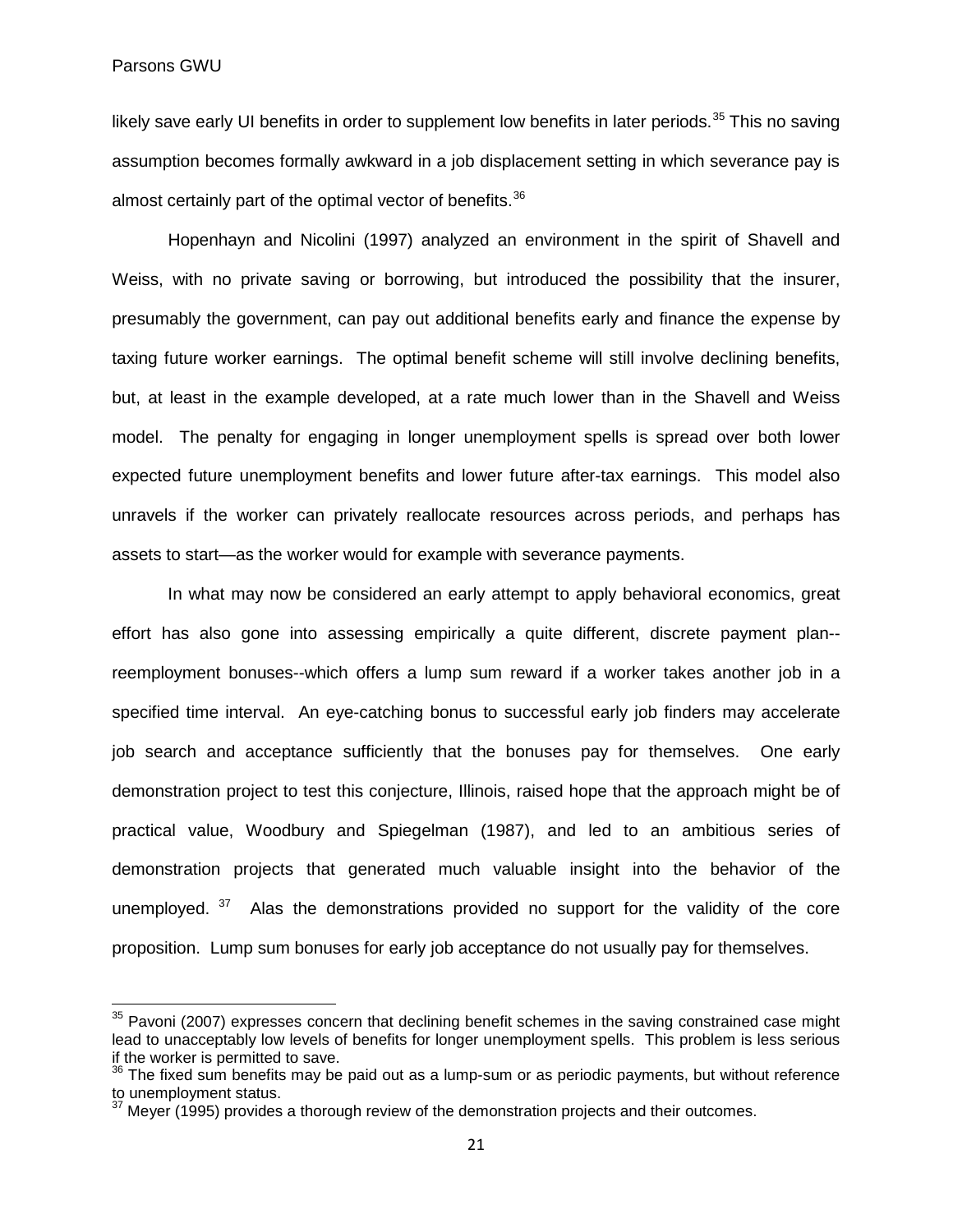Parsons GWU

# **8. Saving and Borrowing Strategies**

Mandated saving and borrowing options have received considerable attention as *alternative* mechanisms for helping unemployed workers smooth consumption in response to earnings shocks, Feldstein and Altman (2007) and Stiglitz and Yun (2005). The theoretical advantages of unemployment savings accounts and severance savings accounts are that they should induce neither (i) search moral hazard nor (ii) firing cost concerns. The reason of course is that the worker already owns the payout, which means the worker cannot capture additional benefit payouts by (inefficiently) remaining unemployed, and the employer cannot avoid benefit payouts by (inefficiently) retaining the worker on the payroll, Parsons (2012b).

Savings accounts may be an excellent substitute for earnings insurance *for temporary layoffs* in which the worker returns to the contract firm, presumably at the original wage. Unemployment *insurance* benefits paid to workers on temporary layoffs amount to externally financed vacation pay for a firm's employees, and are likely to be heavily used, Feldstein (1976). The puzzle that remains is why workers and governments are so reluctant to embrace the savings approach—even for temporary layoffs. Savings are however a relatively poor tool for smoothing consumption among long-tenured, displaced workers. That said, if otherwise uninsured, even large shocks are eased by access to savings and credit markets.

As noted in the last section, the worker's ability to save privately fundamentally changes what the government can accomplish. Penalizing extended unemployment through declining consumption, as in Shavell and Weiss (1979) and Hopenhayn and Nicolini (1997), may not be feasible. If the government administrator can observe assets, the declining unemployment benefit plan can be salvaged if the government is willing to tax away positive assets as they accumulate (insuring that none will have any), though that seems unlikely as a public policy.

Insurance plans and saving and borrowing plans are not mutually exclusive, and can be offered jointly. Worker access to savings instruments changes the profile of optimal

22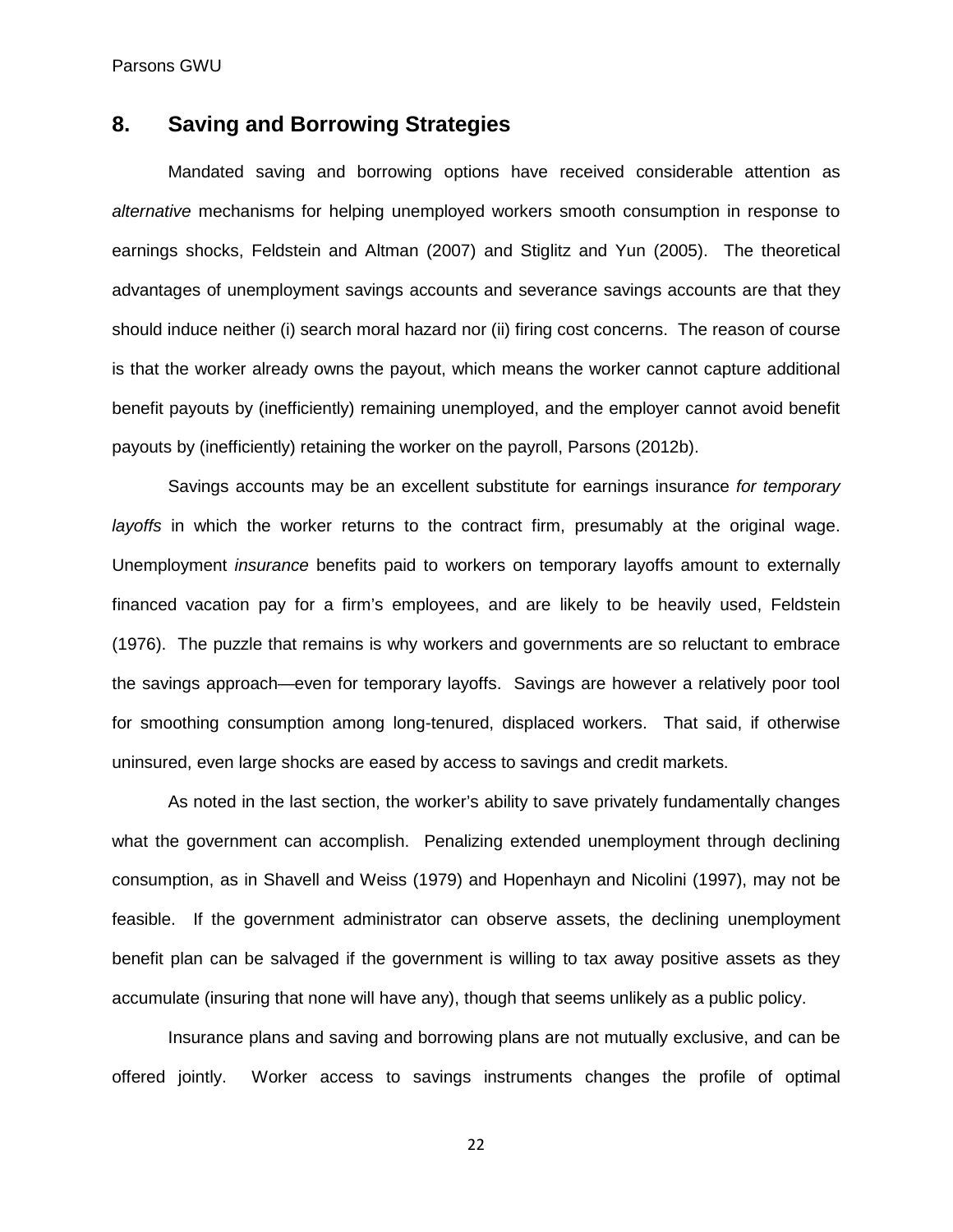Parsons GWU

unemployment insurance benefits. In a model with no moral hazard issues, Shavell and Weiss (1979) demonstrated that positive UI benefits should be offered only after assets are depleted, and then at a fixed benefit level.<sup>[38](#page-25-0)</sup> First exhausting assets and then accessing insurance makes sense in this model because the worker has no alternative uses for the savings (no retirement or bequest, no risk of future layoffs or wage rate declines). Shavell and Weiss (1979) did not analyze the (search-effort) information-constrained case, but provide a two period model that demonstrates that optimal benefits could either increase or decrease with longer unemployment spells, depending on circumstance such as initial wealth position. Lentz and Tranaes (2005) developed a model of job search and asset choice with fixed unemployment benefits of unlimited duration that generates the plausible prediction that savings will be used to support consumption during an unemployment spell, with search effort increasing as savings dwindle. It is plausible that workers would demand increasing UI benefits across unemployment spells in this situation, and more generally negotiate benefit plans that are conditioned on asset levels, Rendahl (2012).

If the displaced worker is able to "hide" assets, the nature of the optimal benefit stream is apparently highly model-specific. Kocherlakota (2004, p.541) reported being able to "provide a complete characterization of the optimal contract" if search effort is linear in the probability of securing a job offer (and auxiliary assumptions to deal with the linearity problem are met). "The agent's consumption is constant while he is unemployed, and jumps to a higher constant and history-independent level of consumption when he finds a job." Shimer and Werning (2008) constructed a model with a simple search algorithm and a constant absolute risk aversion utility function which has the convenient property that the solution, in this case of constant benefits throughout the unemployment spell, does not depend on worker wealth—which makes moot the question of whether assets are observed or hidden. Mitchell and Zhang (2010), in a model in many ways similar to Shimer and Werning (2008), concluded that the optimal time profile of

<span id="page-25-0"></span> $38$  Unless assets are sufficiently small that they can effectively be ignored.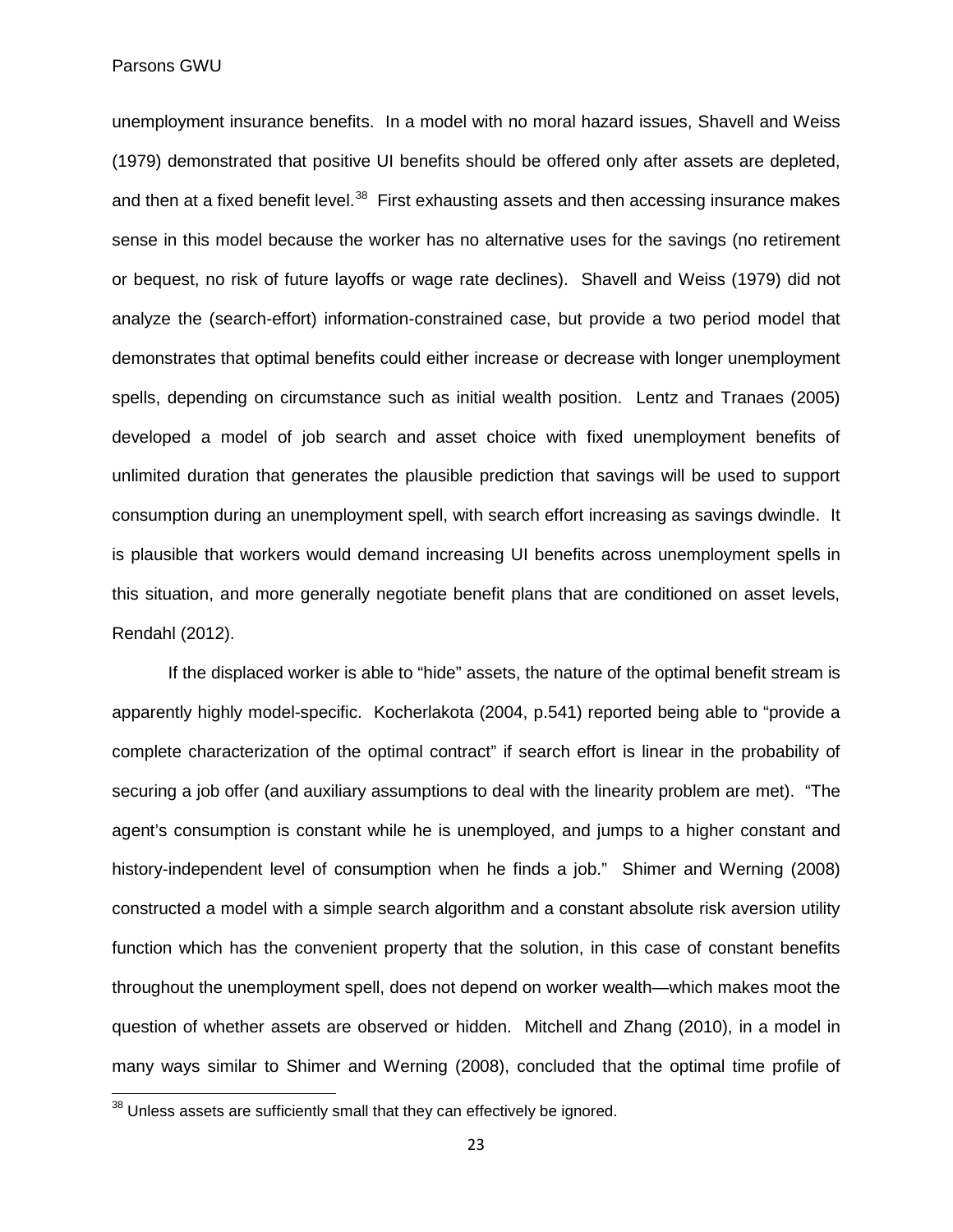benefits should be increasing over the unemployment spell. As a practical matter, approximately 50 percent of workers surveyed in the Displaced Workers Survey exhaust their unemployment benefits (GAO 2012), so the exact shape of the benefit algorithm across unemployment spells may not be as important for permanent layoffs as it could be for temporary layoffs. UI is a fixed sum for UI exhaustees--that is to say, severance pay.

## **9. Aging and the Long-tenured Displaced Worker**

Long-tenured displaced workers are, by the very nature of the event, older, and issues of aging and of the job displacement of long-tenured workers overlap. At the simplest level, there is the concern that older workers may be disadvantaged in the labor market. The measured impact of job displacement on older workers who return to work is large and justifies concerns about the welfare of these individuals, Couch (1998), although perhaps no more than younger workers. Chan and Stevens (1999, 2001) analyzed the consequence of job loss on older workers (HRS). Among workers in their fifties or beyond, reemployment wage losses of displacement workers were on the order of 24 percent (relative to the not displaced) with a mean duration of unemployment of twelve months, (Chan and Stevens, 1999, pp. 212-213).

Measurement of job displacement effects is difficult, because a greater fraction of older workers than others never return to work. That may be because jobs are scarce or because older workers have access to a variety of alternative support systems, including disability insurance and private and public retirement plans, that ease withdrawal from the labor force. Borrowing against pensions and other post-work income streams can also smooth consumption during unemployment periods if feasible, Stiglitz and Yun (2005). Hairault, Langot, Menard, and Sopraseuth (2012) argue this freedom is critical if the worker is close to retirement.

Recognizing this demographic reality, firms often offer early retirement buyouts, under the belief, apparently true, that workers relatively close to retirement are willing to separate voluntarily with modest inducements (the shadow value of returning to work is low). Public

24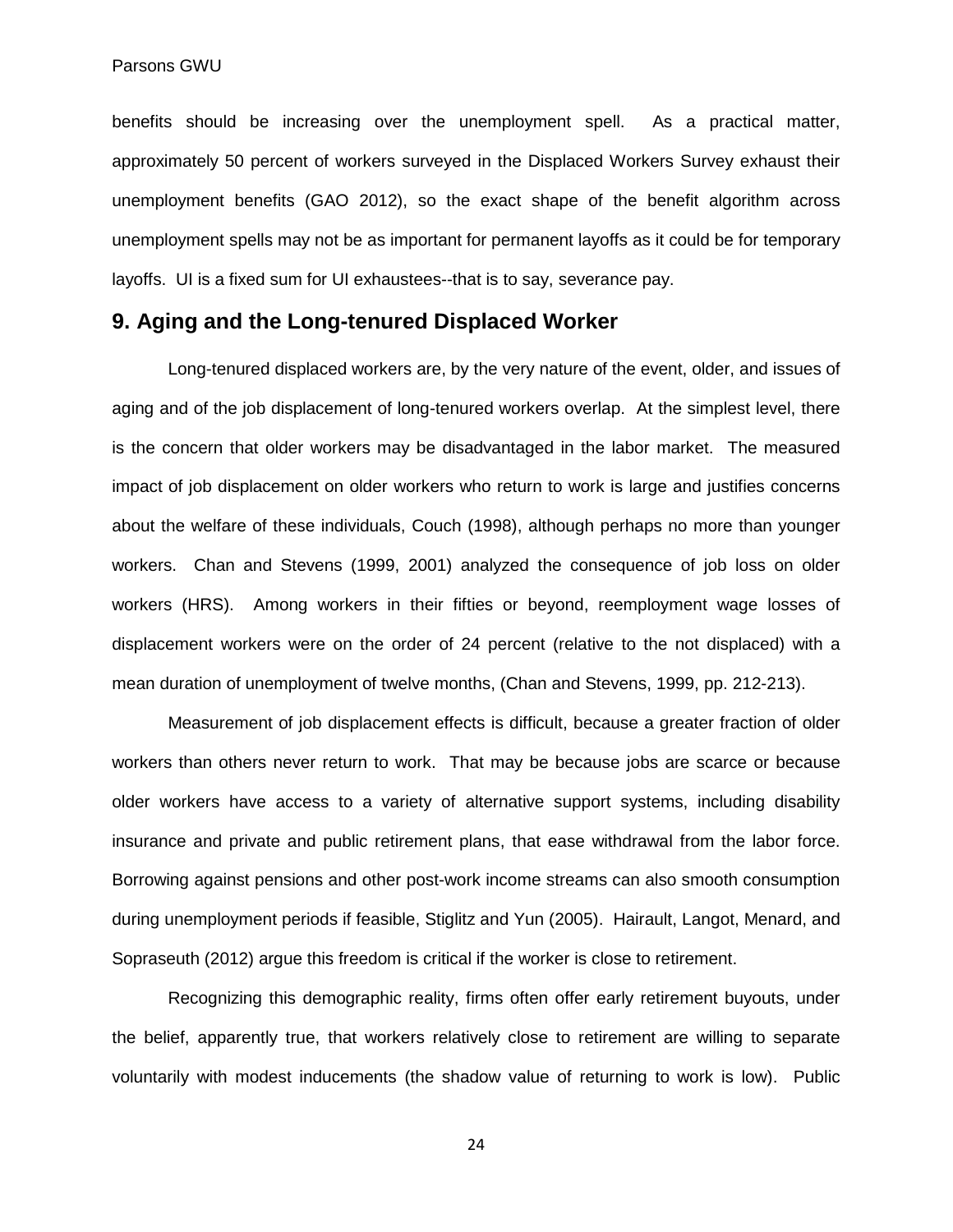systems also treat older workers more generously, reflecting both (i) concern for older individuals and (ii) the possibility that encouraging older workers to leave the labor force will open up jobs for the young (the fixed jobs hypothesis). Early retirement programs, expanded unemployment duration eligibility, reduced active search requirements—all contribute to earlier withdrawal from the work force, OECD (2006).

Older displaced workers do apparently respond robustly to these program incentives and

in the expected direction. As Tatsiramos (2010, p.157) summarizes his cross-country findings:

…in countries with relatively more generous unemployment insurance provisions for the older unemployed, which offer a pathway to early retirement, older displaced workers exhibit lower re-employment and higher retirement rates compared to the non-displaced.

The welfare implications of these incentives and responses are less obvious, and may depend

on the macroeconomic model felt to be relevant in the economy.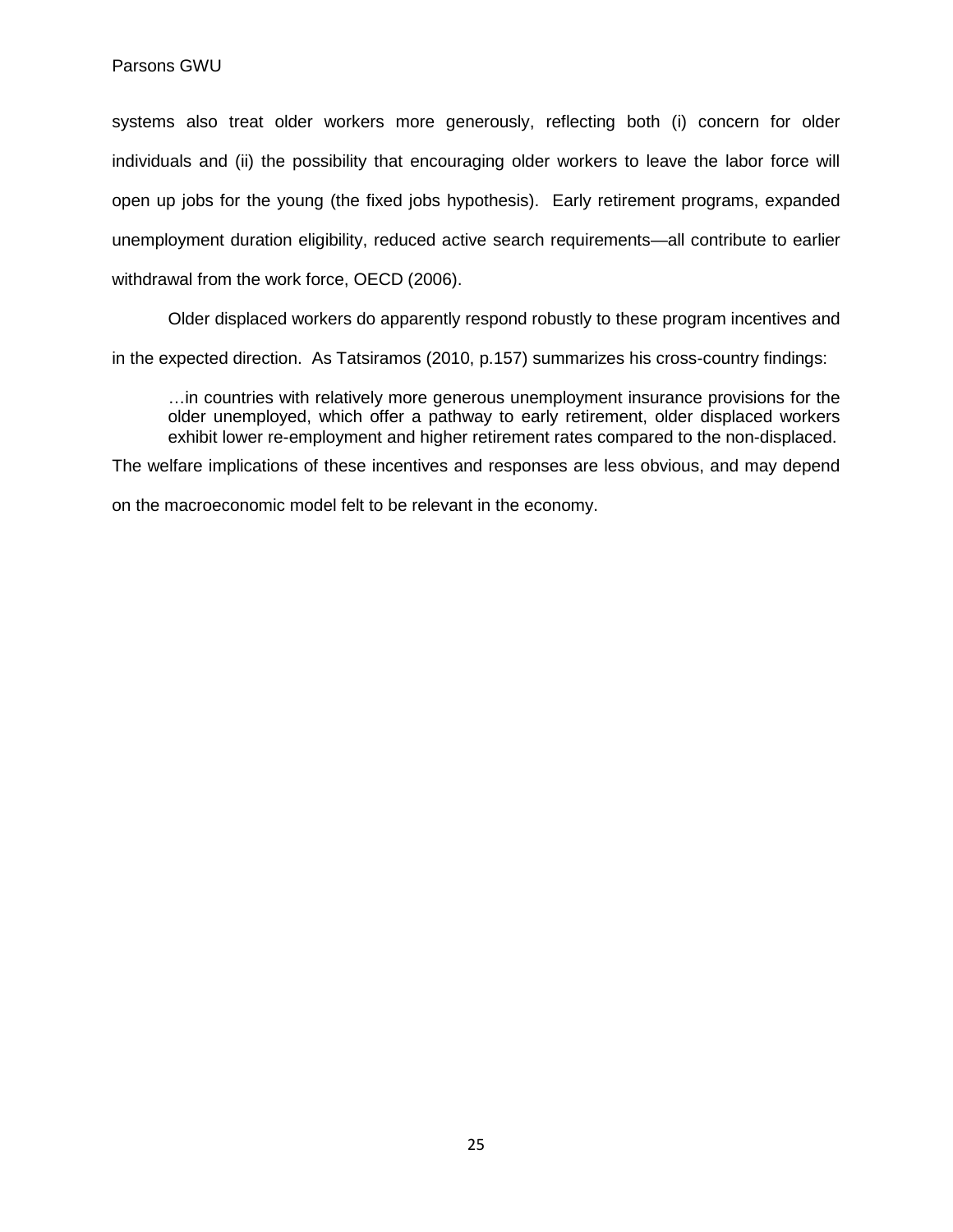#### REFERENCES

- [Abbring, Jaap H.;](http://web14.epnet.com/searchpost.asp?tb=1&_ug=sid+CE3B9D46%2D277C%2D4F80%2DA455%2DCB5207278FF4%40sessionmgr4+dbs+ecn+cp+1+E545&_us=sel+False+frn+1+hd+False+hs+False+or+Date+mdbs+ecn+fh+False+ss+SO+sm+ES+sl+%2D1+dstb+ES+mh+1+ri+KAAACBWB00044513+C75F&_uso=hd+False+tg%5B2+%2D+tg%5B1+%2D+tg%5B0+%2DAU+st%5B2+%2D+st%5B1+%2D+st%5B0+%2Dvan++ours%2C++jan+db%5B0+%2Decn+op%5B2+%2DAnd+op%5B1+%2DAnd+op%5B0+%2D+FAE2&ss=AU%20%22Abbring%2C%20Jaap%20H%2E%22&fscan=Sub&lfr=Lateral&) [van den Berg, Gerard J.;](http://web14.epnet.com/searchpost.asp?tb=1&_ug=sid+CE3B9D46%2D277C%2D4F80%2DA455%2DCB5207278FF4%40sessionmgr4+dbs+ecn+cp+1+E545&_us=sel+False+frn+1+hd+False+hs+False+or+Date+mdbs+ecn+fh+False+ss+SO+sm+ES+sl+%2D1+dstb+ES+mh+1+ri+KAAACBWB00044513+C75F&_uso=hd+False+tg%5B2+%2D+tg%5B1+%2D+tg%5B0+%2DAU+st%5B2+%2D+st%5B1+%2D+st%5B0+%2Dvan++ours%2C++jan+db%5B0+%2Decn+op%5B2+%2DAnd+op%5B1+%2DAnd+op%5B0+%2D+FAE2&ss=AU%20%22van%20den%20Berg%2C%20Gerard%20J%2E%22&fscan=Sub&lfr=Lateral&) [van Ours, Jan C.](http://web14.epnet.com/searchpost.asp?tb=1&_ug=sid+CE3B9D46%2D277C%2D4F80%2DA455%2DCB5207278FF4%40sessionmgr4+dbs+ecn+cp+1+E545&_us=sel+False+frn+1+hd+False+hs+False+or+Date+mdbs+ecn+fh+False+ss+SO+sm+ES+sl+%2D1+dstb+ES+mh+1+ri+KAAACBWB00044513+C75F&_uso=hd+False+tg%5B2+%2D+tg%5B1+%2D+tg%5B0+%2DAU+st%5B2+%2D+st%5B1+%2D+st%5B0+%2Dvan++ours%2C++jan+db%5B0+%2Decn+op%5B2+%2DAnd+op%5B1+%2DAnd+op%5B0+%2D+FAE2&ss=AU%20%22van%20Ours%2C%20Jan%20C%2E%22&fscan=Sub&lfr=Lateral&) 2005. "The Effect of Unemployment Insurance Sanctions on the Transition Rate from Unemployment to Employment," [Economic Journal,](http://web14.epnet.com/searchpost.asp?tb=1&_ug=sid+CE3B9D46%2D277C%2D4F80%2DA455%2DCB5207278FF4%40sessionmgr4+dbs+ecn+cp+1+E545&_us=sel+False+frn+1+hd+False+hs+False+or+Date+mdbs+ecn+fh+False+ss+SO+sm+ES+sl+%2D1+dstb+ES+mh+1+ri+KAAACBWB00044513+C75F&_uso=hd+False+tg%5B2+%2D+tg%5B1+%2D+tg%5B0+%2DAU+st%5B2+%2D+st%5B1+%2D+st%5B0+%2Dvan++ours%2C++jan+db%5B0+%2Decn+op%5B2+%2DAnd+op%5B1+%2DAnd+op%5B0+%2D+FAE2&ss=JN%20%22Economic%20Journal%22&fscan=Sub&lfr=Lateral&) v.115, iss.505 (July 2005): 602-30.
- Atkinson, Anthony B. and John Micklewright 1991 "Unemployment Compensation and Labor Market Transitions: A Critical Review." Journal of Economic Literature 29 (December): 1679-1727.
- Azariadis, Costas. 1975. "Implicit Contracts and Underemployment Equilibria," Journal of Political Economy, 83 (December): 1183-1202.
- Baily, Martin Neil. 1977. "Unemployment Insurance.as Insurance for Workers" Industrial and Labor Relations Review 30 (July): 495-504.
- Baily, Martin Neil, Gary Burtless, and Robert E. Litan. 1993. Growth with Equity: Economic Policymaking for the Next Century, Washington, DC.: 110-141.
- Besley, Timothy and Stephen Coate. 1992. "Workfare versus Welfare: Incentive Arguments for Work Requirements in Poverty-Alleviation Programs," American Economic Review 82: 249-261.
- Bishow, John, and Donald O. Parsons. 2004. "Trends in Severance Pay Coverage in the United States. 1980-2001" (May) Available at SSRN:<http://ssrn.com/abstract=878144>
- Black, Dan A., Jeffrey A. Smith, Mark C. Berger, and Brett J. Noel. 2003. "Is the Threat of Reemployment Services More Effective than the Services Themselves? Evidence from Random Assignment in the UI System," American Economic Review, Vol. 93.4 (November): 1313-1327.
- Blanchard, Olivier J., and Jean Tirole. 2008. "The Joint Design of Unemployment Insurance and Employment Protection: A First Pass," Journal of the European Economic Association, v.6.1 (March): 45-77.
- Bloemen, Hans G., and Elena G. F. Stancanelli. 2005. "Financial Wealth, Consumpton Smoothing and Income Shocks Arising from Job Loss." Economica v.72. 431-452.
- Blundell, Richard; Luigi Pistaferri, and Ian Preston. 2008. "Consumption Inequality and Partial Insurance." American Economic Review, v.98.5 (December): 1887-1921.
- Boone, Jan, and Jan C. van Ours, 2012 "Why Is There a Spike in the Job Finding Rate at Benefit Exhaustion?" De Economist v.160.4 (December): 413-38.
- Browning, Martin, and Thomas F. Crossley. 2001. "Unemployment Insurance Benefit Levels and Consumption Changes," Journal of Public Economics v.80.1, (April ): 1-23.
- Browning, Martin, and Thomas F. Crossley, 2008. "The Long-Run Cost of Job Loss as Measured by Consumption Changes," Journal of Econometrics, v.145.1-2, (July): 109-20.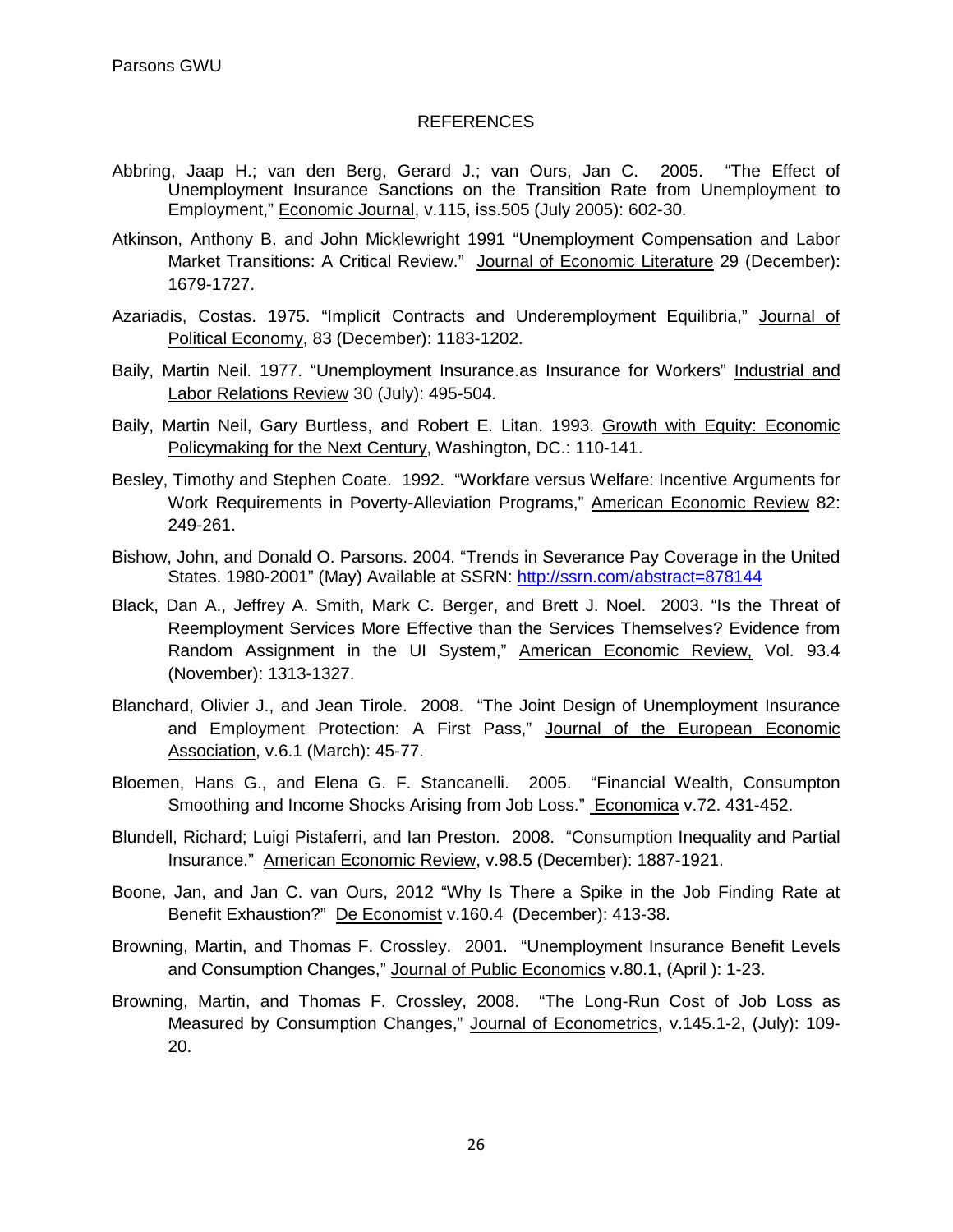- Buehn, Andreas, and Friedrich Schneider. 2012. "Shadow Economies around the World: Novel Insights, Accepted Knowledge, and New Estimates." International Tax and Public Finance, (February): 139-71.
- Bureau of Labor Statistics (U.S. Department of Labor). 2012. Worker Displacement: 2009- 2011. BLS news release USDL-12-1719.
- Card, David; Raj Chetty, and Andrea Weber. 2007. "Cash-on-Hand and Competing Models of Intertemporal Behavior: New Evidence from the Labor Market." Quarterly Journal of Economics, v.122.4 (November): 1511-60.
- Chan, Sewin, and Ann Huff Stevens. 1999. "Employment and Retirement Following a Late-Career Job Loss," American Economic Review, v. 89.2, (May): 211-16.
- Chan, Sewin, and Ann Huff Stevens. 2001. "Job Loss and Employment Patterns of Older Workers," Journal of Labor Economics, v.19.2 (April): 484-521.
- Chetty, Raj. 2008. "Moral Hazard versus Liquidity and Optimal Unemployment Insurance," Journal of Political Economy. v.116.2 (April): 173-234.

Cochrane, John H. 1991. "A Simple Test of Consumption Insurance." Journal of Political Economy, v. 99.5 (October): pp. 957-76.

- Couch, Kenneth A. 1998. "Late Life Job Displacement," Gerontologist 38.1 (February): 7-17.
- Couch, Kenneth A. and Dana W. Placzek. 2010. "Earnings Losses of Displaced Workers Revisited," American Economic Review v100.1: 572-589.
- Cullen, Julie Berry, and Jonathan Gruber. 2000. "Does Unemployment Insurance Crowd Out Spousal Labor Supply?" Journal of Labor Economics, v.18.3, (July): 546-72.
- Davis, Steven, and Till Von Wachter. 2011. "Recessions and the Costs of Job Loss," Brookings Papers on Economic Activity. (Fall): 1-55.
- Emerson, Michael. 1988. "Regulation or Deregulation of the Labour Market; Policy Regimes for the Recruitment and Dismissal of Employees in the Industrialized Countries," European Economic Review 32 (1988): 775-817.
- Engen, Eric M., and Jonathan Gruber. 2001. "Unemployment Insurance and Precautionary Saving." Journal of Monetary Economics, v.47.3 (June): 545-579.
- Fallick, Bruce C. 1996. "A Review of the Recent Empirical Literature on Displaced Workers." Industrial and Labor Relations Review, v.50.1 (October): 5-16.
- Farber, Henry S. 2004 Job Loss in the United States, 1981-2001 Accounting for Worker Wellbeing, Research in Labor Economics, v.23. 69-117.
- Feldstein, Martin. 1976. "Temporary Layoffs in the Theory of Unemployment", Journal of Political Economy, Vol. 84 (October): 937-958.
- Feldstein, Martin, and Daniel Altman. 2007. "Unemployment Insurance Savings Accounts," Tax Policy and the Economy v.21, 35-63.
- Flemming, J.S., 1978. "Aspects of Optimal Unemployment Insurance." Journal of Public Economics, v.10. 403-425.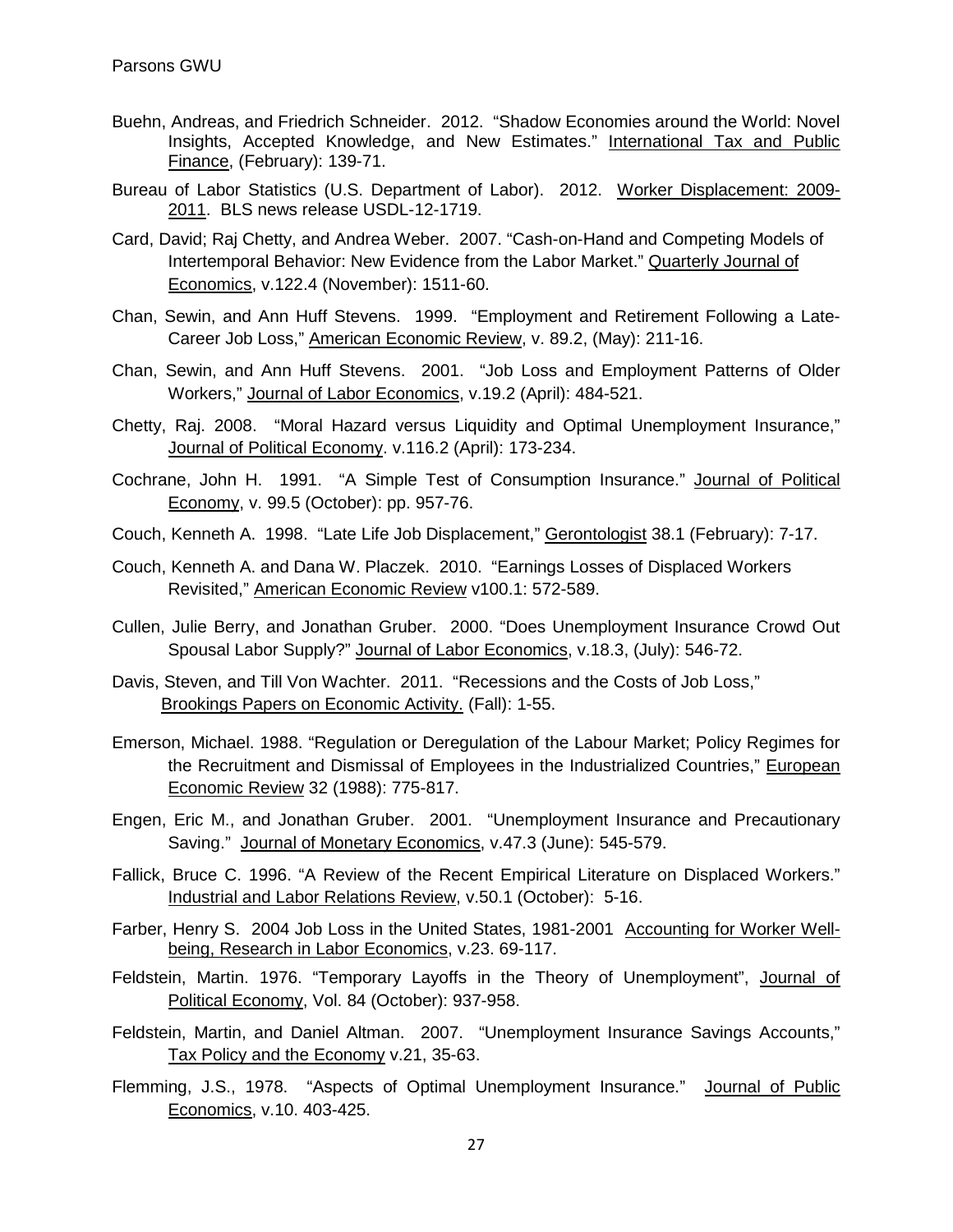- Fredriksson, Peter, and Bertil Holmlund. 2006. "Improving Incentives in Unemployment Insurance: A Review of Recent Research," Journal of Economic Surveys, vol.20.3: 357- 386.
- Government Accountability Office (U.S). 2012. Unemployment Insurance: Economic Circumstances of Individuals Who Exhausted Benefits, Report to the Chair, Committee on Finance, U.S. Senate, GAO-12-408 (February).
- Grubb, David. 2000. "Eligibility Criteria for Unemployment Benefits." OECD Economic Studies, iss.31, 147-84.
- Gruber, Jonathan. 1997. "The Consumption Smoothing Benefits of Unemployment Insurance." American Economic Review v 87.11 (March): 192-205.
- Gruber, Jonathan. 2001. "The Wealth of the Unemployed." Industrial and Labor Relations Review v.55.1 (October): 79-94.
- Hairault, Jean-Olivier, Francois Langot, Sebastien Menard, and Thepthida Sopraseuth. 2012. "Optimal Unemployment Insurance for Older Workers," Journal of Public Economics v.96.5-6, (June): 509-19.
- Hansen, Gary D. and Ayse Imrohoroglu. 1992. "The Role of Unemployment Insurance in an Economy with Liquidity Constraints and Moral Hazard," Journal of Political Economy, v.100.1 (February): 118-42.
- Heckman, James J., and Carmen Pagés. 2004. "Introduction," in Heckman and Pagés, eds., Law and Employment: Lessons from Latin America and the Caribbean, Chicago, The University of Chicago: 1-107.
- Helwig, Ryan T. 2001. "Worker Displacement in a Strong Labor Market." Monthly Labor Review, v.124.6 (June): 13-28.
- Holmlund, Bertil. 1998. "Unemployment Insurance in Theory and Practice," Scandinavian Journal of Economics.100(1): 113-141.
- Holzmann, Robert, Yann Pouget, Michael Weber, and Milan Vodopivec. 2012. "Severance Pay Programs around the World: History, Rationale, Status, and Reforms" In Robert Holzmann and Milan Vodopivec, eds., Reforming Severance Pay: An International Perspective, Washington, DC: World Bank: 17-120.
- Hopenhayn, Hugo A. and Juan Pablo Nicolini. 1997. "Optimal Unemployment Insurance," Journal of Political Economy. 105.2 (April): 412-438.
- International Labour Office (ILO), Unemployment Insurance Schemes. Studies and Reports, New Series, No. 42, Geneva International Labour Office, 1955.
- Jacobson, Louis S., Robert J. LaLonde, and Daniel G. Sullivan, 1993. "Earnings Losses of Displaced Workers, American Economic Review v.83.4 (September): 685-709. 1993a.
- Jacobson, Louis S., LaLonde, Robert J. and Sullivan, Daniel G. 1993. "Long-term Earnings Losses of High-seniority Displaced Workers." Economic Perspectives 17 (November/ December): 2-20. 1993b.
- Karni, Edi, 1999. 2006. "Optimal Unemployment Insurance: A Survey." Southern Economic Journal, 66 (October): 442-65.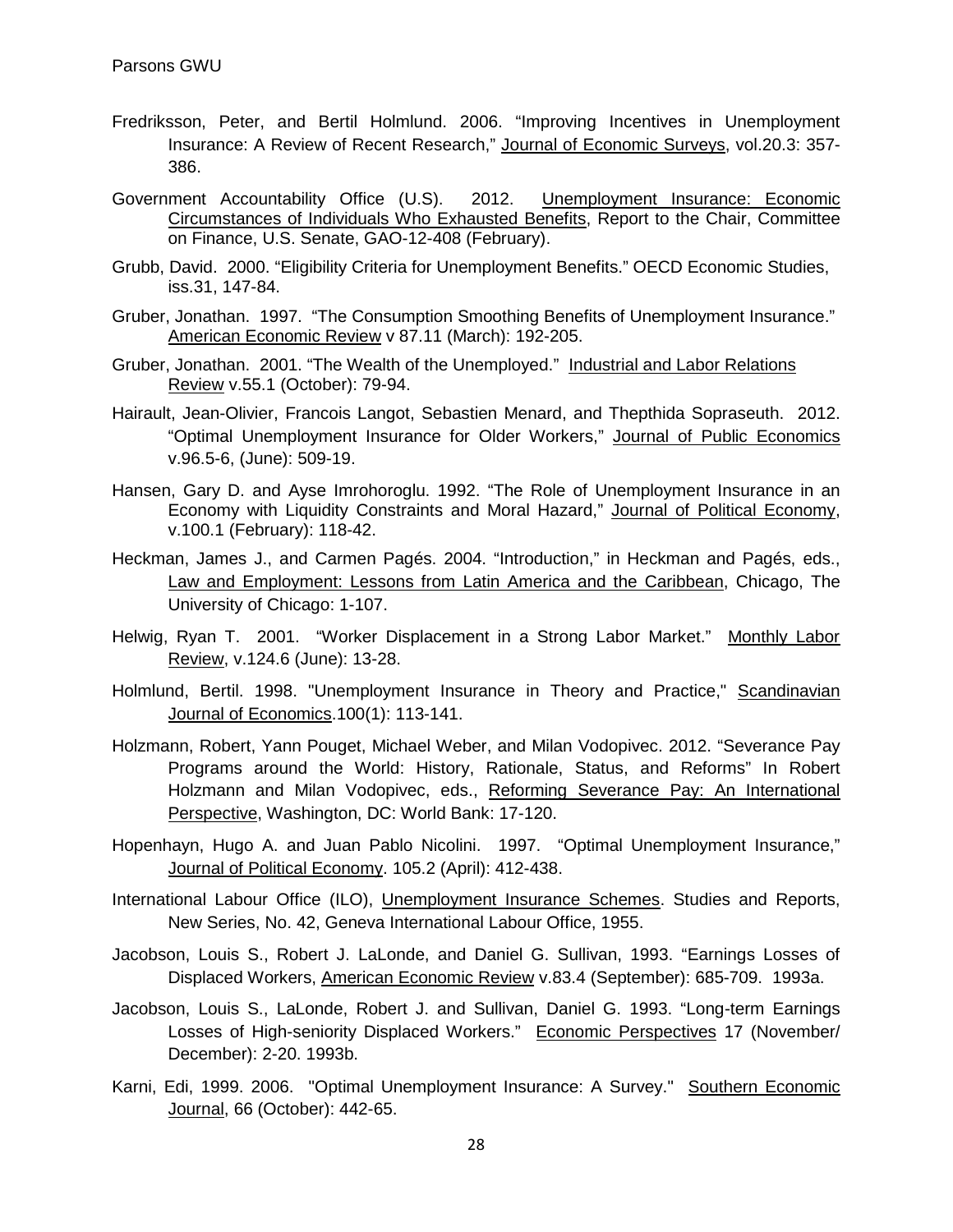- Kletzer, Lori G. 1998. "Job Displacement." Journal of Economic Perspectives v12, n1 (Winter): 115-36.
- Kling, Jeffrey R. 2006. "Fundamental Restructuring of Unemployment Insurance: Wage-Loss Insurance and Temporary Earnings Replacement Accounts," The Hamilton Project, Brookings Institution, Discussion Paper 2006-05 (September).
- Kocherlakota, Narayana R. 2004. "Figuring Out the Impact of Hidden Savings on Optimal Unemployment Insurance." Review of Economic Dynamics. v.7.3 (July): 541-54.
- Kreiner, Claus Thustrup and Torben Tranaes. 2005. "Optimal Workfare with Voluntary and Involuntary Unemployment". Scandinavian Journal of Economics, 107.3 (September): 459-474.
- Kuhn, Peter J. 2002 "Summary and Synthesis." in 2002. Losing Work, Moving On: International Perspectives on Worker Displacement, W.E. Upjohn Institute for Employment Research, Kalamazoo, Michigan. 1-103.
- LaLonde, Robert J. 2007. "The Case for Wage Insurance," Maurice R. Greenberg Center for Geoeconomic Studies at the Council on Foreign Relations. [http://www.cfr.org/publication/13661/case\\_for\\_wage\\_insurance.html,](http://www.cfr.org/publication/13661/case_for_wage_insurance.html))
- Lazear, Edward P. 1990. "Job Security Provisions and Employment," Quarterly Journal of Economics 105 (August), 699-726.
- Lentz, Rasmus, and Torben Tranæs. 2005. "Job Search and Savings: Wealth Effects and Duration Dependence," Journal of Labor Economics v.23.3 (July): 467-89.
- Mace, Barbara J. 1991.."Full Insurance in the Presence of Aggregate Uncertainty." Journal of Political Economy. v.99.5 (October): 928-56.
- Malcomson, J. 1999. "Individual Employment Contracts," in Orley Ashenfelter and David Card, eds. Handbook of Labor Economics, Vol. IIIB, Chapter 35, North Holland Press pp.2291-2372.
- Mitchell, Matthew, and Yuzhe Zhang. 2010. "Unemployment Insurance with Hidden Savings," 2010. Journal of Economic Theory (November) v.145.6 (November): 2078-2107.
- Mortensen, Dale T., 1977. "Unemployment Insurance and the Job Search Decision" Industrial and Labor Relations Review v30 (July): 505-517.
- Meyer, Bruce D., 1990. "Unemployment Insurance and Unemployment Spells," Econometrica, (July), v. 58.4, 757-82.
- Meyer, Bruce D., 1995. "Lessons from the U.S. Unemployment Insurance Experiments," Journal of Economic Literature, (March), v.33.1, 91-131.
- Nichols, Albert L., and Richard J. Zeckhauser, 1982 "Targeting Transfers through Restrictions on Recipients," American Economic Review, v.72.2 (May): 372-77.
- OECD. 2006. Employment Outlook 2006.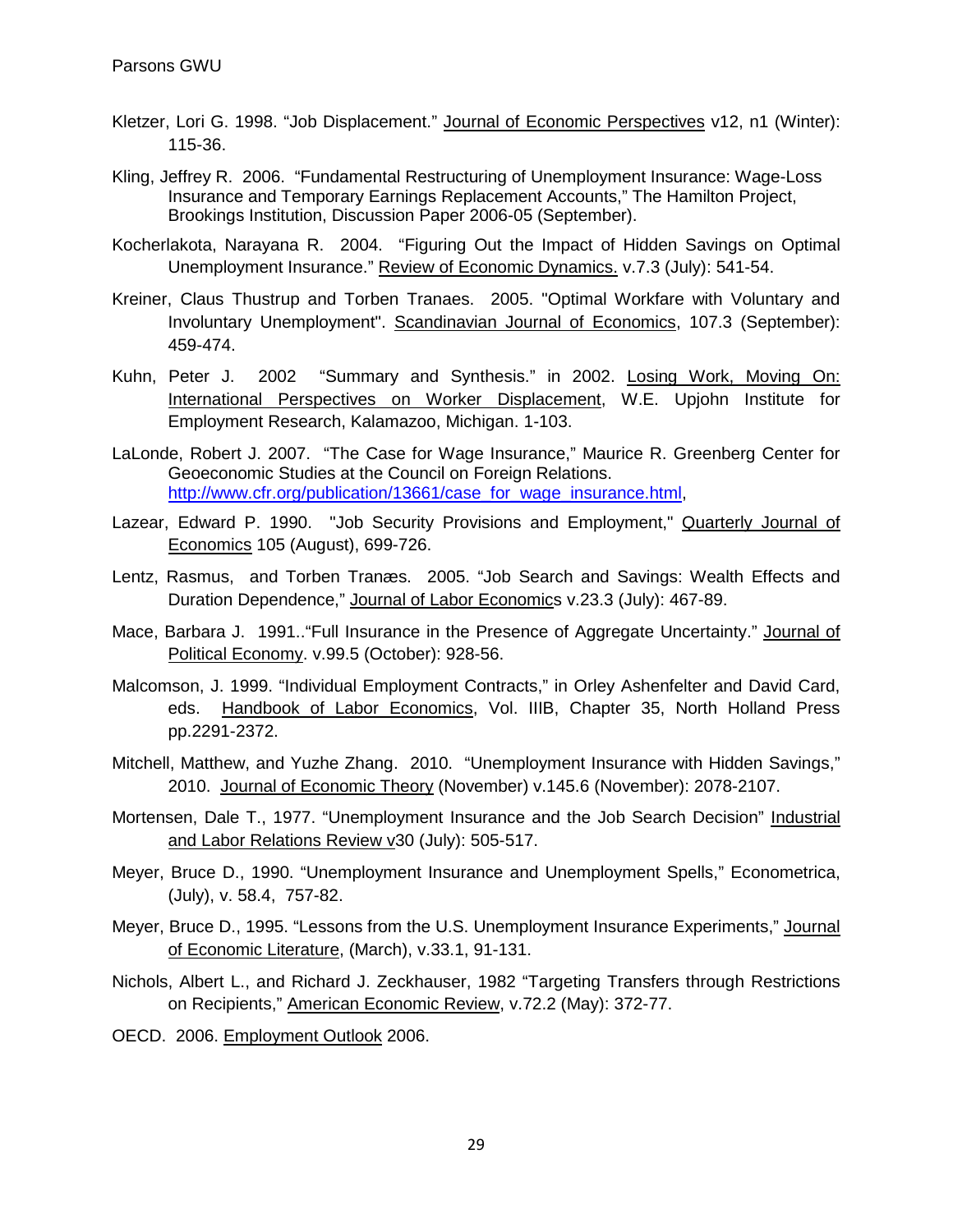- Parsons, Donald O. 1986. "The Employment Relationship: Job Attachment, Work Effort, and the Nature of Contracts" in Orley Ashenfelter and Richard Layard, eds. Handbook of Labor Economics, Vol. II, North Holland Press: 789-848.
- Parsons, Donald O. 2000. "Wage Insurance: A Policy Review," in Research in Employment Policy, 2: 119-140.
- Parsons, Donald O. 2005. "Benefit Generosity in Voluntary Severance Plans: The U.S. Experience" (December). http://ssrn.com/abstract=877903.
- Parsons, Donald O. 2012a. "Mandated Severance Pay and Firing Cost Distortions: A Critical Review of the Evidence," Chapter 3 in Robert Holzmann and Milan Vodopivec, eds., Reforming Severance Pay: An International Perspective, Washington, DC: World Bank, 2012, 121-157.
- Parsons, Donald O. 2012b. "The Firing Cost Implications of Alternative Severance Pay Designs" Chapter 4 In Robert Holzmann and Milan Vodopivec, eds., Reforming Severance Pay: An International Perspective, Washington, DC: World Bank, 2012, 159-176.
- Parsons, Donald O. 2013. "Understanding Severance Pay," Cuadernos de Economía (Spanish Journal of Economics and Finance) Elsevier. v.36, no, 106 Sept-Dec, 2013: 155-165.
- Parsons, Donald O. 2014a. "Job Displacement Insurance: A Policy Taxonomy," mimeo, Economics Department, George Washington University.
- Parsons, Donald O. 2014b. "The Simple Analytics of Job Displacement Insurance." mimeo, George Washington University.
- Pavoni, Nicola. 2007. "On Optimal Unemployment Compensation." Journal of Monetary Economics v. 54.6 (September): 1612-30.
- Pissarides, Christopher A. 2010 "Why Do Firms Offer 'Employment Protection'?" Economica 77, 613–636
- Pita, Cristina, "Advance Notice and Severance Pay Provisions in Contracts," Monthly Labor Review 119 (July 1996):
- Ravallion, Martin; 1991. "Reaching the Rural Poor through Public Employment: Arguments, Evidence, and Lessons from South Asia," World Bank Research Observer, v.6.2 (July): 153-75.
- Rendahl, Pontus. 2012. "Asset-Based Unemployment Insurance." International Economic Review, August 2012, v. 53.3 (August): 743-70.
- Riddell, Chris, and Peter J. Kuhn. 2010 "The Long-Term Effects of Unemployment Insurance: Evidence from New Brunswick and Maine, 1940-1991," Industrial and Labor Relations Review, v.63.2 (January): 183-204.
- Rogerson, Richard; and Martin Schindler. 2002. "The Welfare Costs of Worker Displacement," Journal of Monetary Economics v49.6 (September): 1213-34.
- Rosen, Sherwin. 1985. "Implicit Contracts: A Survey," Journal of Economic Literature 23 (September): 1144-1175.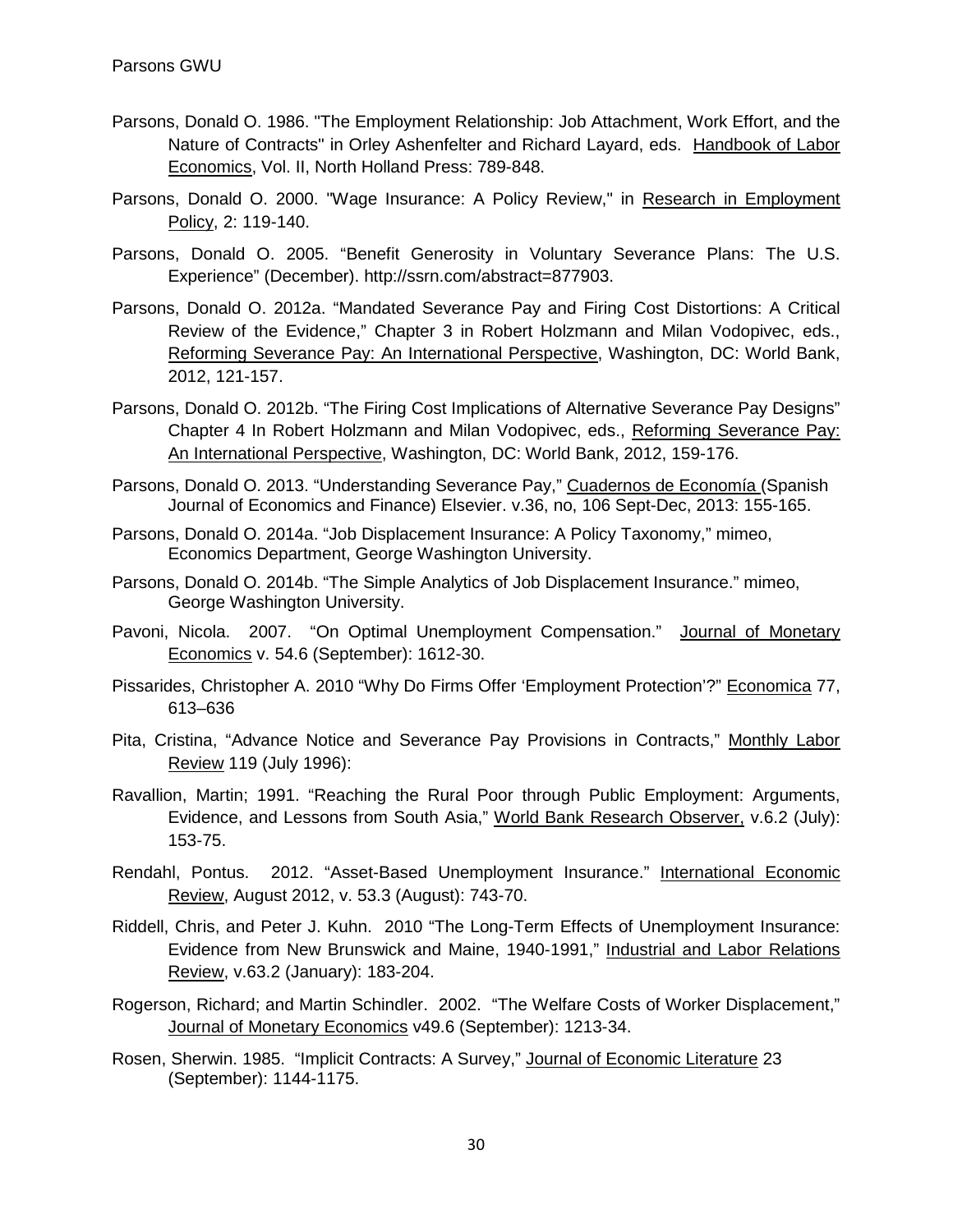- Ruhm, Christopher J. 1991. "Are Workers Permanently Scarred by Job Displacements?" American Economic Review, March 1991, v. 81.1, pp. 319-24.
- St.Louis, Robert D., Paul L. Burgess, and Jerry L. Kingston. 1986. "Reported vs. Actual Job Search by Unemployment Insurance Claimants." Journal of Human Resources v21.1 (Winter): 92-117.
- Salanié, Bernard. 2005. The Economics of Contracts: A Primer, Second Edition, MIT Press.
- Shavell, Steven and Laurence Weiss. 1979. "The Optimal Payment of Unemployment Insurance Benefits over Time." Journal of Political Economy 87 (December): 1347-1362.
- Shimer, Robert, and Ivan Werning. 2008. "Liquidity and Insurance for the Unemployed," American Economic Review. v. 98.5 (December): 1922-42.
- Stephens, Melvin Jr. 2001. "The Long-Run Consumption Effects of Earnings Shocks," Review of Economics and Statistics, 83.1, (February): 28-36.
- Stephens, Melvin Jr. 2004. "Job Loss Expectations, Realizations, and Household Consumption Behavior." Review of Economics and Statistics. v.86.1 (February): 253-69.
- Stevens, Ann Huff. 1997. "Persistent Effects of Job Displacement: The Importance of Multiple Job Losses," Journal of Labor Economics, v.15.1, Part 1 (January): 165-88.
- Stiglitz, Joseph E. 1969. "Behavior Towards Risk with Many Commodities," Econometrica, Vol. 37.4 (October): 660-667.
- Stiglitz, Joseph E., and Jungyoll Yun. 2005. "Integration of Unemployment Insurance with Retirement Insurance." Journal of Public Economics v. 89.11-12, (December): 2037-67.
- Sullivan, James X. 2008. "Borrowing during Unemployment: Unsecured Debt as a Safety Net." Journal of Human Resources. v.43.2 (Spring): 383-412.
- Tatsiramos, Konstantinos, 2010. "Job Displacement and the Transitions to Re-employment and Early Retirement for Non-employed Older Workers," European Economic Review v. 54.4 (May): 517-35.
- Willoughby, William Franklin. 1897. "Insurance Against Unemployment." Political Science Quarterly, v.12.3 (September): 476-489.
- Woodbury, Stephen A., and Robert G. Spiegelman. 1987. "Bonuses to Workers and Employers to Reduce Unemployment: Randomized Trials in Illinois," American Economic Review, 77.4 (September): 513-30.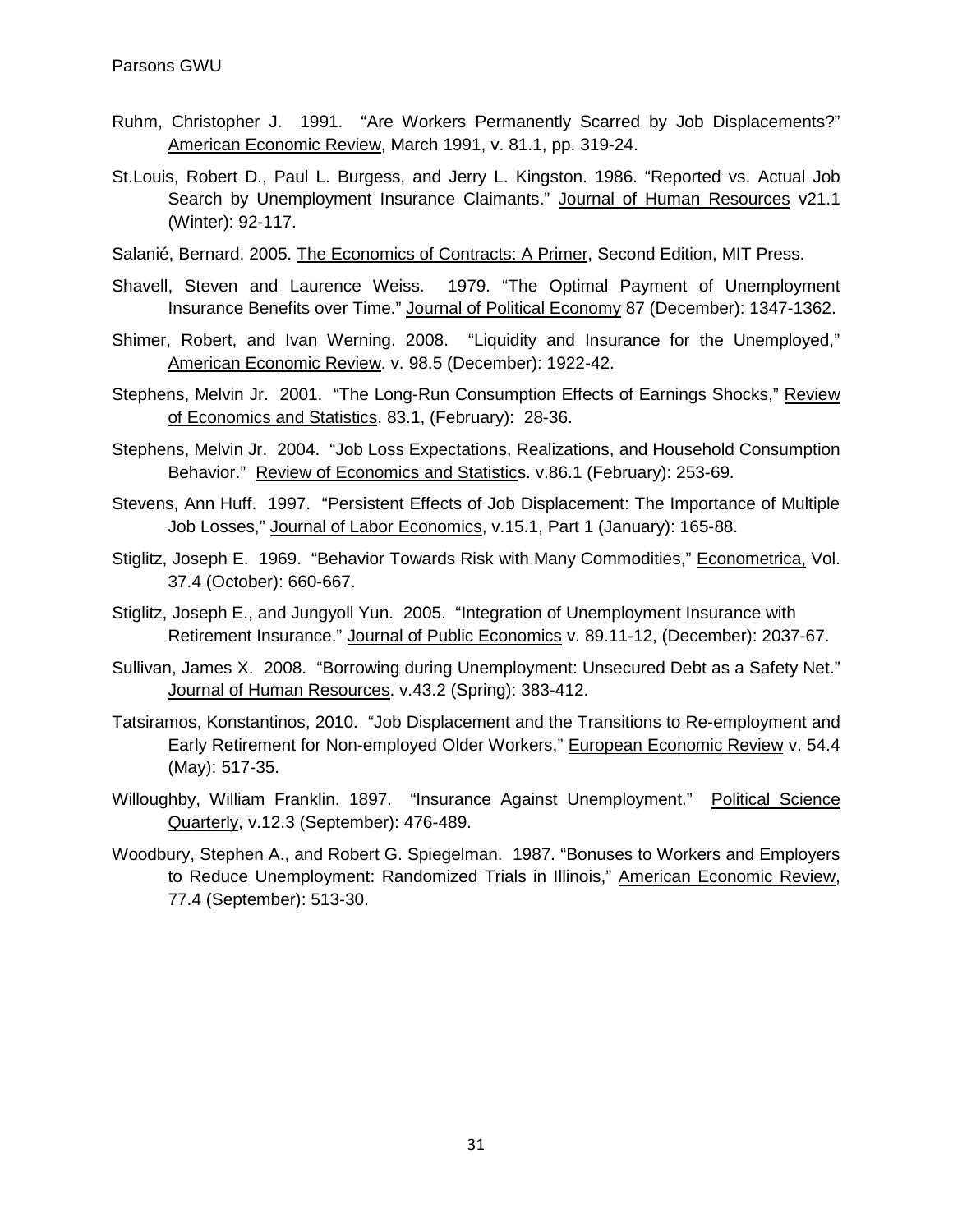# TABLE 1

| Study                 | Data        | Sample              | Short term        | Long term            |
|-----------------------|-------------|---------------------|-------------------|----------------------|
|                       | Source      | <b>Restrictions</b> | Earnings loss     | Earnings Loss        |
| Jacobson,             | ADMIN.      | Tenure 6+           | 45%               | $25\%$ (t+6)         |
| LaLonde, and          | DATA PA     | Mass layoffs        | (Q1)              |                      |
| Sullivan (1993)       |             |                     |                   |                      |
| Couch and             | ADMN.       | Tenure 6+           | 32-33%            | 13-15%               |
| Placzek (2011)        | DATA CT     | Mass layoffs        | (Q1)              | $(t+6)$              |
|                       |             |                     |                   |                      |
| Ruhm (1991)           | <b>PSID</b> | Plant closings,     | 17.5%             | 14.7%                |
|                       |             | permanent           | $(t+1)$           | $(t+4)$              |
|                       |             | layoff              |                   |                      |
| <b>Stevens (1997)</b> | <b>PSID</b> | Tenure 3+           | 26%               | 11 %                 |
|                       |             | Plant closings,     | $(t+1)$           | $(6+ \text{ years})$ |
|                       |             | permanent           |                   |                      |
|                       |             | layoff              |                   |                      |
| Farber (2004)         | <b>DWS</b>  | Slack work,         | 32.4%             | <b>NA</b>            |
|                       |             | Plant Closing,      | Emp. loss         |                      |
|                       |             | position/shift      | 7.8%              |                      |
|                       |             | abolished           | Wage loss         |                      |
|                       |             |                     | FT To FT          |                      |
|                       |             |                     | (3 years or less) |                      |

# Job Displacement Losses among Long Tenured Workers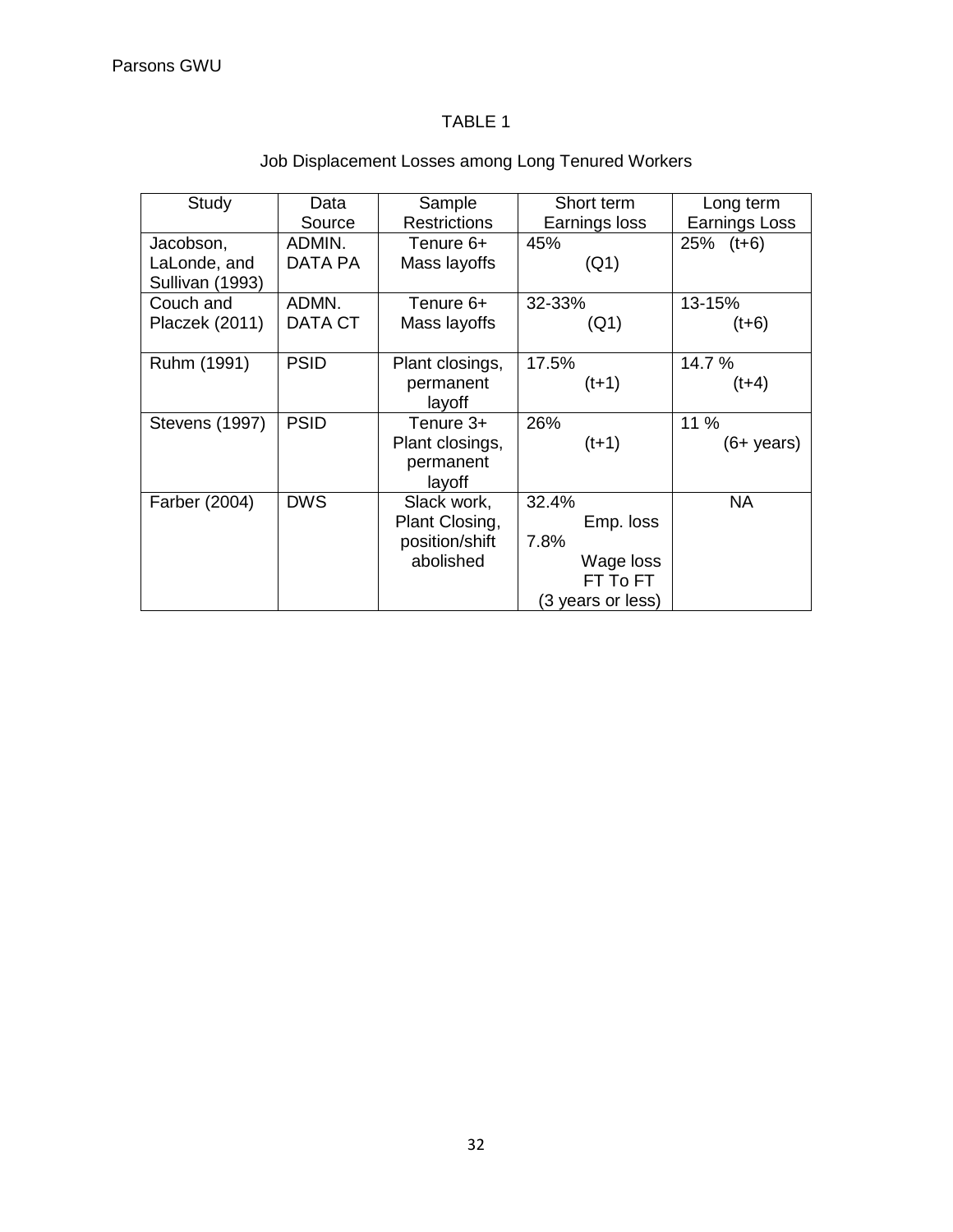# Table 2

#### Job Displacement Insurance Coverage Worldwide (Countries with populations exceeding 1 million in 2009)

|                                         | Countries        |
|-----------------------------------------|------------------|
|                                         |                  |
| <b>ONLY STATUTORY SEVERANCE</b>         | (46.3%)<br>69    |
| <b>BOTH STATUTORY SEVERANCE PAY</b>     | $(40.9\%)$<br>61 |
| <b>AND UI/UA</b>                        |                  |
| <b>ONLY UI/UA</b>                       | (8.7%)<br>13     |
| With significant collectively bargained | 12               |
| severance                               |                  |
| With NO significant collectively        |                  |
| bargained severance                     |                  |
| <b>NONE</b>                             | (4.0%)<br>6      |
|                                         |                  |
| ΤΟΤΑL                                   | 149              |

Source: Author's calculation from amended Holzmann et al (2012, Annex B)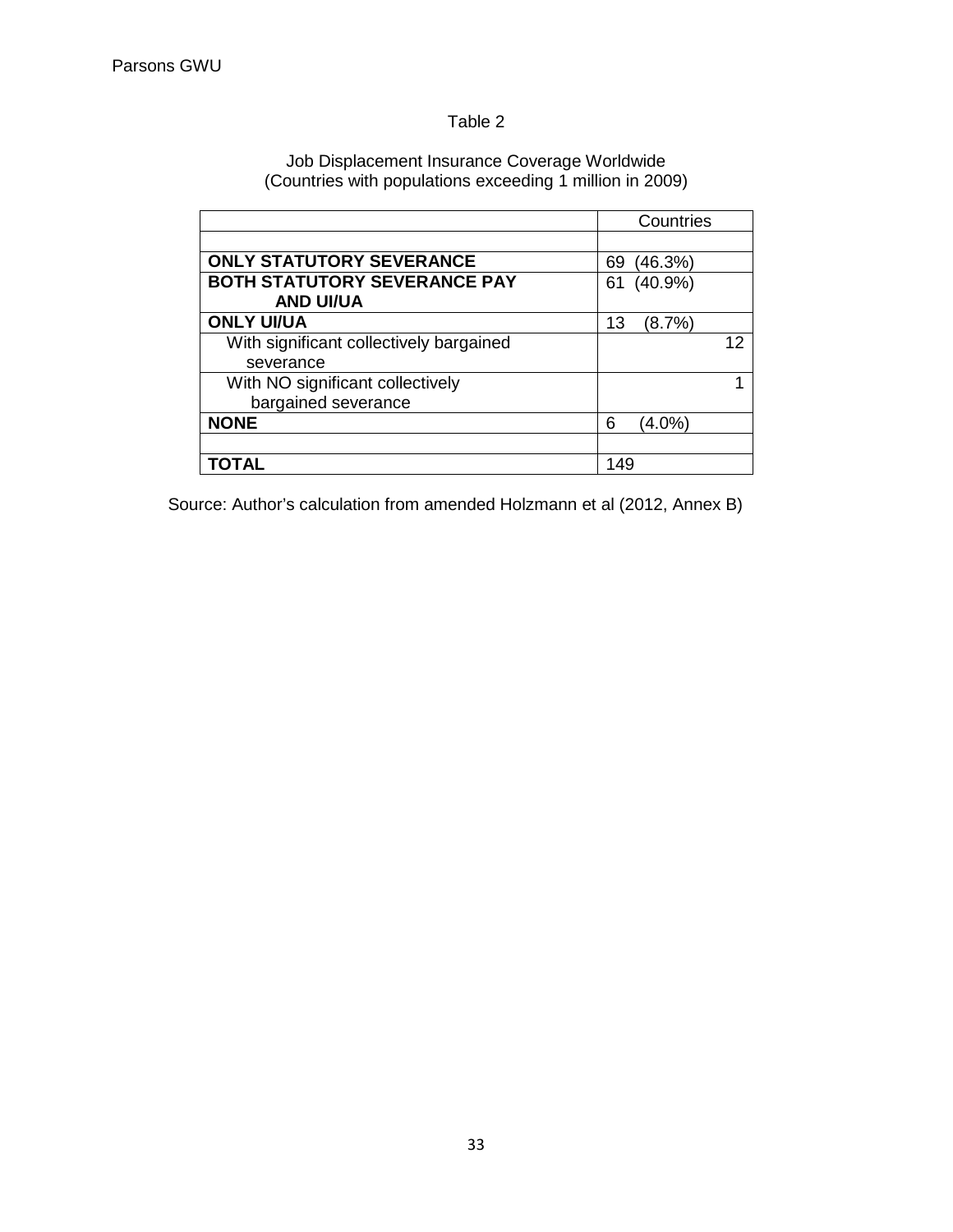# Table 3

| Study                                                  | Country/<br>Data                | Sample<br><b>Restrictions</b>                                                                   | Consumption<br>Losses                                                                                    | Remarks                                                                |  |  |  |
|--------------------------------------------------------|---------------------------------|-------------------------------------------------------------------------------------------------|----------------------------------------------------------------------------------------------------------|------------------------------------------------------------------------|--|--|--|
|                                                        |                                 |                                                                                                 |                                                                                                          |                                                                        |  |  |  |
| <b>Consumption Losses Following Displacement</b><br>А. |                                 |                                                                                                 |                                                                                                          |                                                                        |  |  |  |
|                                                        |                                 |                                                                                                 |                                                                                                          |                                                                        |  |  |  |
| Cochrane<br>(1991)                                     | U.S./<br><b>PSID</b>            | Involuntary job<br>loss                                                                         | 24-27%                                                                                                   |                                                                        |  |  |  |
| <b>Stephens</b><br>(2001)                              | U.S./<br><b>PSID</b>            | Plant closings<br>and permanent<br>layoffs                                                      | 11.0%<br>$(6+ years)$<br>9.8%<br>(all years)                                                             | Earnings decline<br>21.9% (6+years)                                    |  |  |  |
| <b>Stephens</b><br>(2004)                              | U.S./<br>PSID and<br><b>HRS</b> | <b>Older Workers</b><br>$(50$ to early $60s)$<br><b>Business</b><br>Closed/Moved<br>or Laid off | 15.0% (PSID)<br>17.7% (HRS)                                                                              | Within one year<br>of displacement                                     |  |  |  |
| Browning and<br>Crossley<br>(2008)                     | Canada/<br><b>COEP</b>          | Plant closure<br>and mass layoff<br>&tenure greater<br>than 10 years                            | 6.4%<br>10.4%                                                                                            | Canadian Out of<br>Employment<br>Panel (COEP)<br>Total<br>Expenditures |  |  |  |
|                                                        |                                 | &age greater<br>than 40                                                                         | 9.3%                                                                                                     |                                                                        |  |  |  |
| Bloemen and<br>Stancanelli<br>(2005)                   | U.K./<br><b>LSUS</b>            | Unemployed for<br>at least three<br>months                                                      | 17%<br>(Simple<br>Average)                                                                               | Living<br><b>Standards</b><br>During<br>Unemployment<br>Survey         |  |  |  |
|                                                        |                                 |                                                                                                 |                                                                                                          |                                                                        |  |  |  |
| В.                                                     |                                 |                                                                                                 | Responsiveness of Consumption to Job Displacement Insurance                                              |                                                                        |  |  |  |
| Browning and<br>Crossley<br>(2001)                     | Canada/<br><b>COEP</b>          | Permanent<br>Layoff<br>At least six<br>months<br>unemployment                                   | 0.05<br>Consumption/<br>UI RR elasticity<br>0.17<br>Consumption/<br>UI RR elasticity<br>if no assets and | Canadian Out of<br>Employment<br>Panel (COEP)<br>Total<br>Expenditure  |  |  |  |
| Bloemen and<br>Stancanelli<br>(2005)                   | U.K./<br><b>LSUS</b>            | Unemployed for<br>at least three<br>months                                                      | respondent sole<br>breadwinner<br>UI RR effect<br>insignificant<br>except<br>0.2                         | Severance pay<br>has sig, positive<br>impact on<br>consumption         |  |  |  |

# Consumption Losses among Involuntarily Displaced Workers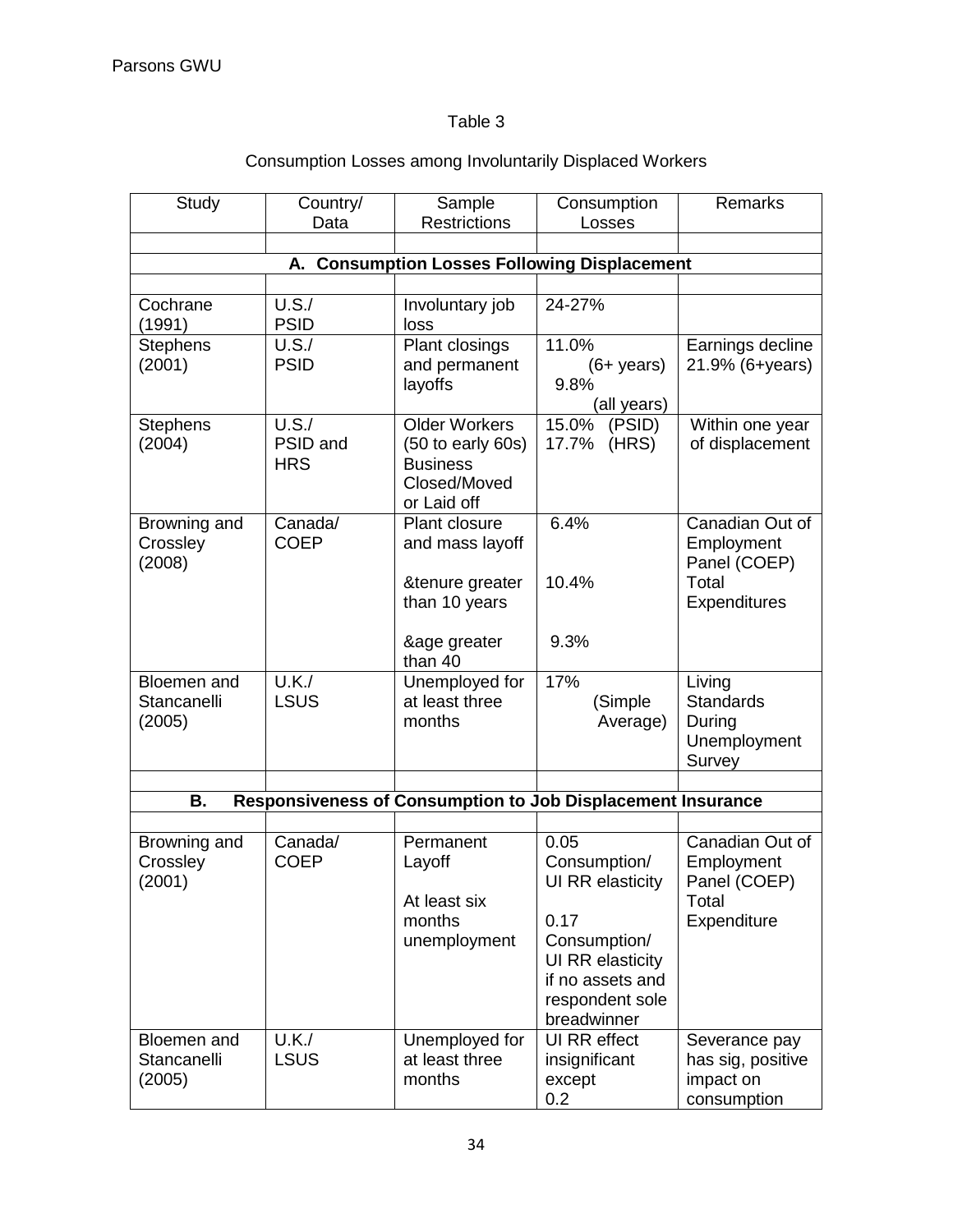|                                                |                                                                                    |                                                      | Consumption/<br>UI RR elasticity<br>if zero assets,<br>no severance<br>and sole<br>breadwinner |                            |  |  |
|------------------------------------------------|------------------------------------------------------------------------------------|------------------------------------------------------|------------------------------------------------------------------------------------------------|----------------------------|--|--|
|                                                |                                                                                    |                                                      |                                                                                                |                            |  |  |
|                                                | C.<br><b>Responsiveness of Consumption to Permanent/Transitory Earnings Shocks</b> |                                                      |                                                                                                |                            |  |  |
| Blundell,<br>Pistaferri, and<br>Preston (2008) | U.S./<br><b>PSID</b><br>and<br><b>CEX</b>                                          | Distinguish<br>transitory and<br>permanent<br>shocks | 0.64<br>Elasticity of<br>consumption<br>change to perm<br>income change                        | Heterogeneity<br>important |  |  |
|                                                |                                                                                    |                                                      | 0.05<br>Elasticity of<br>consumption<br>change to<br>transitory<br>income change               |                            |  |  |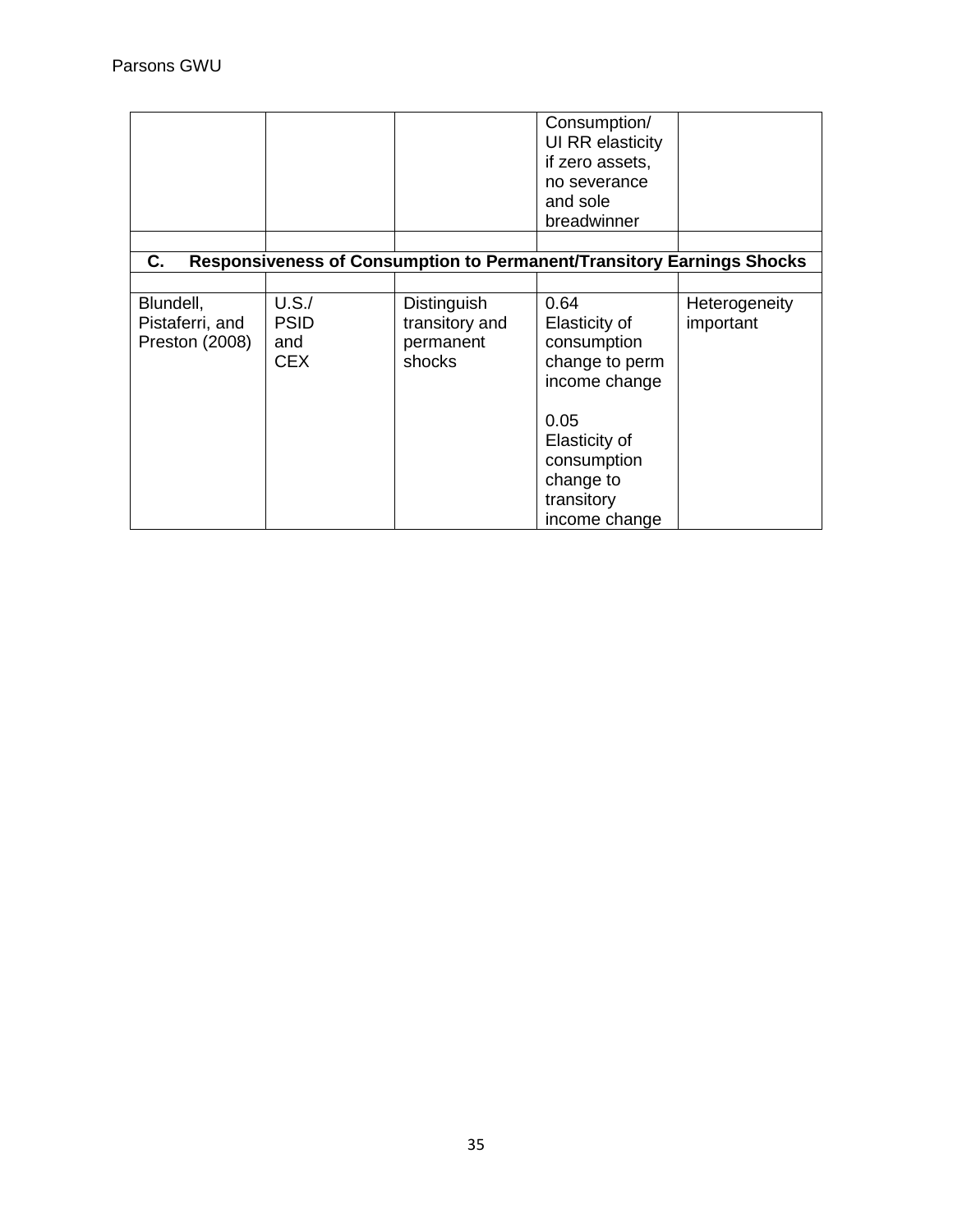#### FIGURE 1 THE IMPACT OF JOB DISPLACEMENT 2009-2011 LONG-TENURED WORKERS IN JANUARY 2012

Panel A: Labor Force Status



Panel B: Distribution of Wage Changes

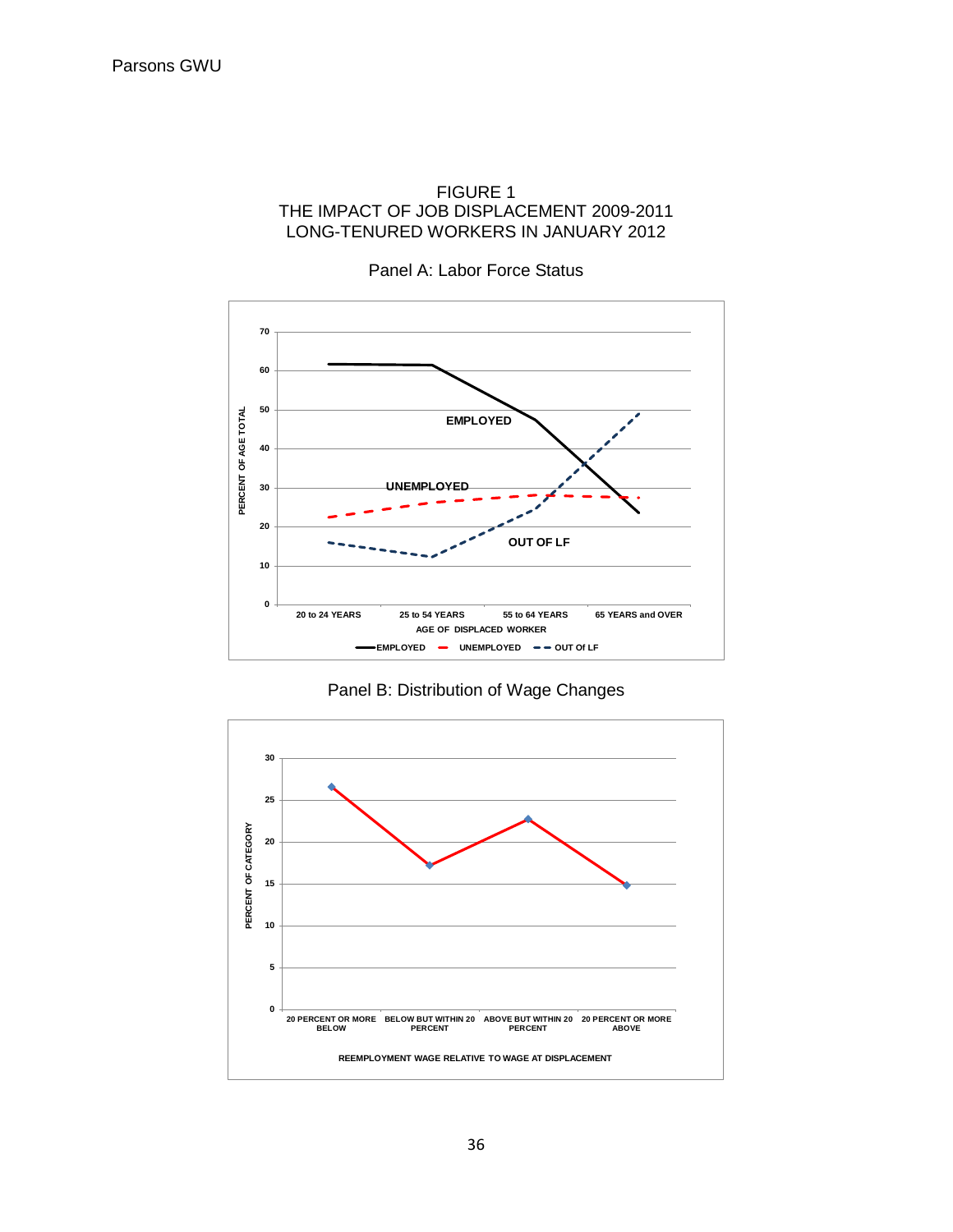

FIGURE 2 FRACTIONAL EARNINGS LOSSES AMONG FULL-TIME WORKERS BY TENURE TEN DW SURVEYS, FARBER (2004. TABLE 3)